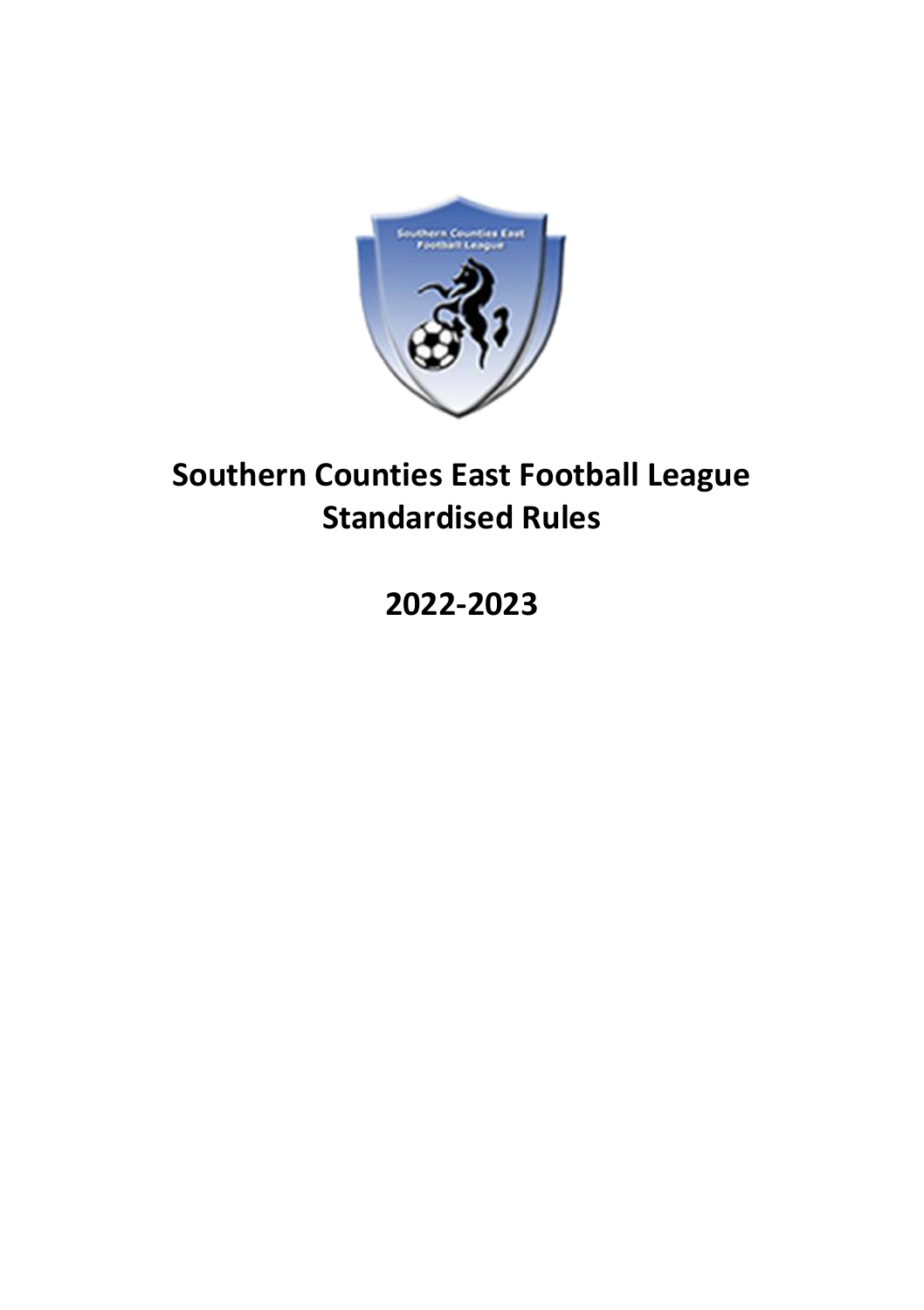# **STANDARDISED RULES**

These Rules have been compiled by The Football Association for the mandatory use of all sanctioned Competitions at Steps 1 to 6 inclusive of the National League System.

It should be noted that where the Rules have been printed in [ ] they are optional and where a gap has been left the appropriate word, figure or amount needs to be inserted.

Whilst additions may be allowed to the Standardised Rules these must first be approved by The Football Association.

#### 1. DEFINITIONS

1.1 In these Rules:

"Affiliated Association" means an Association accorded the status of an affiliated Association under the Rules of The FA.

"AGM" shall mean the annual general meeting held in accordance with the Articles of the Competition.

"Appointing Authority" means [The FA] [the Competition].

"Articles" means the Articles of Association of the Company and reference to a number of following the word "Article" is a reference to an Article so numbered in the "Articles".

"Board" means the Board of Directors of the Company appointed in accordance with the Articles or, in the case of a Competition which is an unincorporated association, the management committee elected to manage the running of the Competition.

"Board Directive" means an order or instruction issued by the Board.

"Bond" means a sum of money deposited with the Competition as part of the requirements of membership of the Competition.

"Club" means a Club for the time being in membership of the Company (including a Club which has had a transfer of membership approved under Rule 2.9 below).

"Commercial Agreements" means all or any Agreement or Agreements with any third party including but not limited to broadcasting, media, sponsorship, marketing, merchandising, licensing and advertising, for the general promotion of each or any of the Clubs in the Competition and the Company, and which have the object of promoting the welfare and general commercial interest and increasing the financial resources of each of the Clubs, the Company and the Competition.

"Company" means The Southern Counties East Football League Limited, company registration number 12037552 which administers the Competition and shall, where the Competition is an unincorporated entity, include that entity.

"Company Secretary" means the person appointed by the Board and registered at Companies House as the Company Secretary of the Company.

"Competition" means the The Southern Counties East Football League Limited League.

"Competition Match" means any match played or to be played under the jurisdiction of the Company.

"Competition Office" means the registered Offices or addresses where League business is transacted.

"Competition Secretary" means such person or persons appointed or elected to carry out the administration of the Competition.

"Contract Player" means any Player (other than a Player on a Scholarship) who is eligible to play under a written contract of employment with a Club.

"Contractual Disputes Tribunal" shall be as defined in Rules of The FA.

"Control" means the power of a natural person, legal entity or any other body to exercise, or to be able to exercise or acquire, direct or indirect control over the policies, affairs and/or management of a Club, whether that power is constituted by rights or contracts (either separately or in combination) and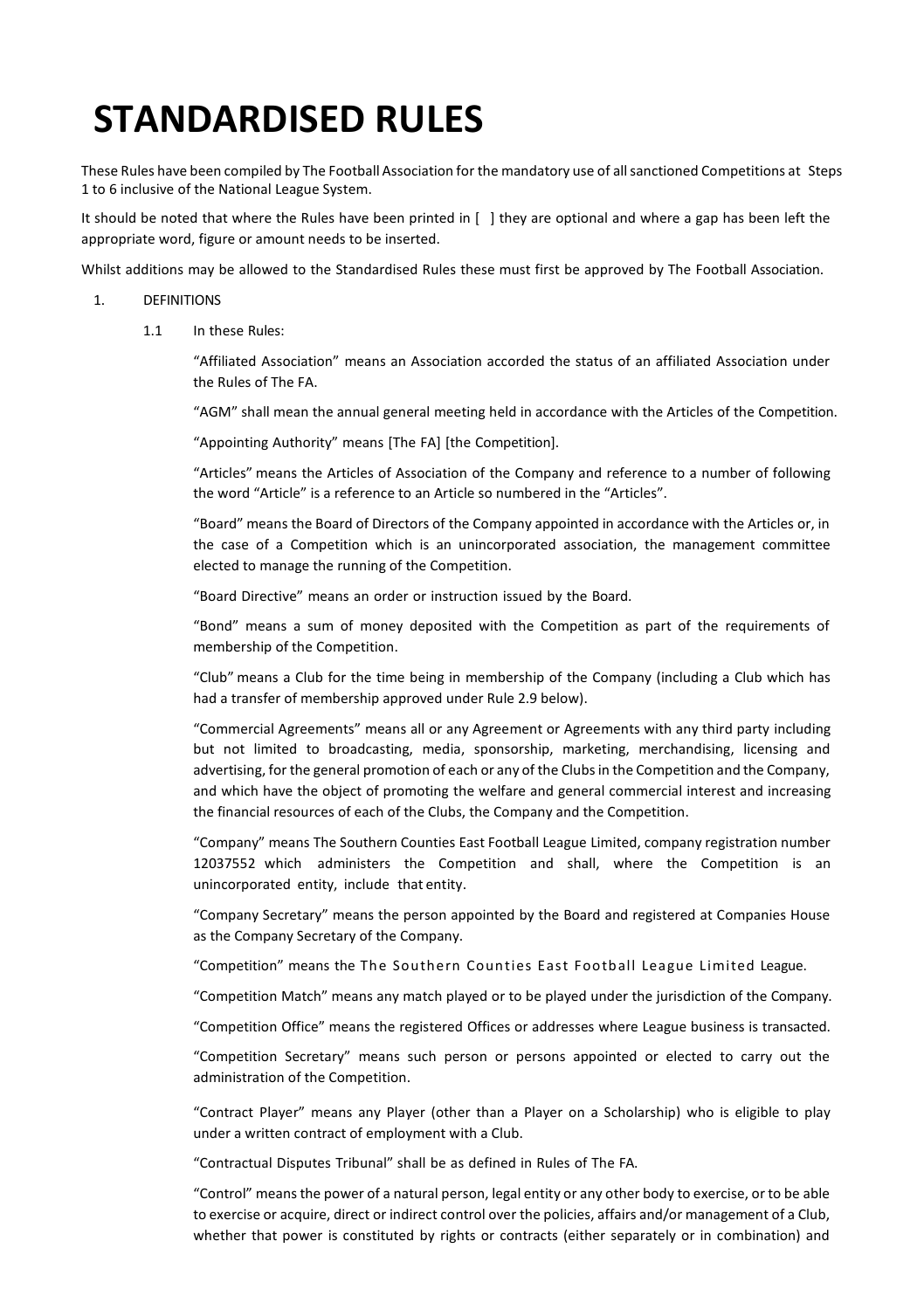having regard to the considerations of fact or law involved, and, without prejudice to the generality of the foregoing, Control shall be deemed to include:

- a. the power (whether directly or indirectly and by any means including without limitation by way of those that in the opinion of the Board are acting in concert) to appoint and/or remove all or such of the members of the board of directors of the Club as are able to cast a majority of the votes capable of being cast by the members of that board; and/or
- b. the holding and/or possession of the beneficial interest in, and/or the ability to exercise the voting rights applicable to, shares (or other equity securities) in the Club (whether directly, indirectly (by means of holding such interests in one or more other persons) or by contract including without limitation those that in the opinion of the Board are acting in concert) which confer in aggregate on the holder(s) thereof 30 per cent or more of the total voting rights exercisable at general meetings of the Club;

For the purposes of the above, any rights or powers of a nominee or of an associate (as defined in the Rules of The FA Challenge Cup) of a person shall be attributed to that person.

"Criteria Document" means the document entitled "National Ground Grading Document" issued by The FA from time to time and shall, unless stated to the contrary, mean the latest edition of the document.

"CVA" shall mean an agreement reached by a Club under a Company Voluntary Arrangement (under the Insolvency Act 1986) or a Scheme of Arrangement (under the Companies Act 1985 or Companies Act 2006).

"Day" means any day on which the Competition Office is open for normal business but excluding, unless the Board determines otherwise, a Saturday, a Sunday or a Bank or Public Holiday.

"Embargo" means a ban placed by the Board on a Club in respect of player registrations, as more fully defined in Appendix H.

"Embargoed Club" means any Club subject to an Embargo.

"Fees Tariff" means a list of fees approved by the Company at a general meeting to be levied by the Company for any matters for which fees are payable under the Rules.

"FIFA Quality Concept" means the:

- a. FIFA Quality Concept Handbook of Requirements for Football Turf Surfaces (January 2012 Edition); and
- b. FIFA Quality Concept Handbook of Test Methods for Football Turf (January 2012 Edition), and any amendment or modification thereof.

"FIFA Recommended One / IATS or Two Star Certificate" means the certificate of that name awarded by FIFA following compliance with the applicable requirements of the FIFA Quality Concept.

"Fines Tariff" means a list of fines approved by the Company at a general meeting to be levied by the Company for any breach of the Rules.

"Football Creditor" means any one of the following:

- The Football Association Limited.
- Any Club affiliated with an Affiliated Association.
- Any League sanctioned by The Association or an Affiliated Association.
- Any full time or part time employee of a Club, or former full time or part time employee of a Club, in respect of sums due to such person by way of arrears of remuneration or expenses. This excludes for these purposes all and any claims for redundancy, unfair or wrongful dismissal or other claims arising out of the termination of the contract or in respect of any period after the actual date of termination.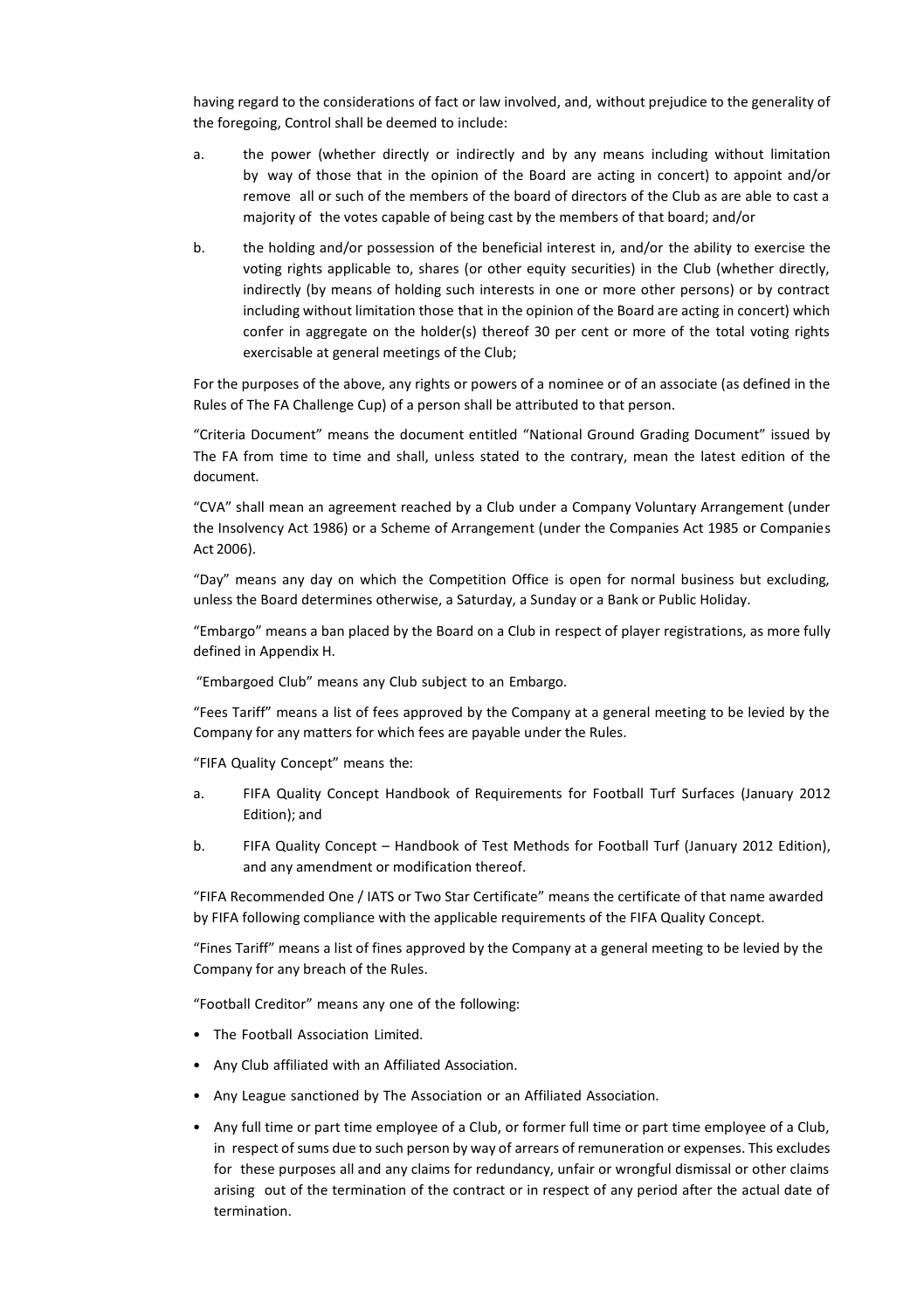- The Professional Footballers' Association Limited.
- The Football Foundation.
- Any Affiliated Association.
- Any pension scheme or plan administered by or on behalf of the Competition.

"Football Turf (3G) Pitch (FTP)" means a field of play (as that term is defined in the Laws of the Game) that has, following installation and prior to the commencement of each subsequent Playing Season, been awarded the relevant FIFA Performance requirement (FIFA Two and One Star or Pro and Quality) and which otherwise conforms to the requirements of the Laws of the Game.

"Grass Pitch" means a field of play (as that term is defined in the Laws of the Game) that is natural grass, predominantly natural grass or intended to be predominantly natural grass and which conforms to the requirements of the Laws of the Game.

"Ground" means the ground on which the Club's first team plays its Competition fixtures.

"Insolvency Event" means any one of the following:

- a. entering into a Company Voluntary Arrangement pursuant to Part 1 of the Insolvency Act 1986 ("the 1986 Act") or a compromise or arrangement with its creditors under Part 26 of the Companies Act 2006 or any compromise agreement with its creditors as a whole; or
- b. lodging a Notice of Intention to Appoint an Administrator or Notice of Appointment of an Administrator at the Court in accordance with paragraph 26 or paragraph 29 of Schedule B1 to the 1986 Act, an application to the Court for an Administration Order under paragraph 12 of Schedule B1 to the 1986 Act (other than paragraph 12 (1)(c)) or where an Administrator is appointed or an Administration Order is made in respect of it ("'Administrator" and "Administration Order" having the meanings attributed to them respectively by paragraphs 1 and 10 of Schedule B1 to the 1986 Act); or
- c. an Administrative Receiver (as defined by section 251 of the 1986 Act), a Law of Property Act Receiver (appointed under section 109 of the Law of Property Act 1925) or any Receiver appointed by the Court under the Supreme Court Act 1981 or any other Receiver is appointed over any assets which, in the opinion of the Board, are material to the Club's ability to fulfil its obligations as a member of the League; or
- d. shareholders passing a resolution pursuant to section 84(1) of the 1986 Act to voluntarily wind up; or
- e. a meeting of creditors is convened pursuant to section 95 or section 98 of the 1986 Act; or
- f. a winding up order is made by the Court under section 122 of the 1986 Act or a provisional liquidator is appointed under section 135 of the 1986 Act; or
- g. ceasing or forming an intention to cease wholly or substantially to carry on business save for the purpose of reconstruction or amalgamation or otherwise in accordance with a scheme of proposals which have previously been submitted to and approved in writing by the Board; or
- h. being subject to any insolvency regime in any jurisdiction outside England and Wales which is analogous with the insolvency regimes detailed in (a) to (g) above; and/or
- i. have any proceeding or step taken or any court order in any jurisdiction made which has a substantially similar effect to any of the foregoing.

"Intermediary" means any natural or legal person who carries out or seeks to carry out Intermediary Activity and has registered with The Association in accordance with The FA Intermediaries Regulations.

"Intermediary Activity" means acting in any way and at any time, either directly or indirectly, for or on behalf of a Player or a Club in relation to any matter relating to a Transaction. This includes, but is not limited to, entering into a Representation Contract with a Player or a Club. For the avoidance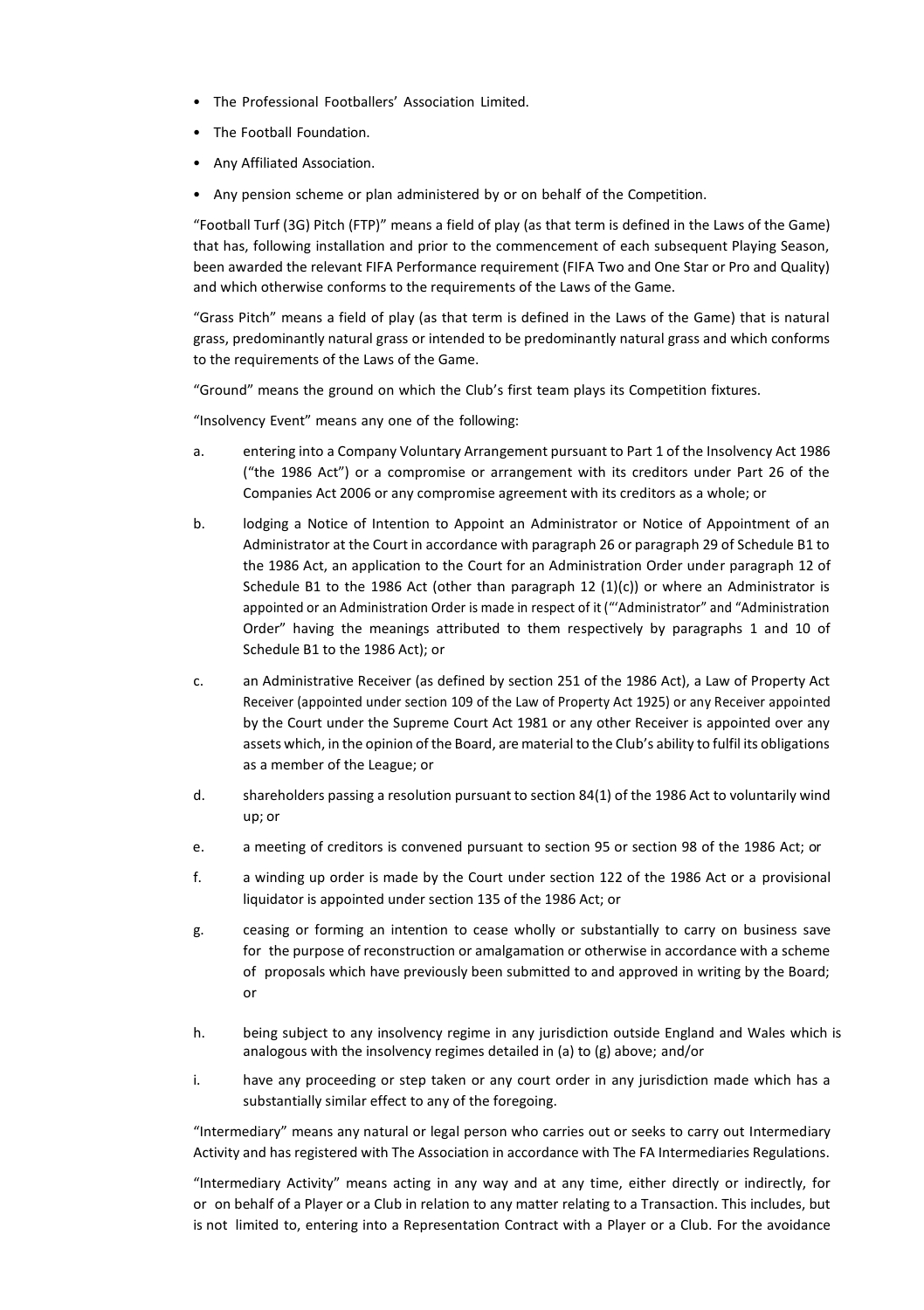of doubt, a Club Official is not acting as an Intermediary when he carries out any Intermediary Activity in relation to any matter relating to a Transaction for or on behalf of that Club. Similarly, a Lawyer is not acting as an Intermediary when he solely and exclusively undertakes or provides Permitted Legal Advice in relation to any matter relating to a Transaction.

"Long Term Loan" means a loan transfer in excess of 93 days of a Player who is a qualifying Player within the terms of the Rules.

"Match Officials" means the referee, the assistant referees and any fourth official appointed to a Competition Match.

"Membership Year" means the period in each calendar year from the holding of one annual general meeting of the Company to the holding of the next annual general meeting.

"National League System" means the system of competitions controlled by the FA where promotion and relegation links exist between participating Leagues.

"Non Contract Player" means any Player (other than a Player on a Scholarship) who is eligible to play for a Club but has not entered into a written contract of employment.

"Officer" means an individual who is required to make an Owners' and Directors' Declaration by The FA.

"Online Player Registration System" means the relevant online player registration system as determined by The FA from time to time.

"Option" shall be as defined in the Rules of The FA.

"Owners' and Directors' Declaration" means a declaration to The FA required from an Officer from time to time.

"Paid in Full" shall mean when a Club has either:

- paid (in cleared funds) to the supervisor of its CVA or its administrator, sufficient funds to pay all its creditors in full (100p in the £) and to cover the costs of the CVA or the administration and confirmation of this fact has been received in writing from the supervisor/administrator; or
- paid (in cleared funds) sufficient to settle in full (100p in the £) any debts owed to creditors outside a CVA.

"Participant" shall be as defined in the Rules of The FA

"Pitch" means a Grass Pitch or Football Turf Pitch.

"Pitch Test" means the test(s) conducted by a FIFA accredited field test institute or UKAS accredited test institute in accordance with the requirements of the FIFA Quality Concept or IATS.

"Player" means any Contract Player, Non Contract Player or other Player who plays or who is eligible to play for a Club or is subject to any suspension from playing.

"Player Status Rules" shall be as defined in the Rules of The FA.

"Playing Season" means the period between the date on which the first league fixture in the Competition is played each year until the date on which the last league fixture in the Competition is played. For Clubs participating in play off matches this does include the period when play off matches are played.

"Play Off Position" means the position of a Club in the table at the end of each Playing Season which is provided for in Rule 12 as qualifying the Club to take part in a play off match to qualify for promotion to the next step of football for the next Playing Season.

"Rules" means these rules under which the Competition is administered.

"Satisfied" shall mean that a creditor has consented, and provided evidence of such, to accept a sum in full and final settlement of its debt from a Club. For the avoidance of doubt, a vote to approve a Company Voluntary Arrangement ('CVA') by the creditors of a Club, held in accordance with Insolvency Law in operation from time to time, shall deem those debts admitted to the CVA as being Satisfied. The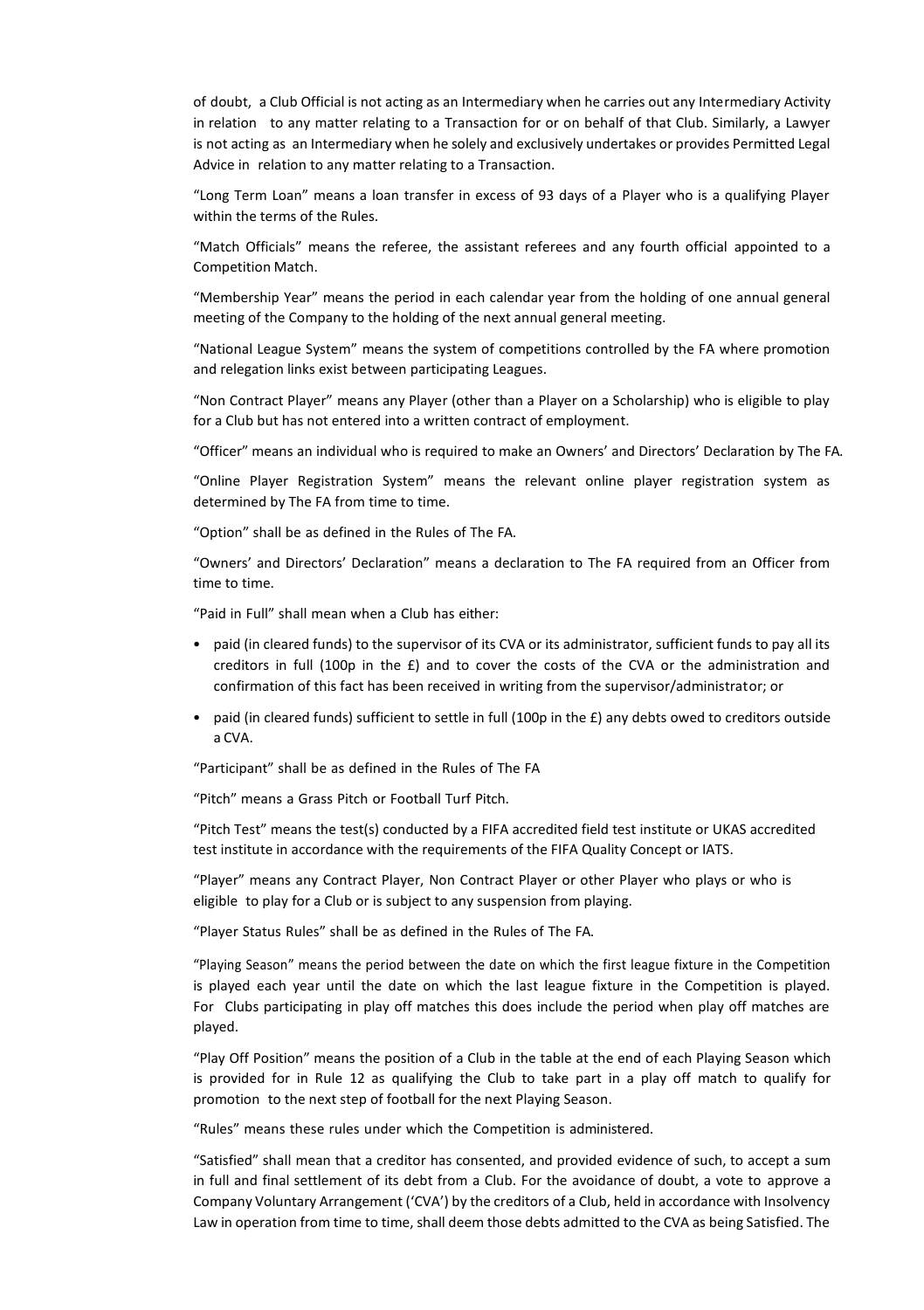Board shall determine at its absolute discretion whether an amount is satisfied under the Rules.

"Scholar" means a player that has entered into a Scholarship Agreement.

"Scholarship Agreement" means an agreement entered into between a Club and a player pursuant to the Player Status Rules.

"Secured" shall mean that one of the following legally recognised undertakings has been provided for the payment of the specified sum in full by the AGM at the end of the Playing Season in which the transfer of membership takes place:

- (i) A solicitor's undertaking for the full amount outstanding;
- (ii) A bank guarantee is held for the full amount outstanding;

In each case to be paid and satisfied in full by no later than the AGM at the end of the Playing Season in which the transfer took place.

The Board shall determine at its absolute discretion whether an amount is Secured or Satisfied under the Rules.

"Short Term Loan" means a loan transfer for a period of no fewer than 28 days in any one season.

"Significant Interest" means the holding and/or possession of the legal or beneficial interest in, and/ or the ability to exercise the voting rights applicable to, shares or other securities in the Club which confer in aggregate on the holder(s) thereof ten (10) per cent or more of the total voting rights exercisable in respect of the Shares of any class of Shares of the Club. All or part of any such interest may be held directly or indirectly or by contract including, but not limited to, by way of membership of any group that in the opinion of the Board are acting in concert, and any rights or powers held by an Associate (as defined in the Rules of The FA Challenge Cup) shall be included for the purposes of determining whether an interest or interests amounts to a "Significant Interest".

"SSAP" means a sporting sanctions appeal panel to be appointed to determine an appeal against a deduction of points under Rule 13.

"Team Sheet" means a form provided by the Competition referred to in Rule 8.20.

"The FA" means The Football Association Limited.

"Transaction" means any negotiation or other related activity, including any communication relating or preparatory to the same, the intention or effect of which is to create, terminate or vary the terms of a player's contract of employment with a Club, to facilitate or effect the registration of a player with a Club, or the transfer of the registration of a player from a club to a Club (whether on a temporary or permanent basis). A completed Transaction is one that has so achieved the creation, termination or variation of the terms of the player's contract of employment with a Club, the registration of the player with a Club or the transfer of the registration from a club to a Club.

"WGS" means the Whole Game System and the procedures for the operation thereof as determined by The FA from time to time.

"Work Experience Player" means a Player whose registration is held by a competition other than the Competition and is registered under a Scholarship. The Club taking the Player on work experience will register the Player Non Contract with a league in which they take part to fulfil the football element of the Scholarship, not the educational part.

"written" or "in writing" means the representation or reproduction of words or symbols or other information in a visible form by any method or combination of methods, whether sent or supplied in electronic form or otherwise.

"Youth Loan" means a loan transfer for a period of no fewer than 28 days of a Player who is a qualifying Player within the terms of the Rules.

1.2 The Rules are taken from the Standardised Rules determined by The FA from time to time. In the event of any omissions from the Standardised Rules then the requirements of the Standardised Rules shall be deemed to apply to the Competition.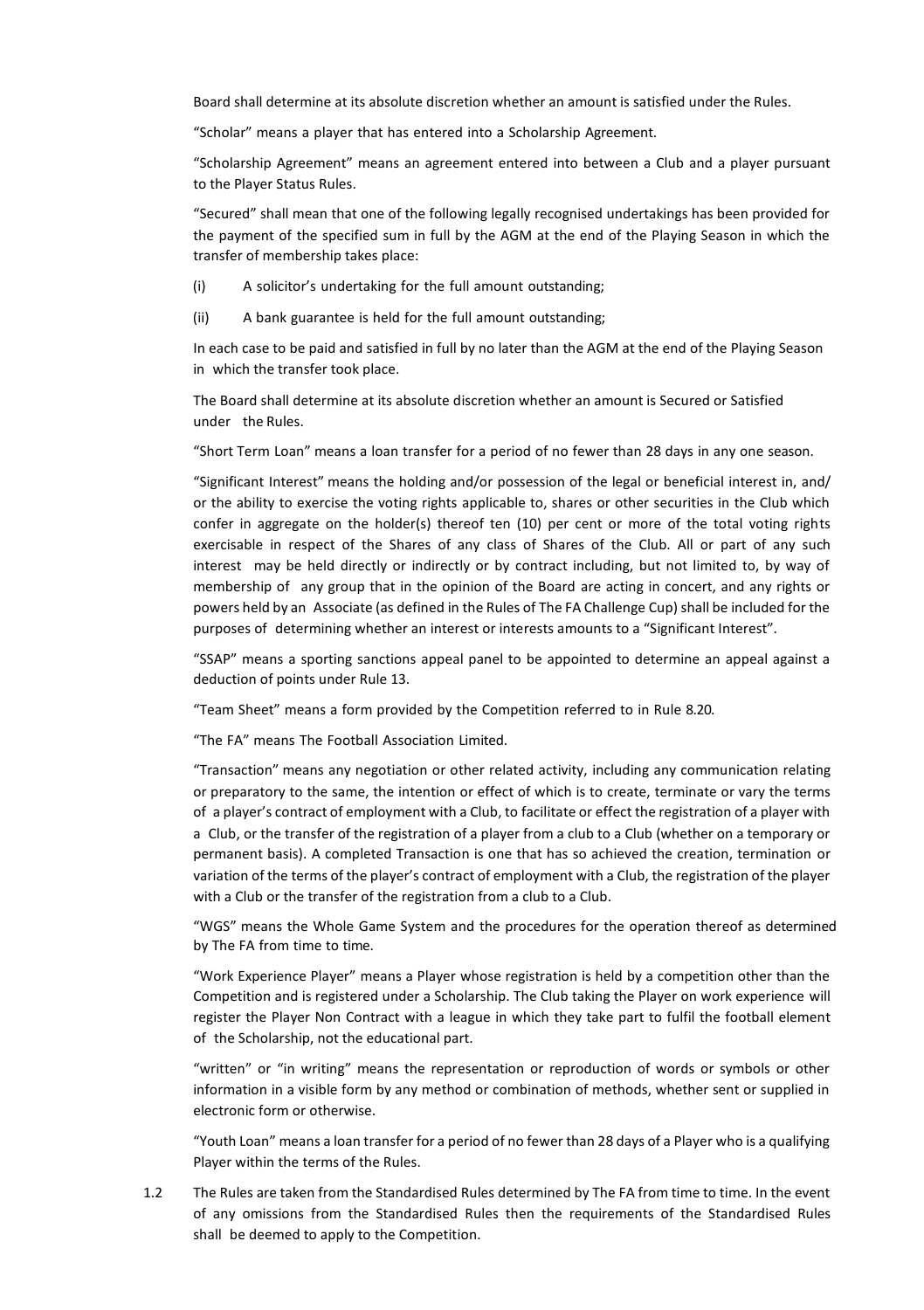- 1.3 Words or expressions used in these Rules shall, if not inconsistent with the subject or context, bear the same meanings as in the Articles.
- 1.4 All Clubs shall adhere to the Rules. Every Club shall be deemed, as a member of the Company to have accepted the Rules and to have agreed to abide by the decisions of the Board in relation thereto, subject to the provisions of Rule 16.
- 1.5 The Competition will be known as ["The Southern Counties East Football League Limited" (or such other name as the Company may adopt). The Clubs participating in the Competition must be members of the Company in accordance with the Articles. A Club which ceases to exist or which ceases to be entitled to play in the Competition for any reason whatsoever shall thereupon automatically cease to be a member of the Company.
- 1.6 The administration of the Competition under these Rules will be carried out by the Company acting (save where otherwise specifically mentioned herein) through the Board in accordance with the Rules Regulations and Practices of The FA.
- 1.7 The Company shall be part of the National League System established by The FA and shall sign such documents as are required from time to time to confirm such membership[s].

#### 2. MEMBERSHIP REQUIREMENTS

2.1 Each Club shall register its Ground, and its pitch dimensions, with the Competition prior to the start of each Playing Season. It will be misconduct on the part of a Club to alter its pitch dimensions during a season unless with prior written consent of the Board. The Board may at any time require a Club, at its own cost, to submit a report from a qualified independent source certifying the pitch dimensions.

*Dimensions of the field of play for all Competition matches shall be:-*

Length - Maximum 120 yards (110 metres) – Minimum 110 yards (100 metres)

Width - Maximum 80 yards (75 metres) – Minimum 70 yards (64 metres)

No Club shall move to another Ground without first obtaining written consent of the Board; such consent not to be withheld unreasonably. In consideration whether to give such consent the Board shall have regard to all the circumstances of the case and shall not grant consent unless it is reasonably satisfied that such consent:-

- would be consistent with the objectives of the Competition as set out in the Memorandum of Association;
- would be appropriate having in mind the relationship (if any) between the locality with which by its name or otherwise the applicant Club is traditionally associated and that in which such Club proposes to establish its Ground;
- would not adversely affect such Club's Officials, Players, supporters, shareholders, sponsors and others having an interest in its activities;
- would not have an adverse effect on visiting Clubs;
- would not adversely affect Clubs having their registered Grounds in the immediate vicinity of the proposed location, and
- would enhance the reputation of the Competition and promote the game of association football generally.

The Club must disclose, as soon as practicable, plans and details of any proposed move to a new stadium. The location of the proposed new stadium must meet with the approval of the Board.

Without prejudice to the provisions of Rule 4.12 a Club shall forthwith notify the Competition of any proposed change in its circumstances relating to the occupation of its Ground. By way of example, and without limitation, a proposed change may include a sale of any freehold interest (with or without subsequent leaseback) or any surrender or variation or a lease or licence.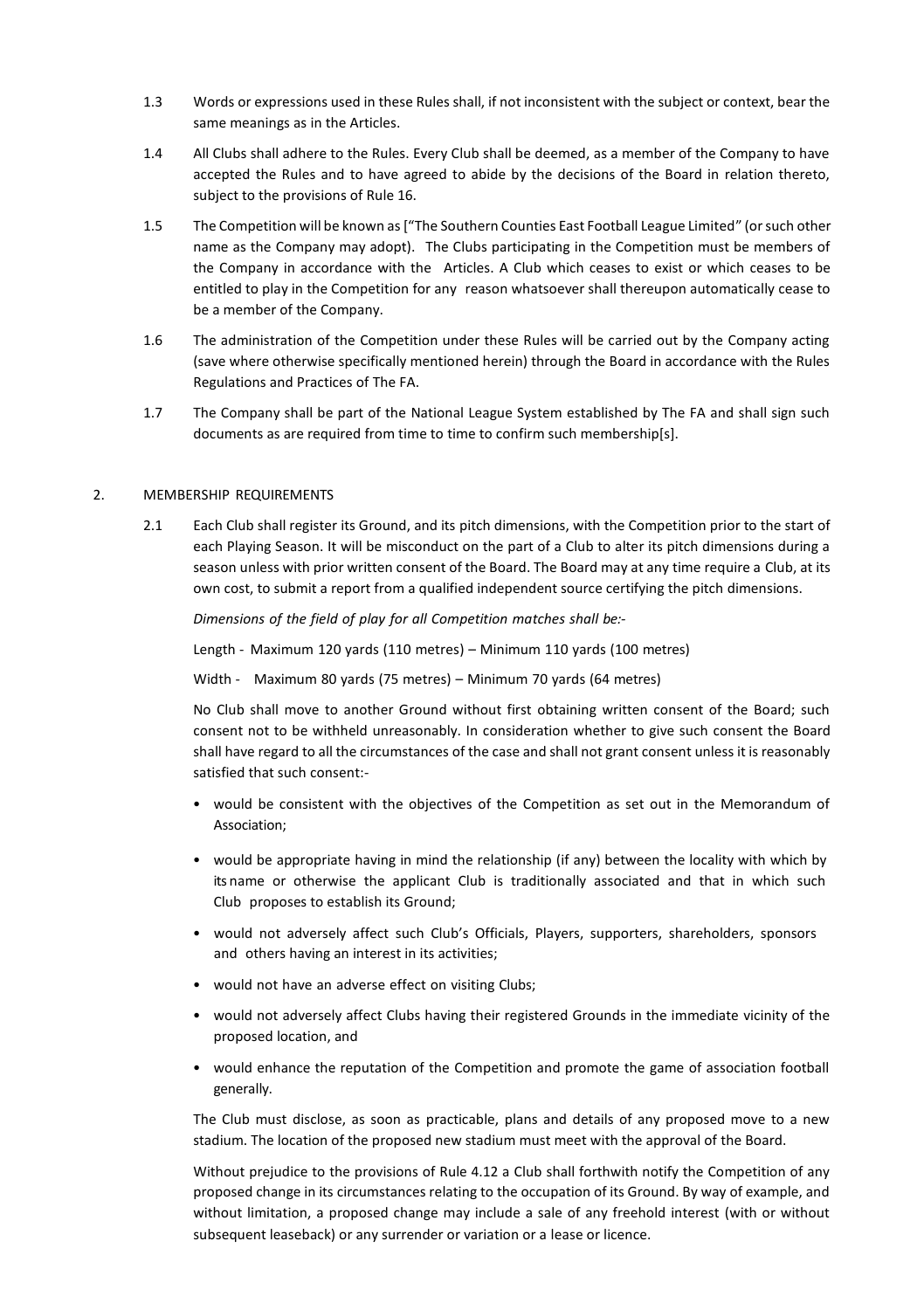- 2.2 All Clubs shall have Grounds and headquarters situated in England, the Channel Islands, Isle of Man if applicable or Wales and the Competition Secretary shall send their names and particulars to The FA annually by the date appointed by, and in the format required by, The FA. Clubs playing in England shall be duly affiliated at all times to a recognised County Football Association. Welsh Clubs shall be affiliated to The FA of Wales. Each Club shall notify the Competition Secretary of its affiliation number each year as soon as practicable after it has received same. Each Club shall return to the Competition Secretary a fully completed questionnaire relating to Form "D" required by The FA by the date given in the circular letter accompanying the questionnaire issued by the Competition Secretary.
	- 2.3.1 A Club's Ground may be shared with another Club or any other club (including a club engaged in another sport) providing, where sharing with a football club the Club or club playing in the most senior competition has priority of fixtures at all times and, where sharing with a club engaged in another sport, the Club has priority of fixtures [unless agreed otherwise by the Competition at its sole discretion, applicable only to that Competition, and valid only for one season at a time but open to annual renewal]. A Club will not be permitted to ground share to gain promotion or to avoid relegation. Ground sharing may not be permitted when one of the sharers retains the use of another ground unless that club can show by means of a refused planning permission or similar that it cannot meet the requirements of the Criteria Document at that ground. Any Club wishing to share a Ground or intending to move to a new Ground must obtain the written consent of the Board. Any Ground sharing for a period exceeding thirteen (13) weeks must be in writing and a written agreement must first be approved by the Board before being entered into and (except in an emergency) must be completed by 31 March in any year to be effective for the following Playing Season. A copy of the completed signed and dated agreement must be received by the Competition within fourteen days of the approval being sent to the Club.
	- 2.3.2 The Club as at 31 March in any year shall either:
		- (i) Own the freehold of the Ground, or
		- (ii) Have a lease for the Ground that extends uninterrupted for a minimum of the current and following Playing Season, or
		- (iii) Possess an agreement for the use of the Ground that is acceptable to The Football Association following consultation with the relevant Competition.

In each case the Club must provide to the Competition of which it is a member and to The Football Association:

If the Ground is freehold either currently dated Official Copies of the freehold title at the Land Registry in the name of the entity in membership of the Competition or, if unregistered, a Certificate of Title from the Club's solicitor showing that the Ground is owned by the entity in membership of the Competition, or

If the Ground is held leasehold a copy of the signed and dated lease in the name of the entity in membership of the Competition; if the expiry date of the lease has already passed or is dated before the end of the next full Playing Season, a certificate from the Club's solicitor as to whether or not a notice has been given by the landlord to terminate the lease. In addition the Club must provide evidence of registration at the Land Registry, or explain why the Lease is not registered.

If the Ground is subject to an acceptable agreement a copy of the signed and dated agreement for the use of the Ground together with confirmation from The Football Association, following consultation with the relevant Competition, that the agreement is acceptable.

The Club must disclose whether the Club's occupation of the Ground is subject to any third party option, whether the ground is charged by way of security and whether or not any break clauses in the lease or agreement have been exercised either by the landlord or the tenant.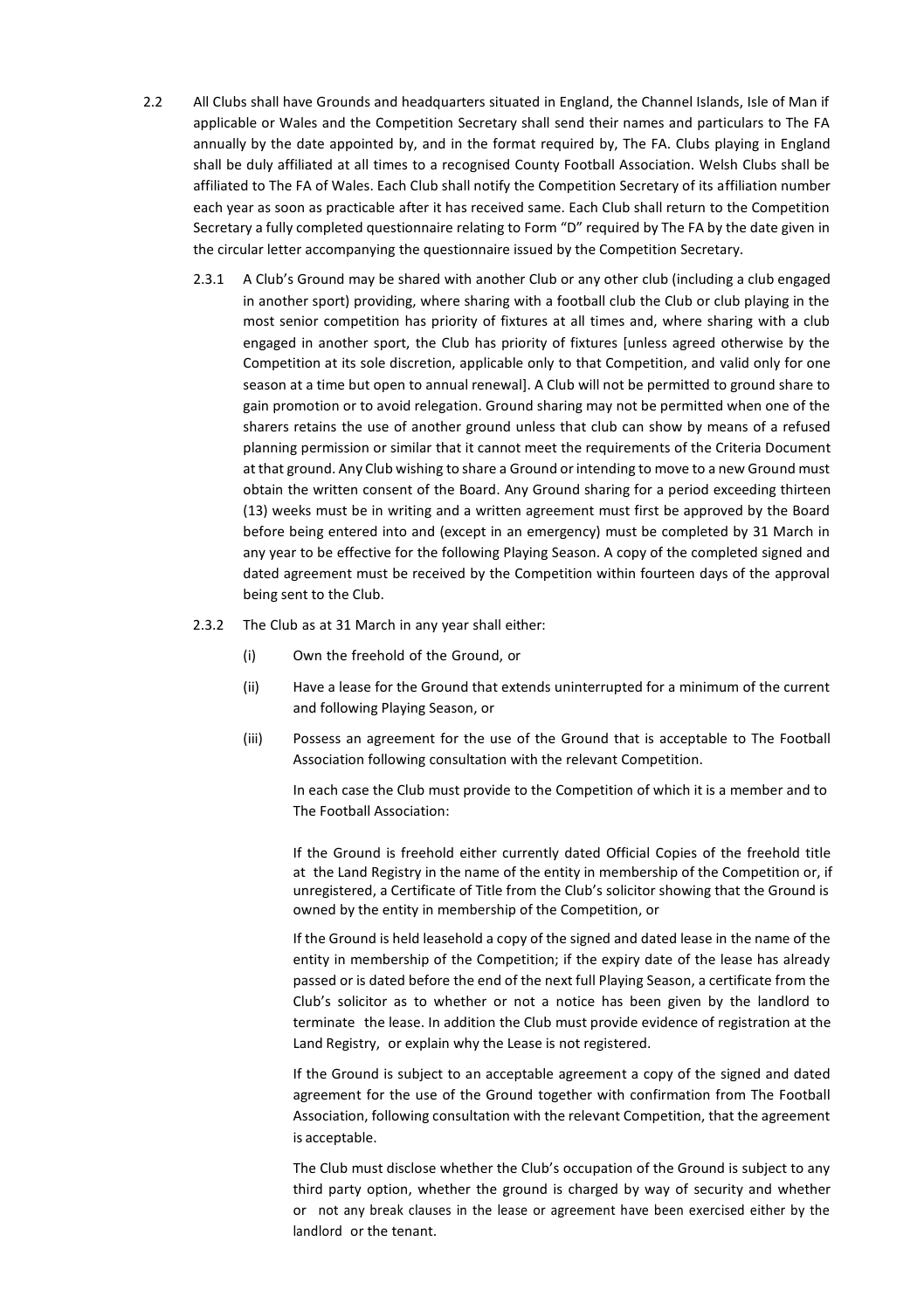In all cases The Football Association and the Competition of which it is a member have the right to call for further information.

- 2.3.3 A Club's Ground must comply with the Criteria Document for the step in the National League System at which the Club is playing. Each Club that is required to hold a safety certificate issued in accordance with safety legislation must lodge a current copy with the Competition. If a Clubs' ground is subject to any reduction in capacity by a public authority it must immediately inform the Competition.
- 2.4 No club which is a "nursery" club or a reserve side of a football club shall be eligible for membership of the Company.

A club shall be deemed to be a "nursery" club if it is under obligation, written or otherwise, to a football club by reason of which it has not the sole and entire control of its own management, finance and Players.

2.5 Clubs seeking membership or applying to retain membership of the Company must comply with the requirements provided for in the Criteria Document for the step at which the Club is playing. Only clubs which meet these criteria in full will be eligible for membership. All Clubs visited by representatives of the Competition in pursuance of the document will pay a non-returnable fee. In the absence of a procedure for application for membership being established by The FA, the Board shall establish such procedure.

The Board shall establish a procedure for inspecting Clubs' grounds from time to time to ensure that the grade attained by that ground is maintained.

2.6 The Competition and the FA shall determine a time scale whereby all Clubs in membership must attain the grade provided for in the Criteria Document. The grade applicable for each Club for the commencement of a Playing Season shall be that existing at the previous 31st July ( or by a later date which was agreed at the sole discretion of The FA's Alliance League Committee (Steps 1 to 4) or Leagues Committee (Steps 5 & 6) such grading to be ascertained by an inspection carried out on or before 31st March or as soon as practicable thereafter. Any Club not maintaining the grade set for the Competition may be relegated at the end of the Playing Season to a step determined by The FA.

[Any delay in inspection shall in no way release a Club from its obligation to have its ground ready for inspection. If for any reason a Club's existing ground, or any new ground in which it proposes to play its home matches in the season following inspection, is not available for grading by 31st March prior to commencement of the relevant season then the Club must, by the 31st March, submit to the Board in writing its proposals for a venue for its home matches in the following season ("alternative proposal"), such alternative proposal to be considered (and if appropriate) approved at the next Board Meeting after 31st March. The alternative proposal must, inter alia, contain documentary evidence in support of any ground sharing arrangements and evidence that the proposed ground is demonstrably suitable at a level which the relevant club will be competing. The alternative proposal may not be for a continuation of any ground share arrangement if the Club has had a ground sharing arrangement for the previous 2 seasons, or any part thereof, even if those arrangements have related to more than one ground.

Any approval of the alternative proposal will be subject to the issue of a grading certificate. The Board will use all reasonable endeavours to inspect the ground after receiving the alternative proposal and prior to the Board meeting, but if it is unable to do so then any approval of the alternative proposal will be subject to the issue of a satisfactory grading certificate. In the event of a Club not having received a grading certificate by 31st March and not having had its alternative proposal approved at the relevant Board Meeting, it shall be relegated forthwith at the end of the playing season to a level determined by The Football Association.]

2.7 Any Club which is incorporated must be incorporated in England and Wales. Any Club wishing to incorporate shall notify The FA, its Affiliated Association and the Company Secretary before it makes any resolutions in this regard. Any person wishing to be appointed as an Officer to a Club must comply with the requirements of The FA Owners' and Directors' Test Regulations and send to the [League]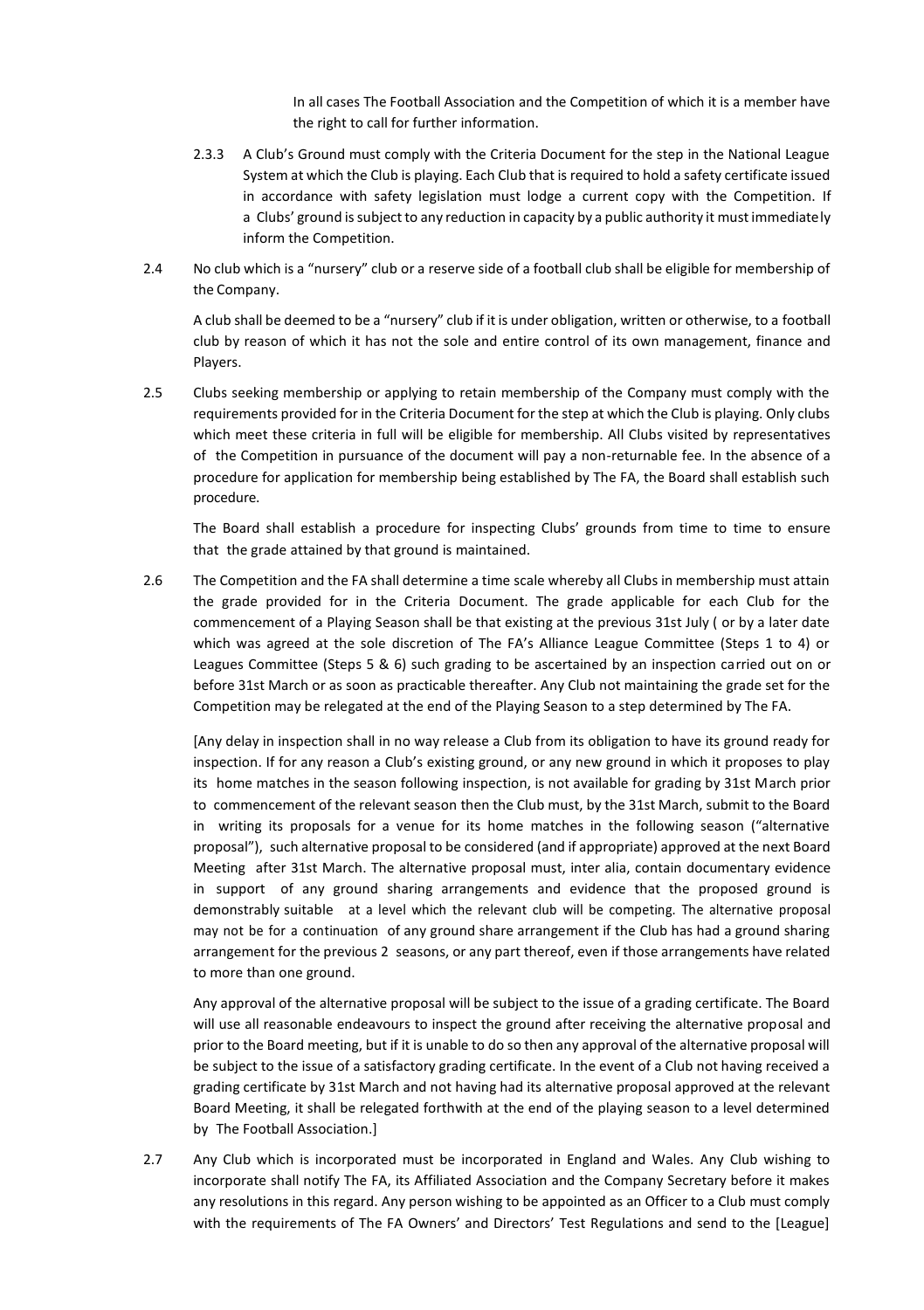[Company] Secretary a copy of the Owners' and Directors' Declaration within 5 days of sending the same to The FA.

2.8 In the event that any Club which is an unincorporated association incorporates itself it shall notify the [Company] [Competition] Secretary in writing within 14 days of the passing of the resolution to take this action and shall with such notice provide the [Company] [Competition] Secretary with a copy of the Memorandum and Articles of Association of the company. Any amendments to the Memorandum and Articles of Association of a Club must be notified to the Competition Secretary in writing within 14 days of the passing of the resolution with a copy of the change(s).

Transfer of Membership

#### *Transfer as a Going Concern*

- 2.9.1 In the event that any Club which resolves to transfer its membership of the Competition from one legal entity to a different legal entity, other than in the circumstances shown at 2.9.2 below, the Board will use the following minimum criteria in deciding whether to approve that transfer:
	- a. The shareholders or members of the Club have voted to agree to the transfer of the Club's membership to the new entity.
	- b. All Football Creditors in the Club must be paid in full or transferred in full (with each creditor's consent) to the new entity, and evidenced as such.
	- c. All other creditors in the Club must be paid in full or Secured or transferred in full (with each creditor's consent) to the new entity and evidenced as such.
	- d. The proposed new entity has provided financial forecasts to The FA and the Competition showing its ability to fund the Club for the next twelve (12) months or to the end of the Playing Season following transfer (whichever is the longer) and that evidence of funding sources has been provided.
	- e. The FA must have given approval for the transfer to take place.

Transfer from Insolvency

- 2.9.2 In the event that any Club that is subject to an Insolvency Event resolves to transfer its membership of the Competition to a new entity, the Board will use the following minimum criteria in deciding whether or not to approve that transfer:
	- a. The shareholders or members of the Club have voted to agree to the transfer of the Club's membership to the new entity and/or a licensed insolvency practitioner(s) appointed to the Club has agreed to sell or transfer some or all of the Club's assets to the new entity;
	- b. All Football Creditors in the Club must be Paid in Full and evidenced as such;
	- c. The proposed new entity has provided financial forecasts to The FA and the Competition showing its ability to fund the Club for the next twelve (12) months or to the end of the Playing Season following transfer (whichever is the longer) and that evidence of funding sources has been provided;
	- d. The FA must have given approval for the transfer to take place; and
	- e. All other creditors in the Club must be satisfied and evidenced as such (This provision to be read in conjunction with 2.9.3 below.)

In the event that requirement (a) and/or (e) is not fully complied with, and only where the Board, at its absolute discretion, deems there to have been exceptional circumstances surrounding the application for the transfer, it may approve the transfer (subject to compliance with all other provisions above) and may apply such conditions as it deems appropriate including, without limitation, the deduction of points.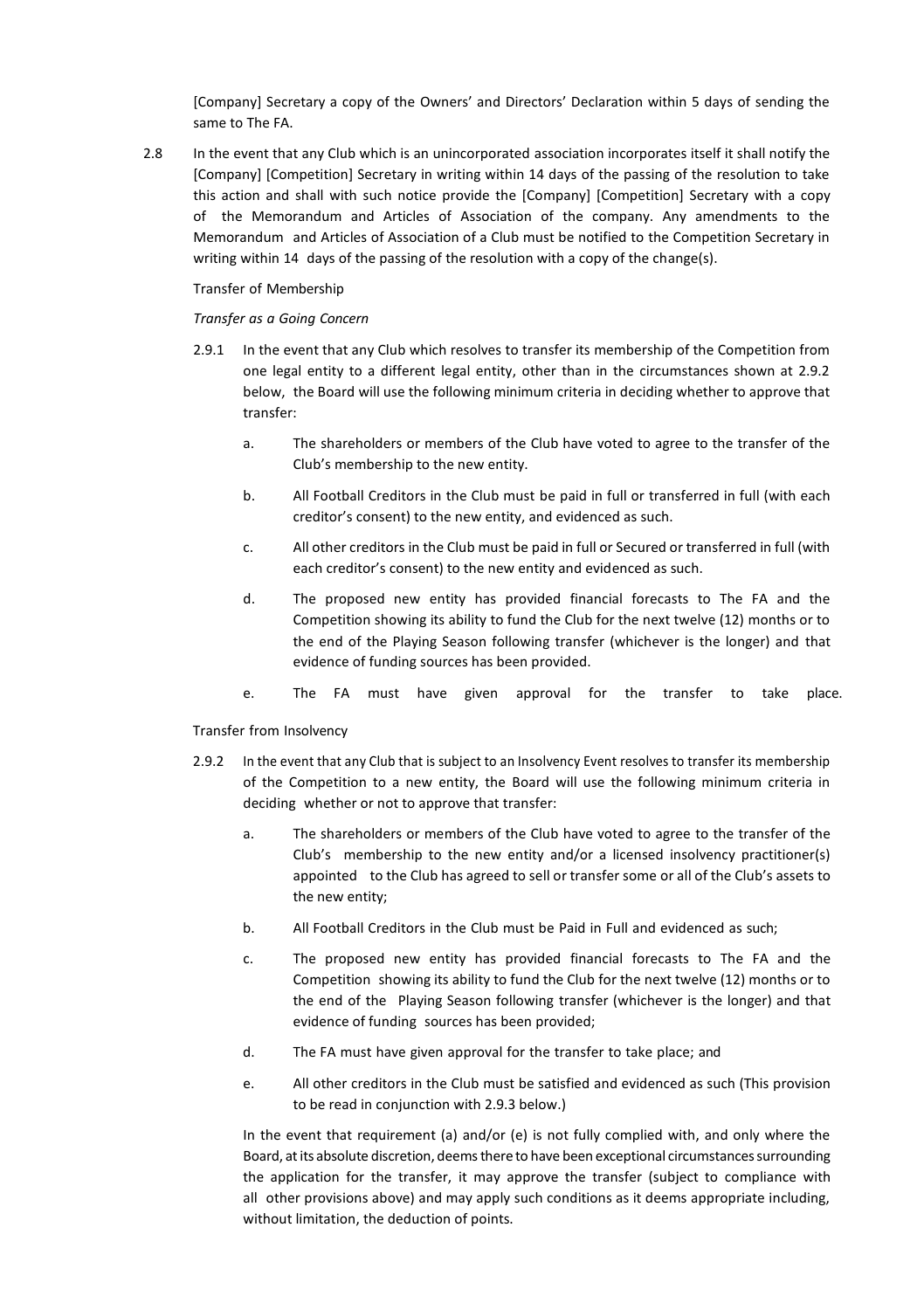- 2.9.3 Nothing in Rule 2.9.2 above shall limit in any way the application of Rule 13B of these Rules. The Competition shall allow for up to 40 member Clubs. There will be 3 divisions of 20 Clubs in each division where possible. The divisions will be called Premier, 1st Division and SCEFL Development. The Clubs competing in each division each season will be confirmed by the Annual General Meeting of the Company each year. A Club entered into membership at the Annual General Meeting shall be subject to the application of the Rules until the date of the following Annual General Meeting. It shall be allowed for these numbers to be increased to accommodate any anomaly in the National League System.
- 2.10 Any Club or Club representative found guilty of serious irregularities regarding Players Contract payments under The FA Rules may be expelled from the Company in accordance with [the Articles or] these Rules and, in addition, may be fined such sum as the Board shall determine.
- 2.11 The Company will hold a membership register of the full name of the company/unincorporated entity constituting each Club. If the Club is an incorporated entity, it must provide the Company with its company name and registration number. If the Club is an unincorporated entity, it must provide the Company with the name of an individual in whose name the membership of the Company will be vested. A Club must notify the Company of all proposed changes to the information held by the League in the membership register in respect of the Club including any proposed change of company name or the name of an individual in whose name the membership of the Company is vested. [Clubs are required to submit a fully completed membership form prior to the Annual General Meeting each Season.]

The Company will provide a copy of its membership register to The FA annually.

Ownership and Change of Control

- 2.12 Each Club shall publish its legal name, form (e.g. unincorporated association, company limited by shares or guarantee etc) and any identifier (e.g. company number). In addition for those Clubs that are owned, then the Club shall also publish the identities of the ultimate owner (i.e. the name of an individual) of each Significant Interest in the Club. Such information shall as a minimum be published on the Club's official website on a page accessible directly from the home page of that official club website and within the Club's official matchday programme.
- 2.13 In the event that an Insolvency Event occurs in relation to any Club, that Club must inform and keep informed the [Competition] [Company] Secretary and The FA immediately.

The Board shall have the power to suspend a Club on notification of it having entered an Insolvency Event.

At the discretion of the Board, a suspension may take effect from the giving of the notice or it may be postponed subject to any conditions as the Board may think fit to impose.

In the event that a Club is suspended or its suspension is postponed, the Board shall have power to make such payments as it may think fit to the Club's Football Creditors out of any monies due to that club from the Company.

2.14 An Officer must submit an Owners' and Directors' Declaration to The FA in accordance with the Reporting Requirements set out in The FA's Owners' and Directors' Regulations that apply from time to time. The Club must provide a copy of any such Owners' and Directors' Declaration to the Competition at the time it is submitted to The FA.

No individual will be permitted to act as an Officer if they fail to meet any of the requirements of the Owners' and Directors' Declaration, as set out in the Rules of The FA.

In the event that an individual/entity is found to have either:

- Completed false or misleading statements on their Owners' and Directors' Declaration;
- acted as an Officer when in breach of the requirements of the Owners' and Directors' Declaration;
- Acted as an Officer without The FA having given written confirmation to the Club in accordance with The FA's Owners' and Directors' Regulations that the individual may so act; then the individual/ entity or Club shall be subject to such fine or other sanction as may be determined by The FA.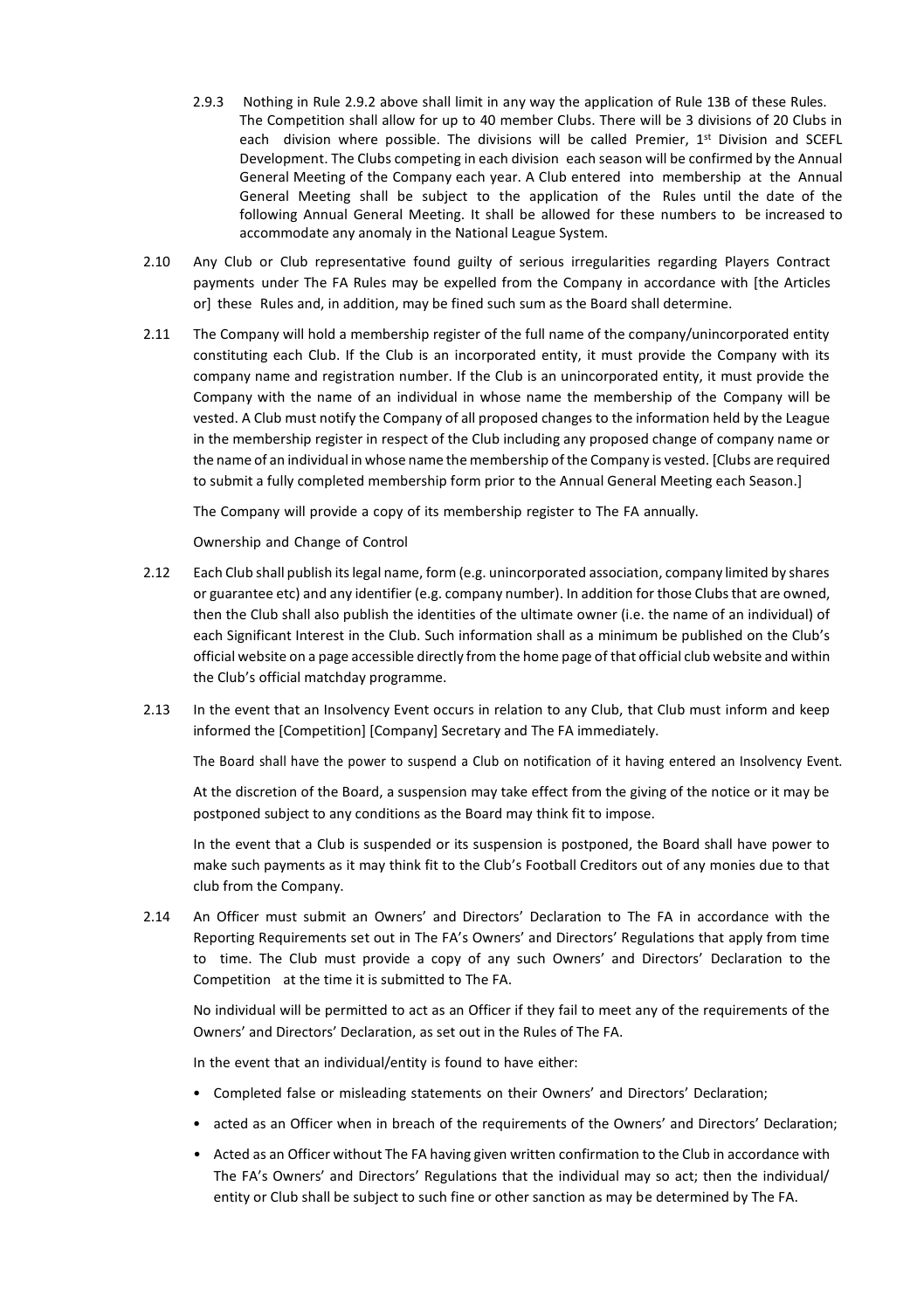In the event that the Competition receive a Notice from The FA issued in accordance with The FA's Owners' and Directors' Test Regulations for the suspension of that Club's Competition membership, then that Club shall be suspended from the Competition with effect from 14 days from the date of the Notice. An appeal of the effect of the Notice is to The FA and can only be made by the affected Club and in accordance with the appeal procedures set out in the FA Owners' and Directors' Test Regulations. The effect of the Notice shall be suspended pending the outcome of an appeal.

The FA shall advise the Competition and the Club in writing where it becomes satisfied that a Disqualifying Condition as defined in the FA Owners' and Directors' Test no longer applies. Upon receipt of this written notification from The FA, the Competition may remove the suspension of the Club's Competition membership.

Where a Club is suspended and that causes a match in the Competition not to be played, the Board shall determine how the outcome of that match shall be treated.

- 2.15 Within fourteen days of a change in a Significant Interest at a Club or the appointment or removal of any director of a Club, written notice thereof, together with such details as are required to be filed with the Registrar of Companies, shall be deposited at the Competition Office.
- 2.16 If during the course of a season the Board decide that the organisation and management or finances of a particular Club fall below the standards appropriate to membership of the Competition, the Competition Secretary shall be instructed to warn the Club at once that it may be excluded from membership of the Competition at the end of that playing season. Such a Club shall have the right to appeal to The FA within 14 days of the date of notification of the Board's decision.
- 2.17 The Competition, through the Board shall be empowered from time to time by subscription, levy or otherwise to require Clubs to contribute such sum or sums of money to the funds of the League as may be necessary for the proper conduct of the business of the League. Such contributions by Clubs may be collected by deduction from sums due to Clubs under any promotion agreement [commercial contract] or from sponsorship money due or by whatever means the Board shall think fit. There shall be added to any sums to be contributed from Clubs, if applicable, Value Added Tax at the then prevailing rate.
- 2.18 Any Club failing to be represented throughout an Annual General Meeting or any other General Meeting called in accordance with the [Rules] [Articles] without satisfactory reason being given shall be fined in accordance with the Fines Tariff. Whenever required to do so all Clubs shall ensure their Manager, or an Assistant Manager, attend in person any Meeting of Clubs called by the Board. Failure to do so without just cause shall be a breach of these Rules and be dealt with in accordance with the Fines Tariff.
- 2.19 The Competition and each Club must be committed to promoting inclusivity and to eliminating all forms of discrimination.
- 2.20 The Competition and each Club does not and must not [by its rules or regulations or] in any manner whatsoever unlawfully discriminate against any person within the meaning and scope of the Equality Act 2010 or any law, enactment, order or regulation relating to discrimination (whether by way of age, gender, gender reassignment, sexual orientation, marital status, race, nationality, ethnic origin, colour, religion or belief, ability or disability, or otherwise).
- 2.21 The Competition and each Club shall make every effort to promote equality by treating people fairly and with respect, by recognising that inequalities may exist, by taking steps to address them and by providing access and opportunities for all members of the community, irrespective of age, gender, gender reassignment, sexual orientation, marital status, race, nationality, ethnic origin, colour, religion or belief, ability or disability, or otherwise.
- 2.22 Any alleged breach of the Equality Act 2010 legislation must be referred to the appropriate sanctioning Association for investigation.
- 2.23 Each Club shall comply with the provisions of Appendix [ ] the 'Licencing System', as approved by the FA Council from time to time.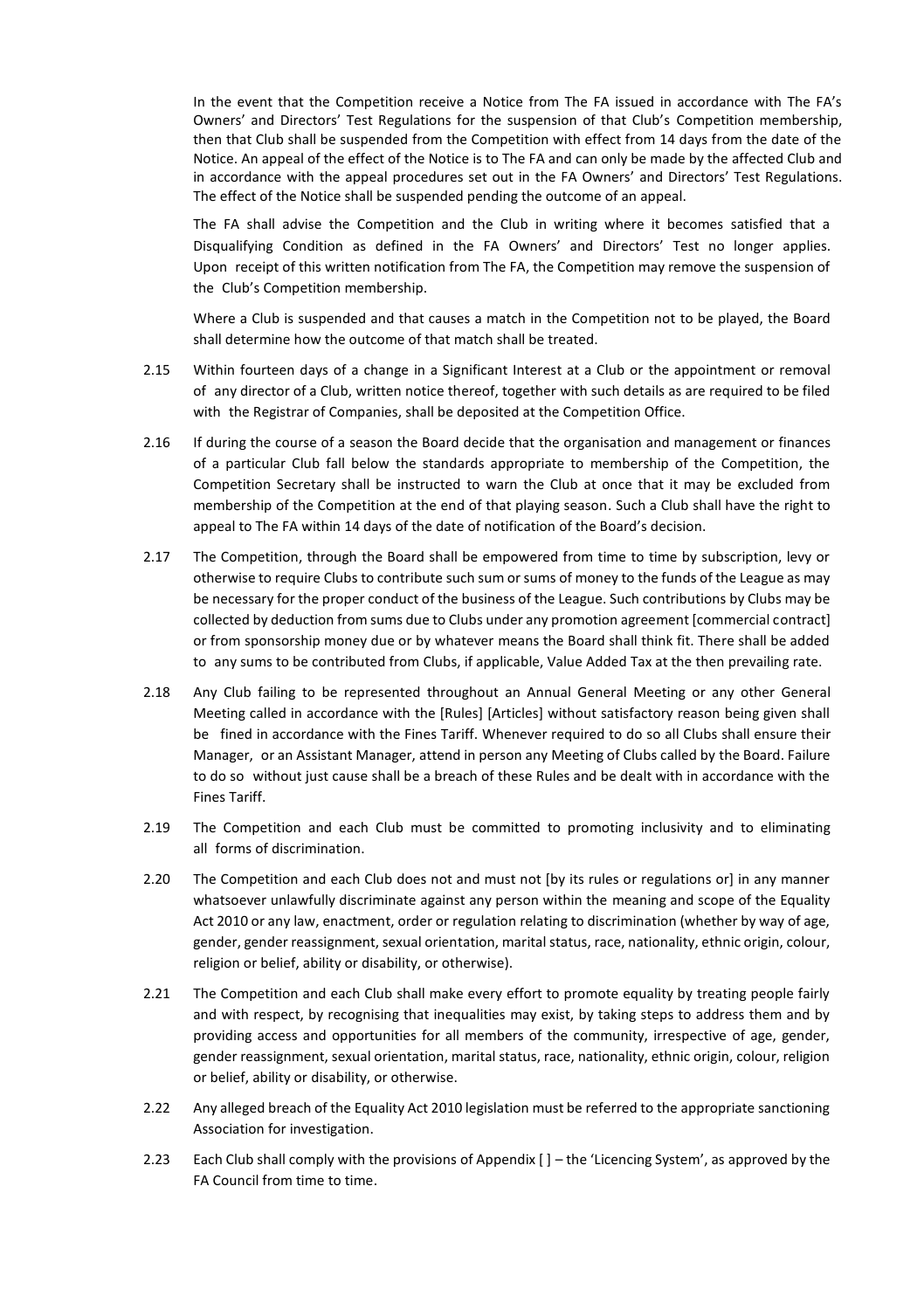#### 3. MEMBERSHIP – ANNUAL SUBSCRIPTION

- 3.1 Any Club allocated for membership of the Company shall submit to the Company a fully completed Membership application form and the application fee [and non-refundable ground inspection fee].
- 3.2 Clubs which have qualified for membership of the Company must confirm their acceptance of membership on the appropriate Competition form to be received by the Company at least  $\lceil 14 \rceil$  days prior to the next Annual General Meeting of the Company accompanied where appropriate by the membership fee.

The annual subscription shall be paid by each Club to the Company no later than [7 days before the Annual General Meeting of the Company in each year].

#### 4. POWER OF THE BOARD

4.1 The Board shall have power to deal with all matters of management of the Competition covered by the Rules. The Board shall conduct the business of the Competition and shall meet as often as is necessary for this purpose.

The Board may appoint such committees as it deems appropriate which shall be fully empowered to act on the Board's behalf subject to ratification by the Board. The Board shall have power to deal only with matters within the Competition and not for any matters of misconduct that are under the jurisdiction of the Football Association or affiliated Association.

- 4.2 Save where specifically provided otherwise in these Rules, the Board shall have power to apply, act upon and enforce these Rules and shall have jurisdiction over all matters affecting the Company or the Competition including any not provided for in these Rules. The Board shall also have the power to issue an order or instruction, by way of a Board Directive, in the best interest of the Competition, on any matter not provided for in these Rules, with which Clubs must comply or be subject to sanction under Rule 4.6, save where any such Directive is inconsistent with a Rule or Regulation of The FA, in which event the Directive will not create a binding obligation on Clubs.
- 4.3 All decisions of the Board shall be binding, subject to a right of appeal to The FA pursuant to Rule 16. Decisions of the Board must be notified, in writing, to all concerned within fourteen days of the making of such decision.

Upon becoming aware of any breaches of these Rules the Board shall write to the entity suspected of a breach formally charging the party giving at least 7 days' notice of the time, date and venue of the meeting at which the charge shall be considered.

The party charged will respond in writing to the Board within 7 days stating whether or not the charge is admitted and in default the Competition will deal with the case on the evidence it has at the time. If the charge is disputed or if the party admitting the charge wishes to present a plea in mitigation, it shall have the right to a personal hearing. The party charged also has the right to waive the 7 day requirement and allow the charge to be considered in less than 7 days after the party has been charged.

If the party charged disputes the charge or wishes to have a personal hearing to present a plea in mitigation then it shall submit its case in writing to be received by the Competition Secretary at least 7 days prior to the date of the meeting set to consider the charge and in default the Board will be at liberty to proceed to hear the charge without the benefit of written submissions from the party charged.

4.4 Where the Rules provide for the imposition of a financial penalty under the Fines Tariff then the Notice of Charge given by the Board under Rule 4.3 above shall refer to the penalty provided for in the Fines Tariff.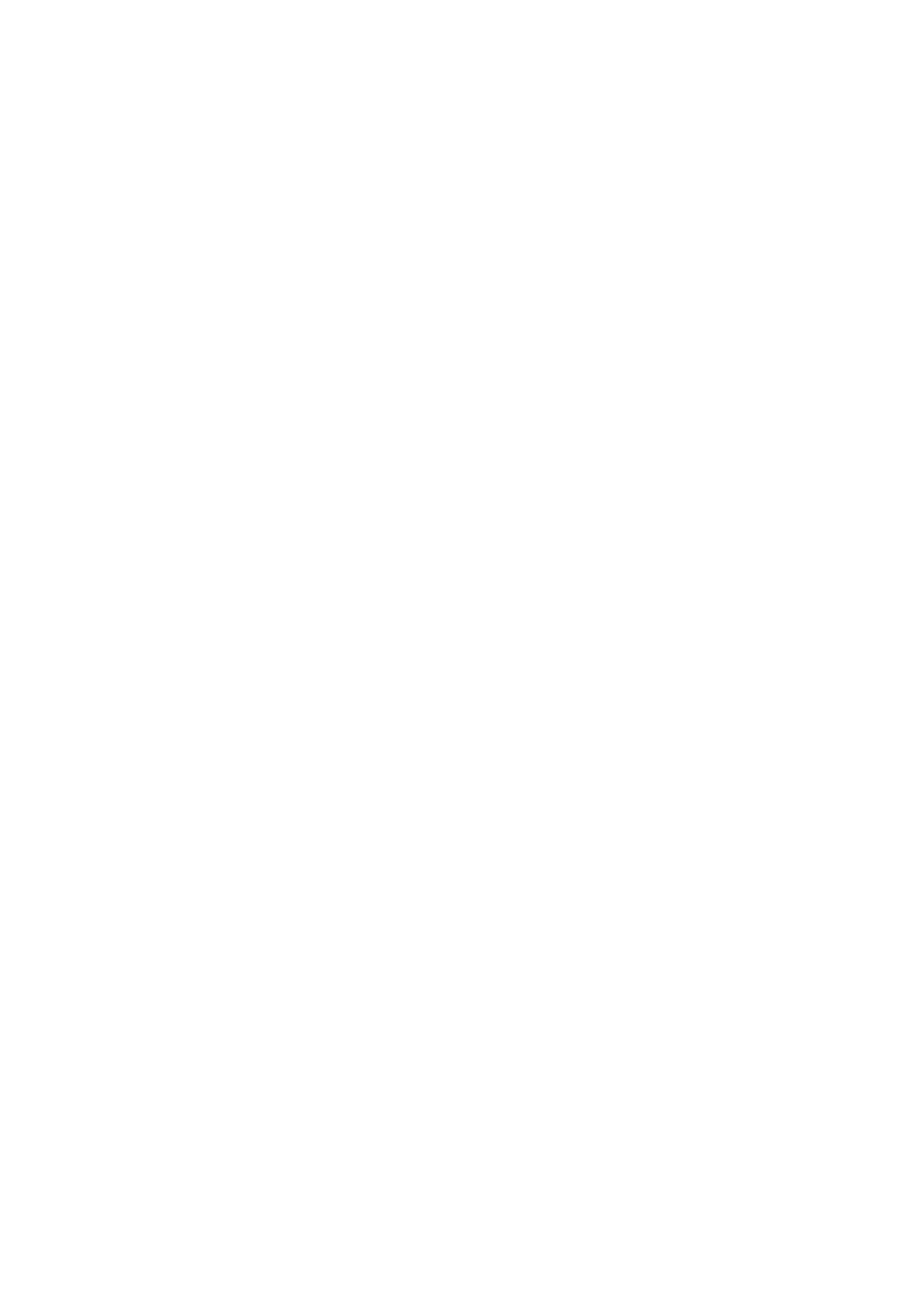If the Rule provides that the penalty for such a breach is in the discretion of the Board then the notice shall also state as such. If the penalty set by Rules is not a financial penalty then such penalty must still be referred to in the Notice of Charge.

All breaches of the Laws of the Game Rules and Regulations of the Football Association shall be dealt with in accordance with FA Rules by the appropriate Association prior to any action by the Competition in accordance with FA Regulations.

- 4.5 All fines and charges imposed by the Board shall be received by the Company within twenty-eight days of the date of notification of imposition (unless otherwise ordered). Any Club or person breaking this Rule shall be liable to such penalties as the Board may impose.
- 4.6 If a Club fails to comply with a Board Directive within fourteen days of notification of such order or instruction, or within fourteen days of an operative date specified in that order or instruction, it shall not be allowed to play or take part in the business of the Company until the expiry of 7 days from the day the order or instruction is complied with.
- 4.7 Except where otherwise mentioned, all communications shall be addressed to the Competition Secretary, who shall conduct the correspondence of the Competition [and keep a record of its proceedings].
- 4.8 A Club must at all times attend satisfactorily to the business of the Competition and/or the correspondence of the Competition or Company.
- 4.9 If a Club is asked to submit a report in relation to any alleged violation of these Rules it may have a personal hearing, providing it notifies its intention of such within fourteen days of the date of notification from the Company, or the case will be dealt with in its absence.
- 4.10 The Board shall have the power to arrange representative matches at their discretion.
- 4.11 A match may be played each season [year] between two clubs nominated by the Board. All matters concerning the match will be decided by the Board.
- 4.12 In the event of any issue concerning the membership of any Club with the Competition the Board may require a Bond to be paid by or on behalf of the Club on such terms and for such period as it may in its entire discretion think fit.

#### 5. INTERESTS IN MORE THAN ONE CLUB

Except with the prior written consent of the Board no person, company or business institution (including insolvency practitioners) may at any time be interested in more than one Club or in a Club and any other club playing in a Competition sanctioned by The FA. The definition of "interested" shall be the same as provided for by the Rules of the FA Challenge Cup Competition in force from time to time.

#### 6. REGISTRATION OF PLAYERS

6.1 A qualifying Player registration

The FA's rules will apply in respect of all matters concerning players.

6.1.1 A Player is one who has been registered via the relevant Online Player Registration System and such registration has been approved by the Competition.

A Player will only be eligible to play in a match organised by the Competition if his registration form; transfer form, or loan transfer form, has been received by the Company, via the Online Player Registration System, not less than four hours before the scheduled kick-off of the match in which the player is required to play and found to be in order, and so registered. It is the responsibility of all Clubs to ensure any player registering, has, where necessary, the required International Transfer Certificate and in the case of Contract Players, including those on loan, must have approval from The Football Association. Clubs are also responsible for all players being correctly registered before fielding any player. Failure to do so constitutes misconduct and the Club will be charged with fielding an ineligible player.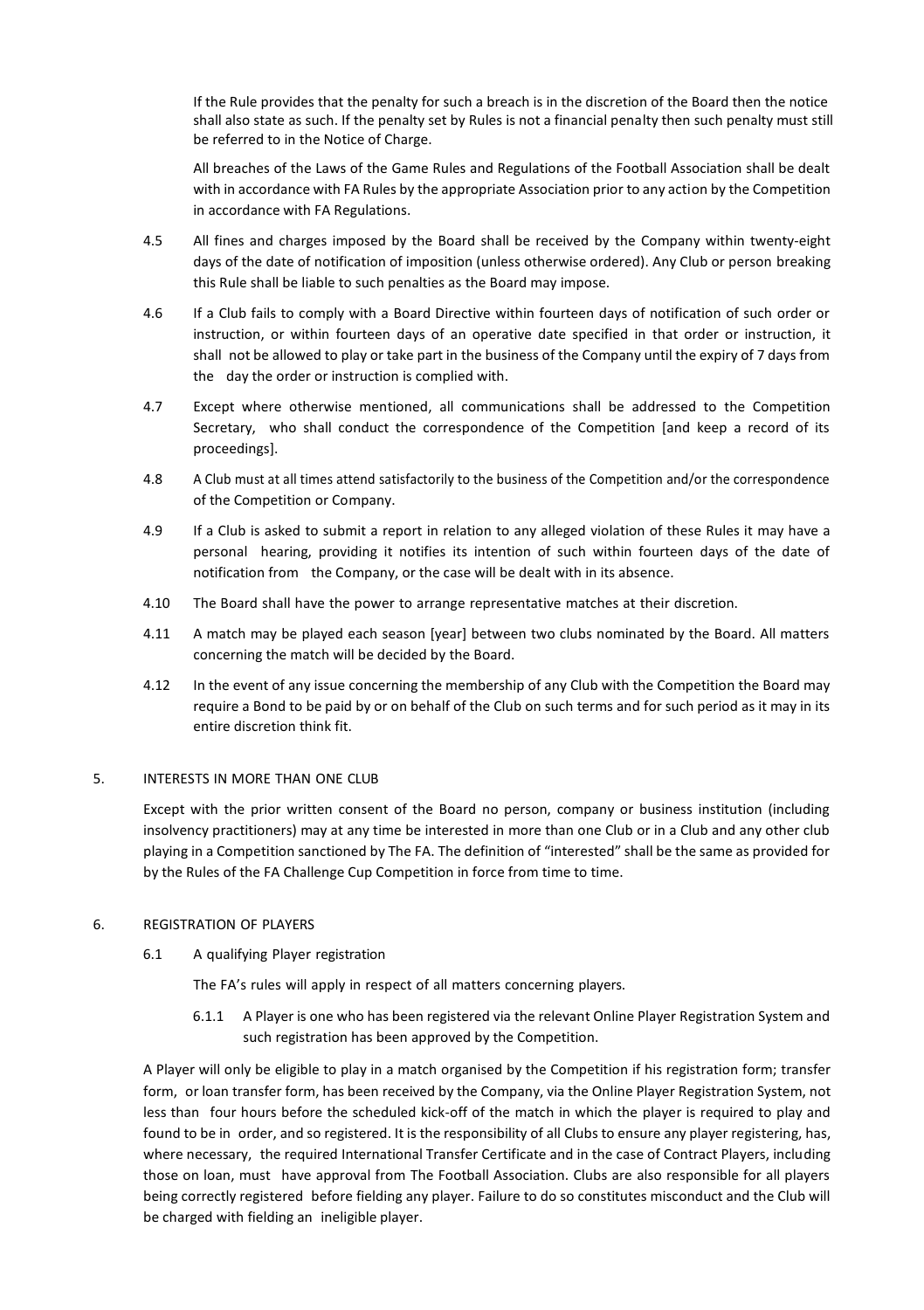#### ALL COMPETITIONS

The Registration of Players are subject to fees in accordance with the fees tariff.

The status of a player must be clearly stated on the registration information submitted. Hard copies of the registration form are not required to be submitted to the Competition. However, these must be completed, signed and retained by Clubs in case of dispute or in case requested by The FA and/or the Competition. The registration of a Player will be valid from the date of registration to the end of that Playing Season only or, if in the case of a Contract or Loan Player whose contract or loan expires before the end of the Playing Season, for the term of the said contract or loan.

6.1.2 A Player may only play under his correct status. Any change of a Player's status during the currency of a registration must be notified to the Competition within five (5) days of the change of registration being affected.

In the event of a Player changing his status with the same Club either from Contract to Non-Contract or from Non-Contract to Contract then that Player must sign a new registration form (which is to be retained by the Club), complete a new registration process via the Online Player Registration System, and be re-registered. In default the Player re-registering will be ineligible to play in a match under the jurisdiction of the Competition and Rule 6.9 will be applied in such circumstances where a Club is found guilty of playing a Player who has changed status without re-registering.

A Player whose registration under Contract is cancelled by mutual consent and immediately re-registered by the same Club or a different Club on a non-contract basis shall not subsequently be registered as a Contract player with the Club for which his Contract was cancelled, within three months of the date of the cancellation except with the consent of the Board and The FA.

6.1.3 The Board shall have the power to make application to refuse or cancel the registration of any Player charged and found guilty of undesirable conduct subject to the right of Appeal to the FA or the relevant County Football Association. Undesirable conduct shall mean an incident of repeated conduct, which may deter a Participant from being involved in this Competition. Application should be made to the parent County of the Club the Player is registered with.

(Note:- action under this clause shall not be taken against a Player for misconduct until the matter has been dealt with by the appropriate Association, and then only in cases of the Player bringing the Competition into disrepute and will in any case be subject to an Appeal to the Football Association. For the purposes of this Rule, bringing the Competition into disrepute can only be considered where the Player has received in excess of 112 days suspension, or 10 matches in match based discipline, in a period of two years or less from the date of the first offence.)

6.1.4 The Board shall also have the power to place an Embargo on the registration, transfer or loan transfer of Players by any Club deemed to be in breach of these Rules. Where a Club has been subject to an Embargo that is ongoing (if applied by the Competition or another) then the Embargo shall continue to apply until the Club can demonstrate to the satisfaction of the Board that the circumstances that resulted in the Embargo no longer apply.

#### 6.2 Registration Period

6.2.1 After 5.00pm on the 31st March each Playing Season new registrations, new loans, and transfer of registrations will be declined or will be approved subject to such limitations and restrictions as the Board may determine and, if so determined, the Player shall only be eligible to play in the matches for which permission is granted by the Board.

#### 6.3 Player Status

The status of a player may be:-

- Contract Player
- Non-Contract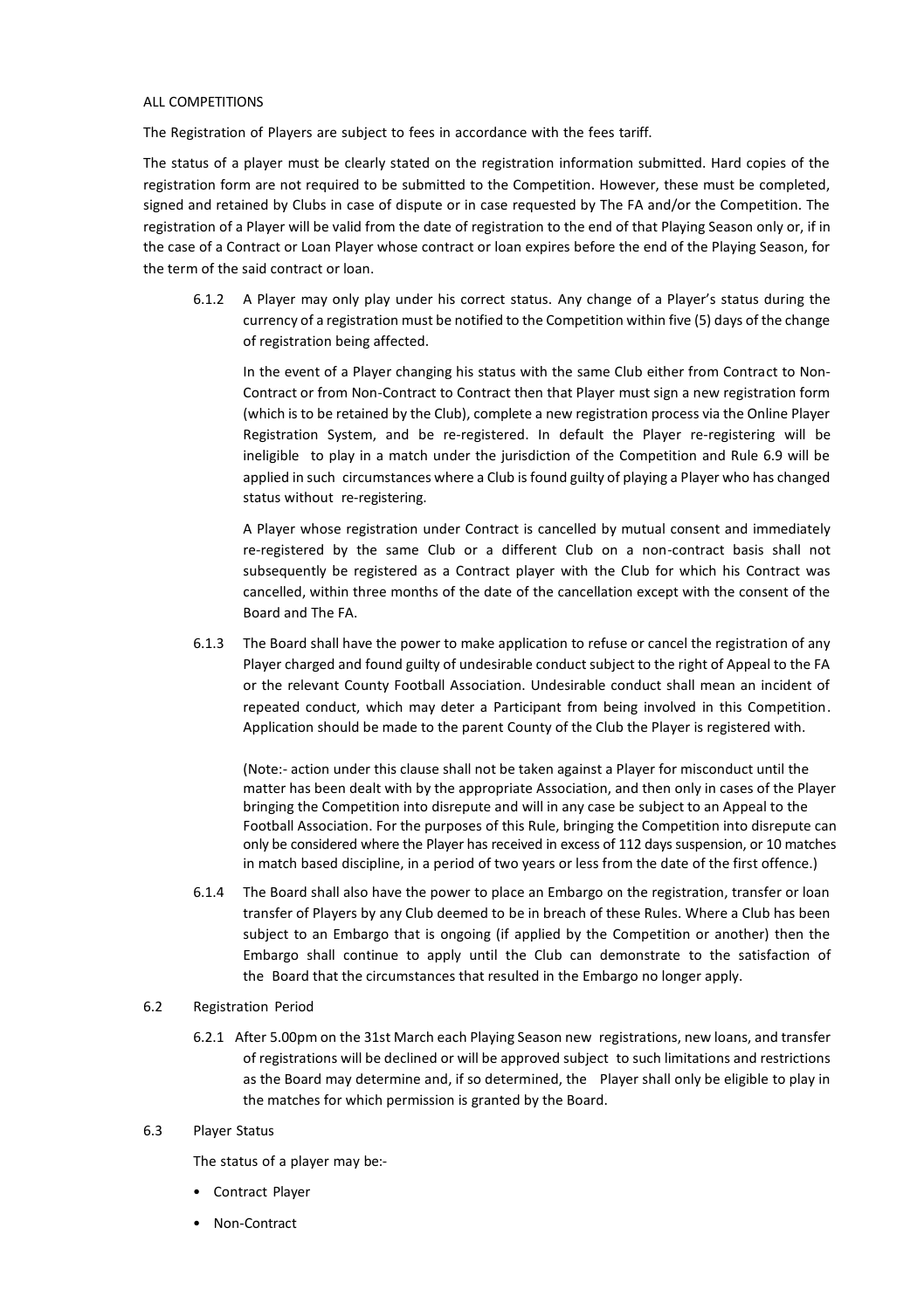- Work Experience
- Scholar
- Short Term Loan
- Long Term Loan
- Youth Loan
- 6.4 Registrations and Registration Procedures

A Player will only be eligible to play in a match organised by the Company under these Rules if the appropriate information is provided via the Online Registration System and received by the Company at least four (4) hours before the scheduled kick-off time of such match. No Player whose registration, including Loan registrations, is received by the Company less than four (4) hours before the match organised by the Company in which he is required to play will be eligible. Any loan registration must also be approved by the Football Association before that Player can be considered eligible to play.

The registration of a Player is not automatically valid and it is the responsibility of the Club to ensure the player is NOT registered with any other Club. When the Player involved was previously registered with another Club it is necessary for that Club to complete a transfer form via the Online Player Registration System or for the players' original registration to have been cancelled prior to or at the same time as the registration to the new Club.

Any Club found to have been in breach of any part of Rule 6.4.1 will be deemed to have played an ineligible player and will be dealt with in accordance with Rule 6.9.

- 6.4.1 Each Club must have at least sixteen (16) Players registered fourteen (14) days before the start of each Playing Season.
- 6.4.2 [A registration form, when submitted to the Competition, must be accompanied by the financial details, i.e. the appropriate page of the contract for Players under written contract or the standard Competition form for Players not under written contract.]
- 6.4.3 In the event of a Player signing registration forms for more than one Club, priority of registration shall decide for which Club he is entitled to play. The Club submitting the latter form shall be notified of the prior registration of the Player, and the circumstances under which the registration forms were signed shall be investigated by the Board. Any Player found to have signed registration forms for more than one Club, or any Club found to have knowingly induced a registered Player of another Club to sign a registration form, shall be dealt with by the Board in such a manner as it shall think fit.
- 6.4.4 Except where mutually agreed between the Clubs in writing, and specific approval has been given by the Board a Club cannot register more than one Contract or Non-Contract Player, registered to another Club or club at any one time unless a period of 28 days has elapsed between the first and the second notice of approach or acknowledgement.
- 6.4.5 If a non-contract Player also registers for a club not in membership of the Competition, his registration for the Competition may be retained by the Club.
- 6.4.6 A Club may register any number of Work Experience Players, save that it may only register a maximum of three (3) such players from any one club, including those participating in the Premier League, EFL and the National League System (subject to the overall limit of four (4) Players joining a Club from another club in any Playing Season as set out at Rule 6.6.1).
- 6.4.7 A Club may name up to a maximum of five (5) players on a Team Sheet who are either Short Term Loan, Long Term, [Youth Loan] or Work Experience. Any Club in breach of this Rule which results in more than 5 of such players entering the field of play during the course of any one fixture will be deemed to have played an ineligible player(s) and will be dealt with in accordance with Rule 6.9.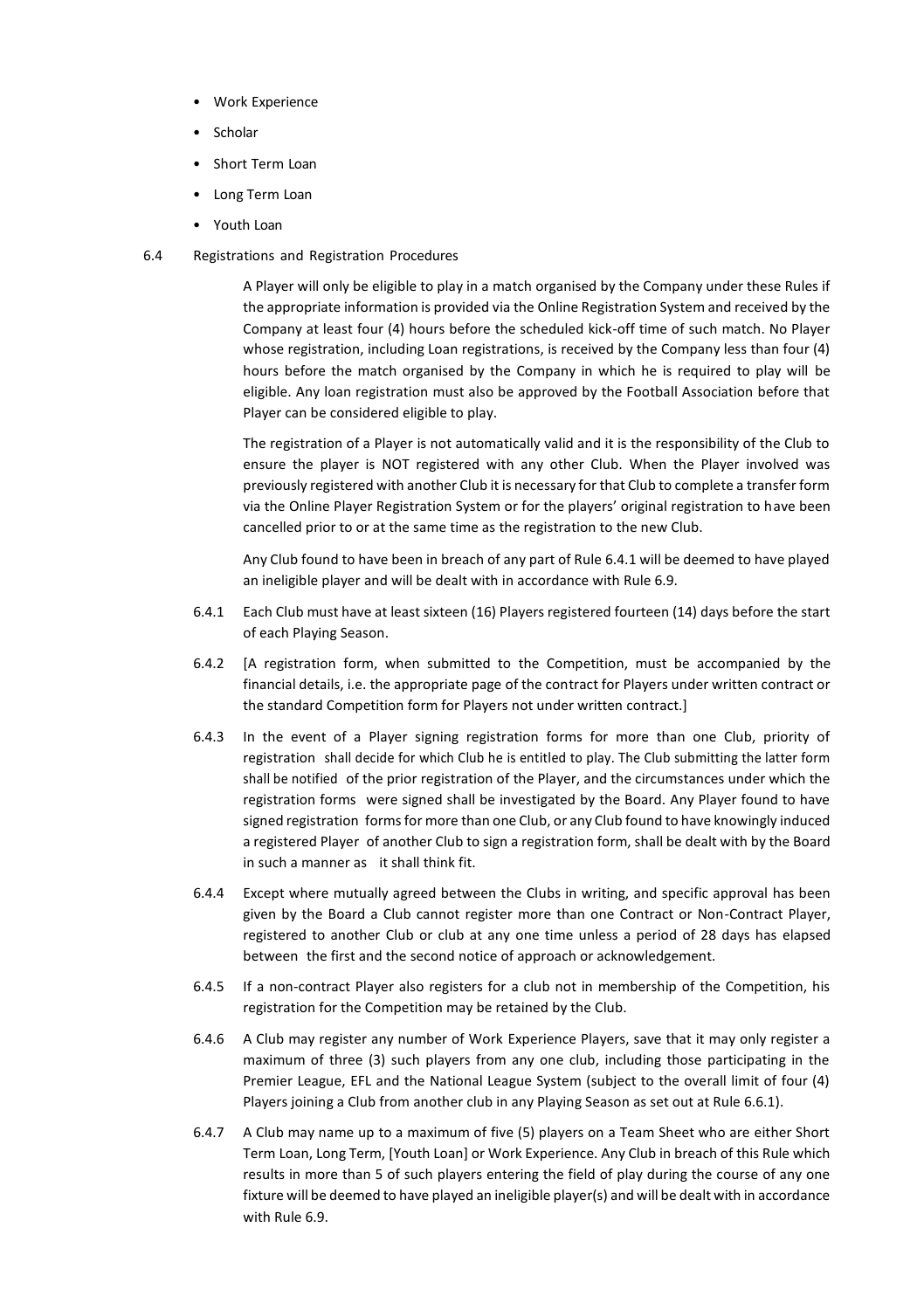- 6.4.8 The Company may, at its discretion, refuse any further registration of players, i.e. place under a registration embargo, any Club which has not completed payment of a transfer or loan arrangement made with another Club (or club) or arranged for the payment to be adequately secured. The Club (or club) which holds the Player's Contract will continue to pay the Player in accordance with his Contract.
- 6.4.9 The Company at its discretion may approve at any time the registration of an additional goalkeeper on a short-term basis if none of the Clubs' registered goalkeepers are available ahead of a Competition Match.

#### 6.5 Transfers

6.5.1 The transfer of a registration of a Player under written Contract from one Club to another must be in writing, on the Competition transfer form, signed by the Contract Player and the two Clubs, and the form must be forwarded to the Company for approval and registration. The transfer form must also be sent to The FA with a completed transfer agreement, contract and registration form for approval and registration. Such Contract Player does not become a registered Player of the Club seeking his transfer until the form has been approved and registered by The FA and the Competition.

#### CANCELLATIONS

Where a Club cancels the registration of a Contract Player, for any reason whatsoever, the Club must notify the Competition Secretary and The FA immediately, in writing or on the relevant Competition /FA form. To be valid, such notification must be signed by an authorised signatory of that Club and the Player. Where a Club cancels the registration of a Non-Contract Player for any reason whatsoever, the Club must notify the Competition Secretary immediately, in writing or on the relevant Competition form. To be valid, such notification must be signed by an authorised signatory of the Club.

#### **TERMINATIONS**

Where the registration of a Contract Player has been terminated by either the Club or the Player, this must be in accordance with the provisions of the Player Status Rules.

- 6.5.2 The transfer of a registration of a Non-Contract Player from one Club to another must be in writing, on the Competition transfer form, signed by the Non-Contract Player and the two Clubs, and the form must be forwarded to the Company for approval and registration. Such Non-Contract Player does not become a bona-fide Player of the Club seeking his transfer until the form has been approved and registered by the Competition. A Non-Contract Player whose registration for a Club is cancelled or transferred for any reason whatsoever cannot, without the consent of the Board, return to his original Club until a minimum of fourteen (14) days has elapsed from the date of the cancellation or transfer.
- 6.5.3 A Club cannot register the transfer of a Contract Player or Non-Contract Player unless that Player has been registered with the transferor Club for at least 14 days, unless that Player is a goalkeeper.
- 6.5.4 A Club shall submit to the Board any contract it proposes to enter into which gives the Club or any other party to the proposed contract any rights relating to the transfer of the registration of a Player at a date in the future from or to the Club or any rights relating to the employment for the Player by the Club. Any such proposed contract shall be subject to the approval of the Board.

#### 6.6 Temporary Transfers (Loans)

- 6.6.1 Where the Rules of the relevant League permit, Short Term Loans, Youth Loans and Long Term Loans of Contract players shall be allowed to or from Clubs in membership of:-
	- The Premier League
	- The EFL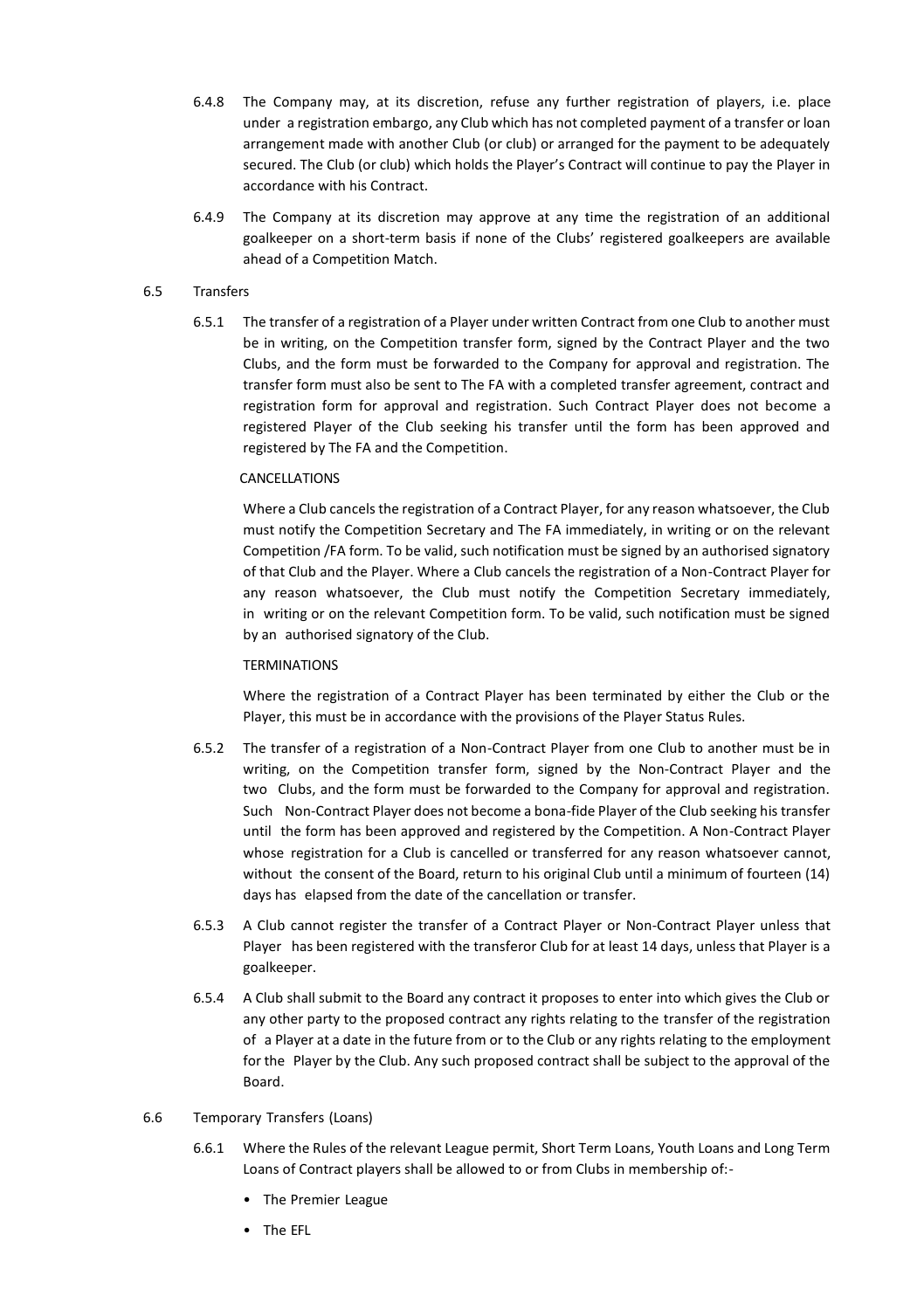• Any League operating at Step 1 to 6 of the National League System

on such terms and conditions as shall be mutually agreed by the two clubs and the player. For Loan Transfers between Clubs in the same Competition the transfer must be completed via the Online Player Registration System, with a Competition Temporary Transfer Form completed and retained by the Club. For Loan Transfers between Clubs in different Competitions the transfer must be completed via theOnline Player Registration System, to include any applicable loan form (as communicated by The FA from time to time).

The player being taken on loan, including Youth Loan, must sign a Competition contract registration form which will be valid for the full period of the loan, including any extension to the loan period.

If the original Loan agreement contains a pre-agreed recall clause, a Player may be recalled by the loaning Club submitting written confirmation to the borrowing Club, the Competition and The FA. Where no pre-agreed recall clause exists, the cancellation must be agreed between the loaning Club, the borrowing Club and the Player. The loaning Club must submit written confirmation to the borrowing Club, the Competition and The FA. The Competition's standard cancellation form must be used to prematurely end the Temporary Transfer period. The temporary registration for the borrowing Club will automatically be deemed to be cancelled upon maturity of the temporary transfer period.

Where a Short Term Loan, or Youth Loan expires, and is not renewed simultaneously, any subsequent Short Term Loan, or Youth Loan of that Player to the same Club will be subject to a minimum duration of 28 days.

No more than four(4) Players Short Term, Long Term, Work Experience, or Youth) may join one Club from another Club (or club) in any Playing Season. An additional Youth Loan Player may be added to this figure.

Where a Short Term Loan, [Youth Loan] or Long Term Loan (or period of Work Experience) expires on or after the last match of the season and the Club finishes in a Play-Off Position, and both Clubs agree, the Loans shall be extend to include the Club's remaining Play-Off Matches. Any such extension is not subject to any time limits that would otherwise apply, and must be agreed in writing by the player's parent Club and be registered with the Competition in accordance with these Rules and registered with The FA in accordance with the Player Status Rules.

6.6.2 Short Term Loan Transfers – A Club can have up to a maximum of twelve (12) Short Term Loans during a Playing Season. The minimum period of a Short Term Loan transfer must be twentyeight (28) days with a maximum period to the end of the Playing Season. Clubs playing in Competitions at Steps 1 to 4 of the National League System may register players on a Short-Term Loan from clubs in the EFL.

The Competition shall not approve more than two (2) Short Term Loan transfers to or from any one club, including EFL Clubs, at any one time (subject to the overall limit of four (4) Players joining a Club from another club in any Playing Season as set out at Rule 6.6.1).

On completing the Competition Temporary Transfer Form (for internal Temporary Transfers) or FA form H3 (for Temporary Transfers involving two competitions), a Club must retain copies in case of dispute or if called in case requested by the Competition or The FA. Clubs must also take the appropriate action on the Online Player Registration System.

To extend the period of any Short Term Loan transfer a further Competition Temporary Transfer Form (for internal Temporary Transfers) or FA form H3 (for Temporary Transfers involving two competitions) must be completed and copies retained as directed above. If the Short Term Loan transfer is extended only the Club for whom the Player was originally registered will be allowed to cancel the agreement at any time within the extension period, i.e. after 28 days. In the case of a goalkeeper Clubs may mutually agree, if they so wish, to include a recall clause in the agreement to enable the Club for who the Player was originally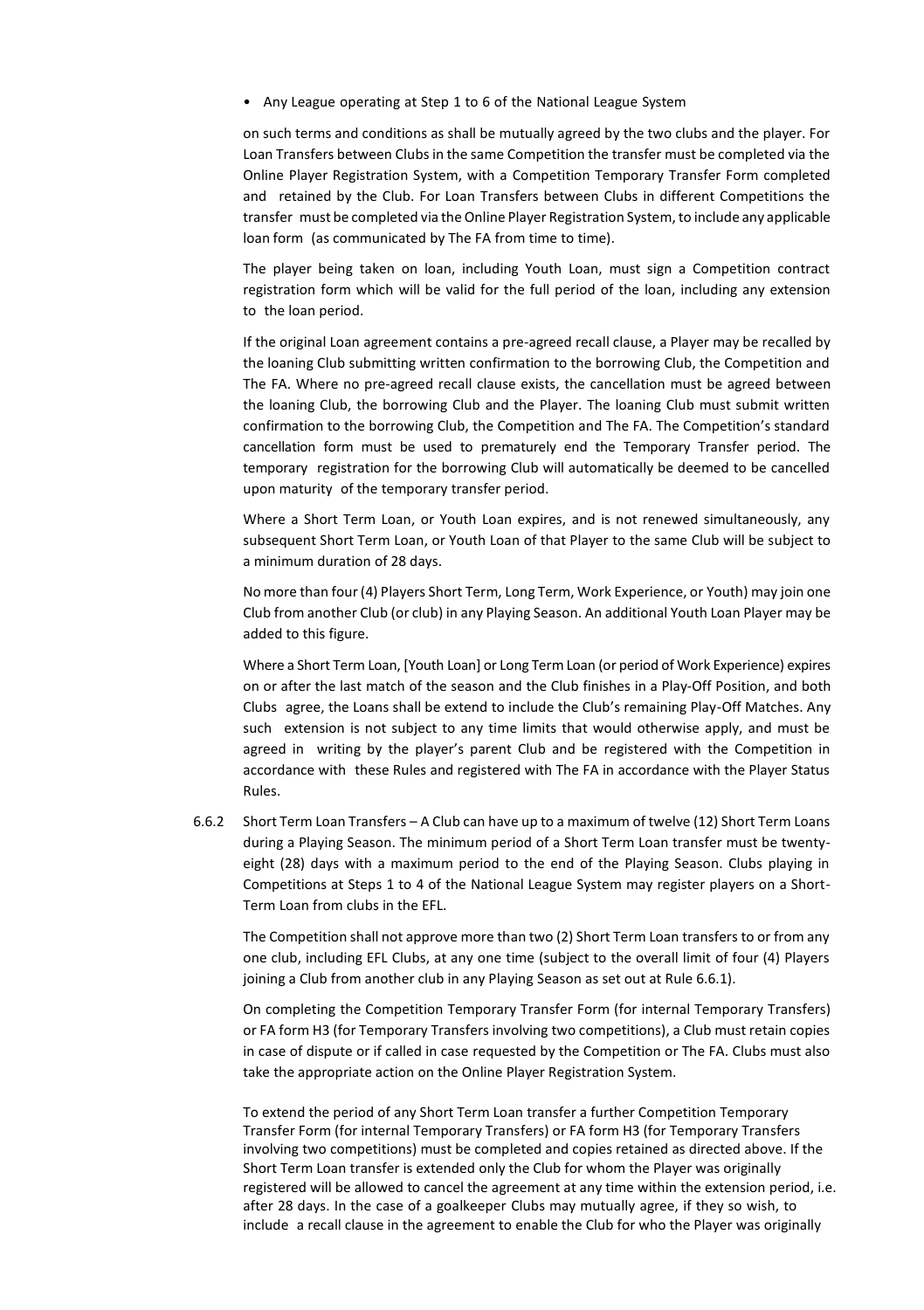registered to recall the Player at any time during the loan period. Players other than goalkeepers may not be recalled within the first month, i.e. 28 days, of any loan.

Any Short Term Loan transfer which may terminate after the last day for registrations may be extended for a further period provided the loan period does not extend beyond the current Playing Season.

Short Terms Loan Transfers which become permanent before their expiry date shall not count against a Club's quota of days or Players.

6.6.3 Long Term Loan Transfers – Clubs may have up to a maximum of six (6) Long Term Loan Transfers of any age during a Playing Season.

Clubs playing in Competitions at Steps 1 to 6 of the National League System may register players on a Long-Term Loan from other clubs playing in Competitions at Steps 1 to 6 of the National League System.

Only Clubs playing in Competitions at Steps 1 to 4 of the National League System may register players on a Long-Term Loan from clubs in the EFL.

Long Term Loan Transfers shall be from any date prior to the agreed summer transfer window deadline to the end of the Playing Season; or from any date prior to the agreed summer transfer window deadline to any date within the agreed winter transfer window;); or from any date within the agreed winter transfer window to the end of the Playing Season.

A Player on Long Term Loan may be recalled on any date from the beginning of the Loan until the agreed summer transfer window deadline, provided that the initial 28 days have elapsed, except in the case of a goalkeeper, and within the agreed winter transfer window, ), except for a goalkeeper or where the Player is to be transferred permanently by the Club (or club) holding his registered contract in each case, subject to the agreement of the loaning Club, the borrowing Club and the Player, which may be pre-agreed in a recall clause in the original Loan agreement.

To extend the period of any long term loan transfer a further Competition Temporary Transfer Form (for internal Temporary Transfers) or FA form H3 (for Temporary Transfers involving two competitions) must be completed and copies retained as directed above.

The Competition shall not approve more than two (2) Long Term Loan transfers to or from any one club, including Premier League and EFL clubs, at any one time (subject to the overall limit of four (4) Players joining a Club from another club in any Playing Season as set out at Rule 6.6.1).

#### 6.6.4 Youth Loan Transfers

[Youth Loan Transfers apply to:-

• Contract Players aged 20 or under on 1 July immediately preceding the Playing Season in question.

At Steps 1 to 6 of the National League System, Youth Loans are permitted at any time during the Registration Period, subject to the below provisions.

Unlimited Youth Loan Transfers shall be allowed to or from Clubs in membership of the Competitions at Steps 1-4 of the National League System, save that the Competition shall not approve more than two (2) Youth Loan transfers to or from anyone club at any one time (subject to the overall limit of four (4) Players joining a Club from another club in any Playing Season as set out at Rule 6.6.1).

Clubs playing in Competitions at Steps 1 to 6 of the National League System may register players on a Youth Loan from other clubs playing in Competitions at Steps 1 to 6 of the National League System.

Only Clubs playing in Competitions at Steps 1 to 4 of the National League System may register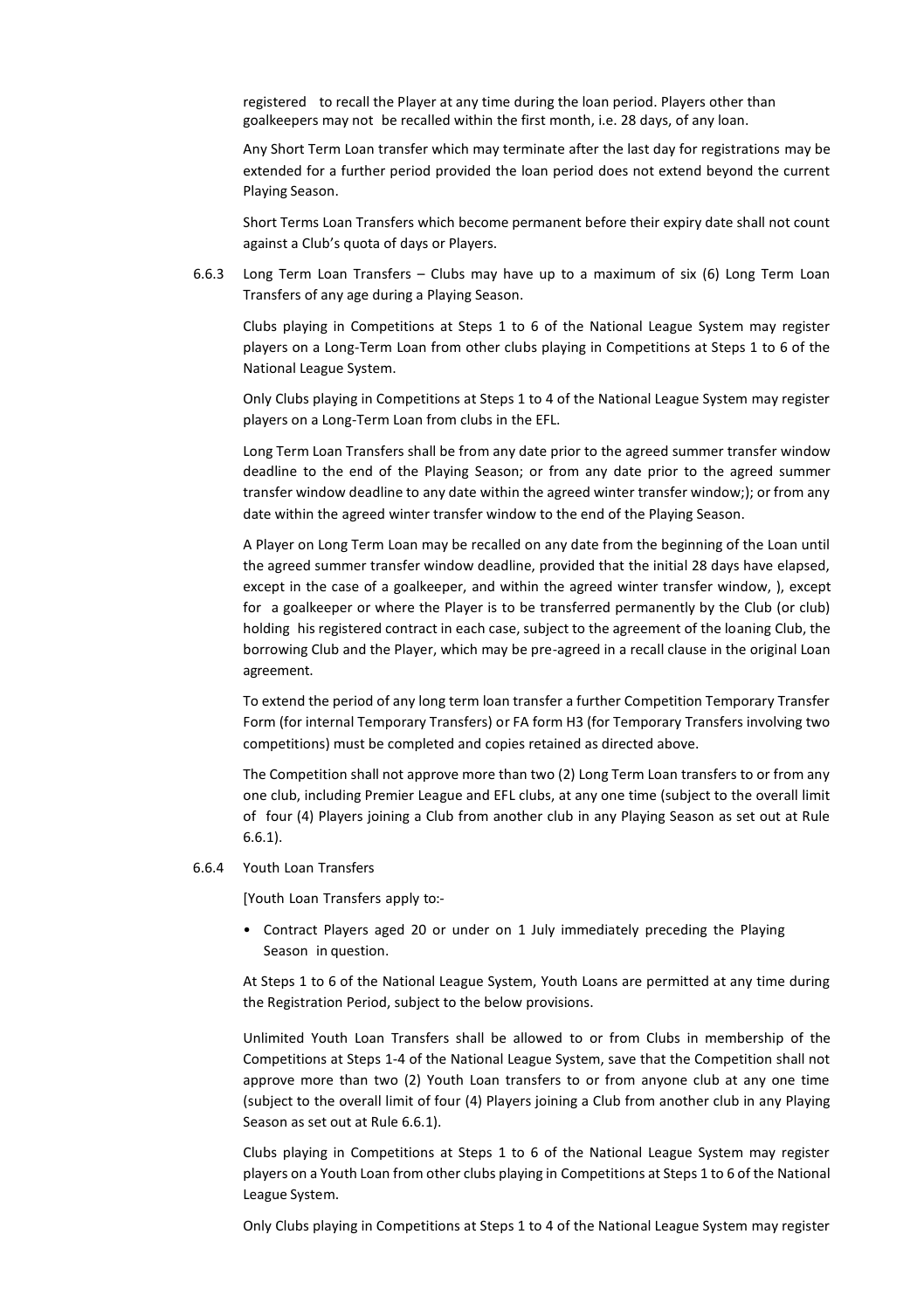players on a Youth Loan from clubs in the EFL.

It shall be a condition of any Youth Loan involving a Contract Player to whom EFL Rules apply that for the duration of the period of the Youth Loan the Player continues to fully comply with the programme of education in place for that Player.

A Player registered on a Youth Loan may, provided it is agreed between the two clubs and the Player, continue to train with and/or play for his loaning Club (or club) in any match other than matches played as part of the Premier League Competition, EFL Competition, EFL Cup, FA Cup or EFL Trophy (i.e. First Team matches.) Participation by the Player in First Team matches for the borrowing Club shall take precedence.

Any days on which the Player participates in a Reserve Team match and/or attends any training sessions for the loaning Club (or club) shall still count towards the period of the Youth Loan.

The minimum period of a Youth Loan shall be 28 days, thereafter a break clause may be included. Youth Loans cannot extend beyond the date immediately preceding the date of the Player's 21st birthday and/or the Player's contract period with their parent club.

6.6.5 Work Experience Players

A Scholar may register as a Work Experience Player with a club at Steps 1 to 6 of the National League System.

Work Experience Players can be registered for any period of time, but can be recalled by their parent club at any time during that period.

A Work Experience Player may continue to train and play for either the parent club or the work experience club in any age-restricted or reserve team match or in any match in the football pyramid below the EFL, but not in any first team match played as part of the Premier League Competition, EFL Competitions, EFL Cup or EFL Trophy.

#### 6.7 Club List of Players and Transfer List

[Clubs shall furnish the Competition Secretary by 1st June with the following details:

- 6.7.1 a list of Contract Players whose agreements do not terminate at the end of the current season;
- 6.7.2 a list of contract Players in respect of whom the Club has exercised an Option in accordance with the Player Status Rules;
- 6.7.3 a list of Contract Players in respect of whom the existing agreements do not include an Option but which the Club is desirous of offering further engagements, in accordance the Player Status Rules;
- 6.7.4 a list of Contract Players in respect of whom the Club has exercised an Option in accordance with the Player Status Rules but whose registration the Club is prepared to transfer;
- 6.7.5 a list of Contract Players the Club has released;
- 6.7.6 a list of all Players whose registration the Club wishes to be cancelled;

Clubs shall also complete the standard Competition forms and return these by this date.

A Club relegated from the Football League Limited shall advise the Competition Secretary by 30th June the names of Players retained by that Club for the season, taking into consideration the contents of Football League Rule 53.]

6.8 Substitute Players

A Club at its discretion may use five substitute Players at any time in a match, provided this is in accordance with the Laws of the Game. A substitution can only be made when play is stopped for any reason and the Referee has given permission. When a Club is making a substitution it shall use a board to show the number of the Player to be substituted and the number of the substitute Player. The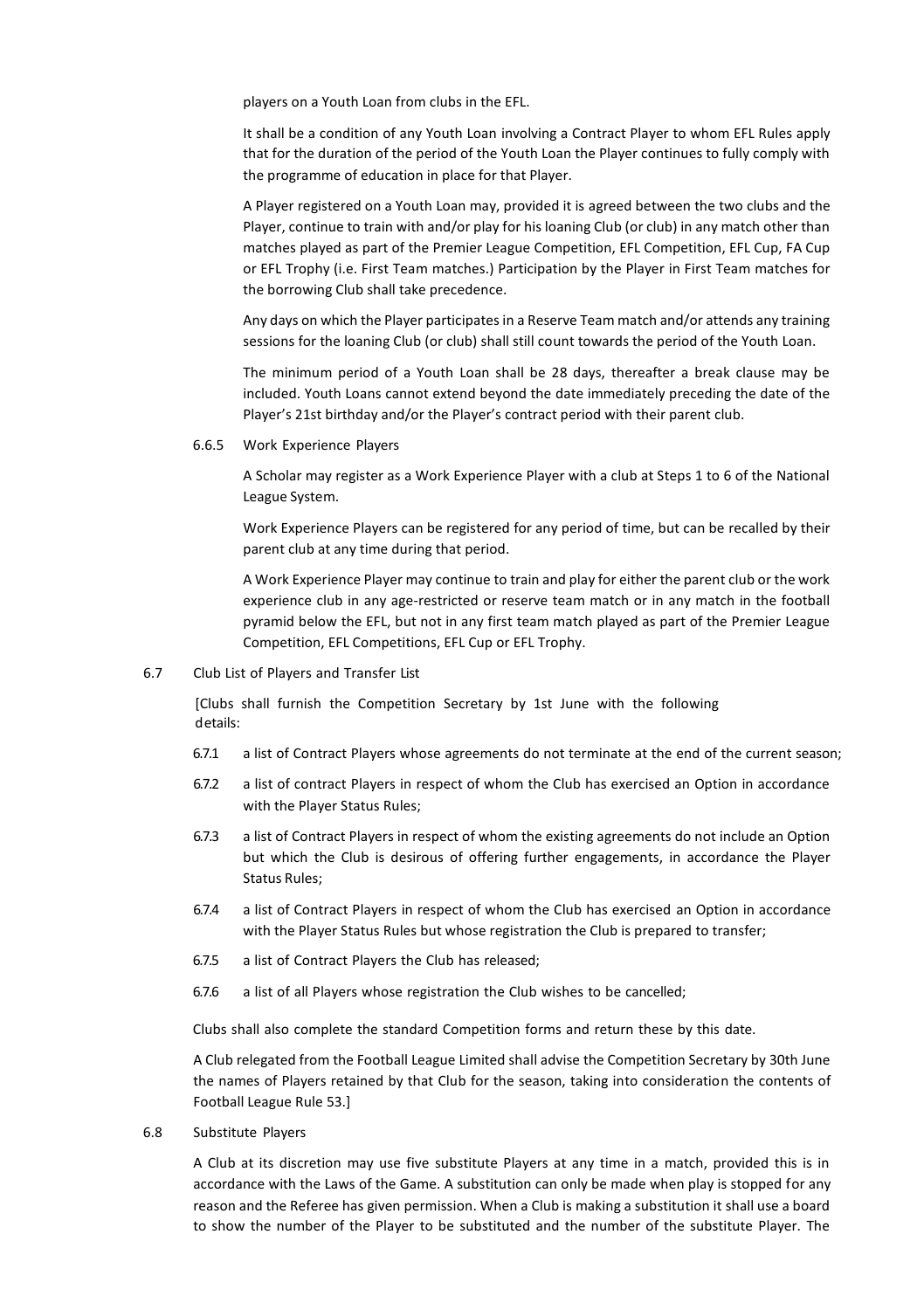substitution board used shall be branded as determined by the Competition.

A maximum of five substitutes may be nominated and they must be included on the official Team Sheet handed to the Referee before the match in accordance with Rule 8.20. A substitute may not be used to replace a Player who has been suspended from the match by the Match Officials.

If a Player does not take part in the match for which he is a nominated substitute he shall be deemed as not having played for the Club in that match.

6.9 Playing an Ineligible Player

Any Club found to have played an ineligible Player in a match or matches shall have any points gained from that match or matches deducted from its record, up to a maximum of 12 points, and have levied upon it a fine. The Board may also order that such match or matches be replayed on such terms as are decided by the Board which may also levy penalty points against the Club in default.

The Board may vary its decision in respect of the points gained in circumstances where;

- (a) the ineligibility is due to the failure to obtain an International Transfer Certificate or
- (b) where the ineligibility is related to a change in the Player's status with the Club for whom he is registered or
- (c) where the Board determined that exceptional circumstances exist
- 6.10 Financial Arrangements
	- 6.10.1 Subject to clauses 6.10.2 to 6.10.7 and to the Rules and Regulations of The FA, a Club may negotiate a financial arrangement with its Players.
	- 6.10.2 All Players under a written contract must be registered with the Competition and The FA.
	- 6.10.3 All payments and benefits due and/or made to the Player must be shown in the contract.
	- 6.10.4 All payments made to Players must be made by the Club and fully recorded in the accounting records of the Club.All salaried payments (whether to Contract or Non-Contract Players) must be subject to PAYE and National Insurance.
	- 6.10.5 All salary payments due on written Contracts must be stated gross, before PAYE and National Insurance deductions.
	- 6.10.6 Any Players paid expenses should be reimbursed via an expense claim form. The club should retain all expense records in a format acceptable to the HM Revenue and Customs.

#### 7. CLUB COLOURS

7.1 On or before a date specified by the Company each year, every Club shall notify the Competition Secretary, in writing, of details of their first choice colours for outfield players and their goalkeeper (shirts, shorts and socks) and such details shall be printed in the Handbook published by the Company for the ensuing Playing Season.

The colours registered by each Club shall be worn during the following season when playing at home. Shirts must be numbered 1 to 20 or [in accordance with the Competition squad numbering provision] such that the numbers can be clearly identified by officials and spectators. Striped, hooped or otherwise patterned shirts shall have numbers affixed to contrasting patches or numbers in a contrasting colour with bold outline. No changes to the first choice colours or combination of colours shall be permitted without the consent of the Board. Subject to the consent of the Board, each Club is authorised on one occasion per Playing Season to wear an alternative strip in a home match.

7.2 When playing away from home, clubs must play in colours (shirts, shorts and socks) which are clearly distinguishable from those of their opponents and the Match Officials, in particular the goalkeeper must play in kit clearly distinguishable from the colours of the shirts worn by all other Players in the match and the Match Officials.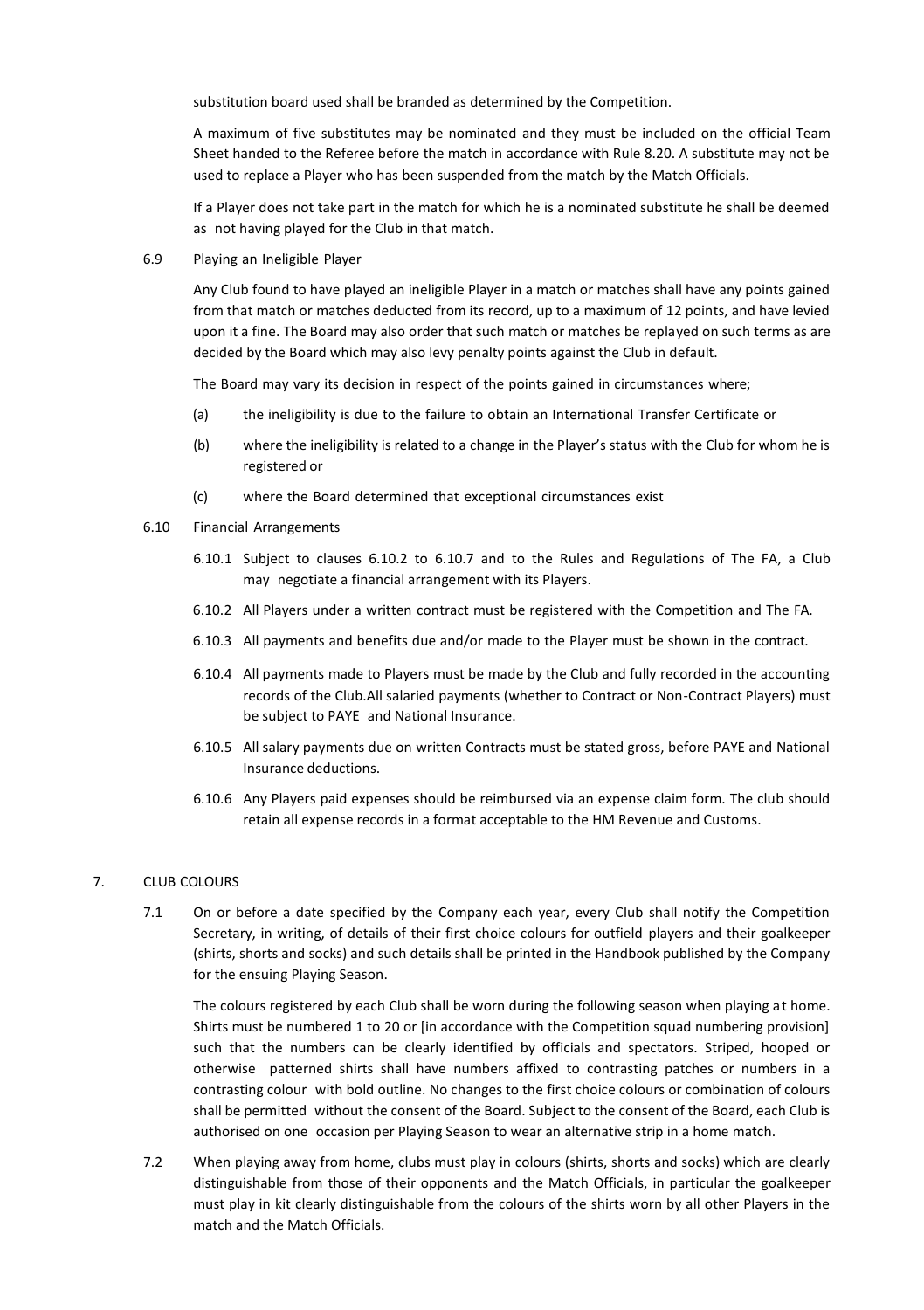Neck and cuff rim colours on shirts are not regarded as basic colours for the purpose of this Rule. Subject to the foregoing a Club may, if it wishes, wear colours not registered with the Competition for away matches. It is the responsibility of the visiting Club to check that their colours will not clash.

The goalkeeper may wear tracksuit trousers acceptable to the Match Referee.

- 7.3 No Club shall be permitted to register or play in shirts the colour of which is likely to cause confusion with the outfits worn by the Match Officials (i.e. black or dark blue).
- 7.4 The Players' shirts must be clearly numbered in accordance with the Team Sheet handed to the match referee before a match and there must be no change of numbers during the match except for a change of goalkeeper or if permitted by the match referee because of a blood injury. [The shirt numbers, and short numbers if worn, used in all matches played under the jurisdiction of the Competition must be the official numbers as determined by the Competition.]
- 7.5 The Captain shall wear a distinguishing armband [provided by the Competition] to indicate his status.
- 7.6 Both sleeves of the shirts of all Players in matches played under the jurisdiction of the Company shall carry a Competition logo as supplied by the Competition on an annual basis if so decided by the Board. When playing in other competitions the shirts of all Players must include the Competition logo.

Advertising must comply with FA Kit and Advertising Regulations.

7.7 The colours of clothing worn by ballboys/girls must not clash with the colours of either competing Club and the Match Officials.

#### 8. PLAYING OF MATCHES

#### ARRANGEMENT OF FIXTURES

- 8.1 The Board shall fix the date on which the Playing Season shall commence.
- 8.2 All matches shall be played under the Rules and Regulations of The FA and in accordance with the Laws of the Game as determined by the International Football Association Board.
- 8.3 All Competition matches shall be arranged as soon as practicable. The copyright in all lists of arrangements of such fixtures shall be vested in the Company.
- 8.4 All matches shall be played on the home and away principle and the Board shall determine how the fixtures shall be arranged.

Saturday fixtures in the Competition shall take precedence over all other competitions in which a Club may engage with the exception of:

- The FA Challenge Cup/Welsh Cup
- The FA Challenge Vase Competition

The Nominated Cup Competition for which the club is eligible, of the Affiliated Association to which it was first affiliated.

Scheduled Saturday fixtures in the Competition must not be re-arranged without permission of the Competition Secretary. Clubs may be ordered to re-arrange outstanding matches, at the discretion of the Board, and where necessary their prospective opponents instructed accordingly. Clubs with open dates on Saturdays may be instructed to play any outstanding Competition fixture on such date. A minimum of ….. days' notice will be given in respect of any such arrangement.

Midweek fixtures in the Competition shall not take precedence over fixtures in the Nominated Cup Competition of the Affiliated Association to which it was first affiliated.

8.5 In the event of any Club being required to play an FA Cup or FA Trophy match within 48 hours of a scheduled Competition fixture it shall have the right to apply in writing as soon as practically possible (but in any event no later than 48 hours after becoming aware of the relevant Cup fixture) to have its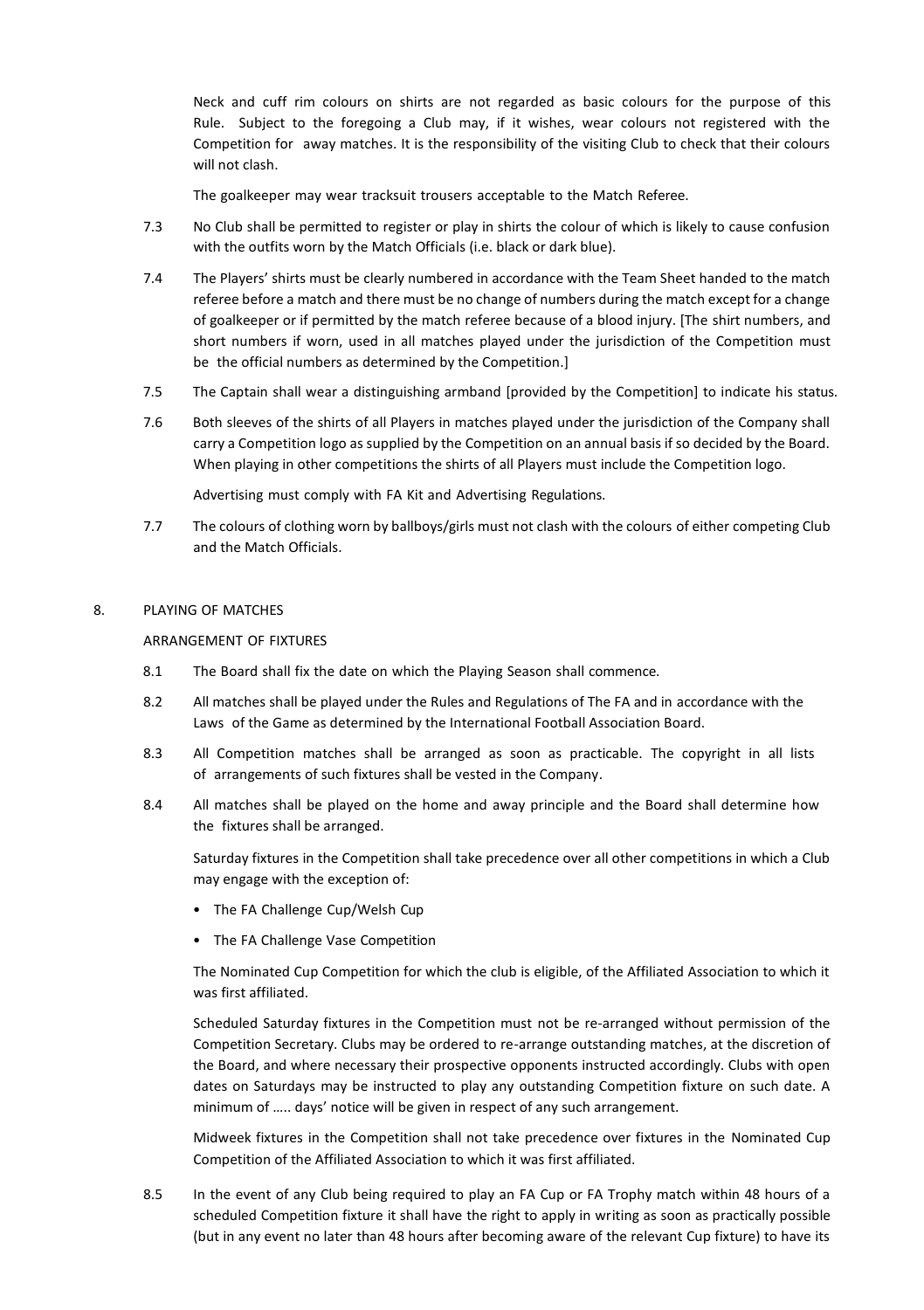Competition fixture postponed with or without the consent of its opponent. At the same time as it makes the application a copy shall be sent to its opponent who shall raise any objection within a further 24 hours of notification. Thereafter the Competition shall decide in its absolute discretion as soon as reasonably possible as to whether or not the application is approved.

8.6 The standard kick-off times shall be as follows:

Saturday matches - 3.00 pm

Midweek matches - 7.45 pm unless a Club notifies the Competition Secretary in writing before the commencement of each Playing Season to state that it wishes all its home midweek matches to kick off at 7:30 pm.

All agreed changes to time of kick-off to be notified to the Board immediately for confirmation.

Clubs with ground sharing agreements must arrange for home matches to be played on Friday, Saturday or Sunday. If a clash of fixtures occurs with the sharing Club and for any reason a match is unable to be played on a Saturday, the match must be played on either the day before ie on Friday, or the day after ie on Sunday. If Clubs are unable to agree on the date then it will be played on the Sunday unless the Board decides otherwise. The decision of the Board shall be final and binding. Official bank holidays and Sundays - 3:00pm unless agreed otherwise by the two Clubs and the Board; application shall be made to the Competition Secretary by both Clubs at least 21 days before the relevant date.

To re-schedule a midweek fixture for an evening other than a Club's usual midweek night will require written agreement of both Clubs and the Competition Secretary.

The Competition Secretary reserves the right to amend scheduled fixtures and kick-off times to meet television requirements as necessary. Notification will be provided by the Competition Secretary in writing to both Clubs for fixtures so rescheduled.

- 8.7 The Board may change any Competition fixtures during the season to suit the overall interests of the Competition and shall have the power to decide whether a ground is suitable for Competition matches and to order a Club whose ground is deemed unsuitable to play its home matches at an alternative suitable ground.
- 8.8 Four weeks' notice is required from Clubs wishing to re-arrange a Saturday match to Friday evening or Sunday. A request made in less than this period of time will only be considered by the Board in exceptional circumstances and granted at their sole discretion.
- 8.9 A Club may not enter its first team in any outside competition, other than those listed in Rule 8.4, without the prior permission of the Board. The Competition Secretary must be informed in writing of all fixtures, postponements, abandonments and results of all matches played in any other competition.
- 8.10 When a Club obtains the consent of the Board to postpone a fixture because of an epidemic affecting the availability of their Players, that Club shall be liable to pay any direct expenses incurred, if any, to the opposing Club. The amount of claim will be at the discretion of the Board. Requests for the postponement of a match for any reason will not be considered more than forty-eight hours before the scheduled time of kick-off.

Medical certificates for those Players affected, signed by the Players' own doctor, must be forwarded to the Competition Secretary within [fourteen days] of the postponement, along with a full list of contract and Non-Contract Players currently registered by the Club at the date of the match which was postponed, giving full reasons against each name for the Player's unavailability.

#### PRE-MATCH ARRANGEMENTS & RESPONSIBILITIES

- 8.11 Each Club must take every precaution to keep its ground in good playing condition and amenities (including floodlights) in good working order and complying with the Criteria Document throughout the Playing Season.
- 8.12 All Clubs must have [a facsimile machine,] a mobile telephone and an email address operational at all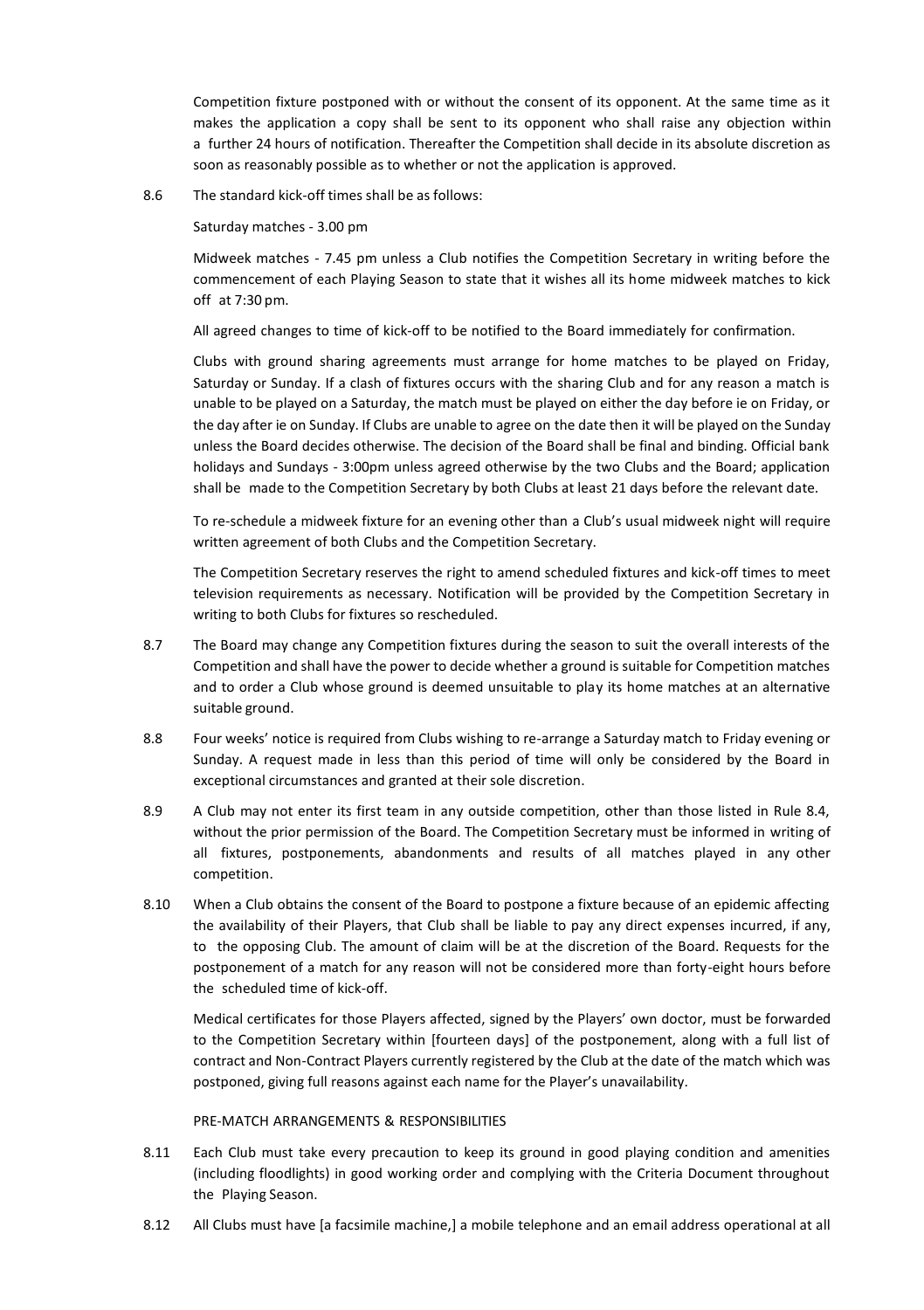times. These will be listed in the Competition Handbook unless a Club requests otherwise.

8.13 The home Club shall advise the visiting Club and the Match Officials of the date and time of kick-off of each match and the team colours, including the colour of the goalkeeper's jersey, it will be wearing, to be received at least five days prior to the match and the visiting Club and the Match Officials must acknowledge receipt to be received at least three days before the match.

The visiting Club must include in its acknowledgement the team colours, including the colour of the goalkeeper's jersey, it will be wearing.

8.14 The home Club is responsible for publishing a full match programme acceptable to the Board for each of its Competition matches. A full match programme available electronically only shall be acceptable providing that each Club has approval from the Board before the commencement of the Playing Season and must be continuous for the whole of that Playing Season. A Team Sheet will not be considered sufficient to comply with this Rule.

The visiting Club must send in writing to the home Club details of the proposed team they plan to field together with their Club history and up-to-date pen pictures of their current Players registered with the Competition for the season at least five days before the scheduled date of the match between the two Clubs.

The home Club programme must include the details sent by the visiting Club in the match day programme

Clubs will be responsible for all comments in their match day programme in respect of the Competition, the Company or other member Clubs, notwithstanding any disclaimers to the contrary. No part of a Club's programme issued for a match in any competition shall, in the opinion of the Board, bring the Competition or the Company into disrepute.

All Clubs will be responsible for their official website or similar computer related information system, which is within the public domain. Nothing shall be included on the website which in the opinion of the Board brings the Competition or the Company into disrepute.

- 8.15 The postponement of matches due to ground conditions must be carried out in accordance with Rule 14.2.
- 8.16 Where a match is re-arranged or cancelled after the officials have been appointed, it is the duty of the home Club to notify the officials of the cancellation of their appointments immediately. Clubs in default of this Rule may be subject to any action decided by the Board.
- 8.17 The Board shall determine the policy of the Competition for the issuing of match day passes. A home Club cannot refuse the admission into the ground of an away Club Official, as defined in the Rules of the Association, save for that individual being subject to a suspension or banning order from the Association or Competition.
- 8.18 All Clubs at Steps 1 to 4 are required to have a defibrillator available at all home matches.

#### MATCH MANAGEMENT

- 8.19 All matches shall be of ninety minutes duration. The half time interval in all matches shall not exceed fifteen minutes. Any match which is not of ninety minutes duration may be ordered to stand as a completed match or replayed for the full period of ninety minutes or be awarded to the Club not at fault, as the Board may decide, on such terms as the Board shall decide.
- 8.20 Each Club must hand the Team Sheet containing name(s) of Players taking part in a match (including the name(s) and number(s) of the nominated substitute(s) to the Referee and a representative of their opponents in the presence of the Referee at least forty five minutes before the scheduled time of kickoff. The Players' numbers (in accordance with Rule 7) and the colours of the playing strip must be clearly stated. Any Clubs in breach may be fined.
- 8.21 Any Club altering its team selection or numbering after Team Sheets have been exchanged may be fined. A Player who is named on the Team Sheet may be replaced without fine if he is injured warming up after exchange of the Team Sheet. Any subsequent changes must be notified to the referee and to a representative of the opponents before the actual kick-off.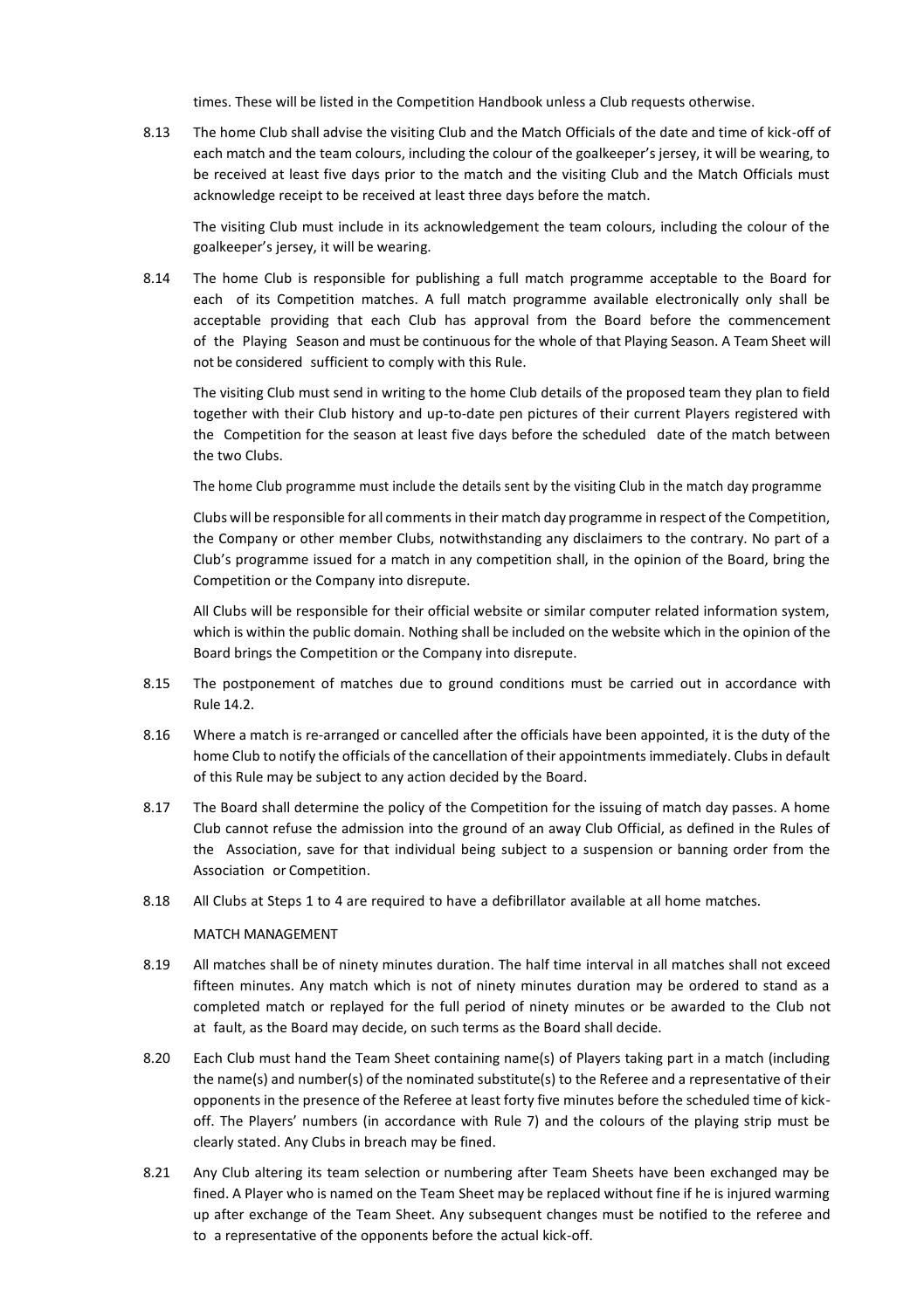- 8.22 Clubs taking the field of play For all matches under the jurisdiction of the Competition, Clubs shall be required to enter the field of play together, preceded by the Match Officials, not less than 5 (five) minutes before the advertised time of kick-off.
- 8.23 Each Club shall be prepared to kick-off at the scheduled time unless a satisfactory explanation is offered. Any Club commencing a Competition match with less than 11 Players may be subject to a fine. Each team participating in a match shall represent the full available strength of each competing Club.
- 8.24 In all Competition Matches, the number of Clubs Players and officials seated on the team benches, in the designated technical area, must not exceed 11 unless the team bench facility provides more than 11 individual seats.
- 8.25 Only one person at a time has the authority to convey tactical instructions to the Players during the match from within the technical area.
- 8.26 All team officials and substitutes seated on the bench shall be listed on the official Team Sheet when it is submitted to the Match Officials. Only those persons listed on the official Team Sheet shall be permitted in the technical area.
- 8.27 The occupants of the technical area must behave in a responsible manner at all times. Misconduct by occupants of this area will be reported by the Referee to The FA, who shall have the power to impose sanctions as deemed fit. [Any occupant dismissed from the technical area shall immediately go to a location within the ground from which they cannot view the remainder of the game.]
- 8.28 With the exception of the team manager, the team coach and any substitutes who are warming up or warming down, all other personnel are to remain seated on the trainer's bench. The team manager or team coach is allowed to move to the edge of the technical area to issue instructions to his team.
- 8.29 All occupants of the technical area must wear the corporate bench kit supplied to each Member Club if kit is sponsored. The only exception would be the Team manager who will be allowed to wear suits and overcoats not displaying any sponsorship logos. [Corporate bench kit supplied to each Member Club must also be worn by the players and staff in warm-ups and warm-downs, and where possible in media interviews on match days] if supplied. Failure to wear the bench kit if supplied will result in a fine.
- 8.30 Match Videos

N/A

#### POST MATCH MANAGEMENT

- 8.31 Each Club shall enter information from the match result form by the method instructed by the Competition and shall submit the fully completed copy of the appropriate match result forms by the relevant IT system to the Appointing Authority and the Competition within 3 days of the match. When a Club considers that the Referee has discharged his duties incompetently and awards a mark of 60 or less, a detailed report must be sent to the Appointing Authority within three days of the match by the method instructed by the Appointing Authority. Clubs in default of any provision of the Rule will be subject to a fine for each offence.
- 8.32 In the event that a match is abandoned before half time the Club playing at home will issue a voucher to each spectator valid for free admission if the match is ordered to be replayed. In the event that the match is abandoned during or after the half time interval the Club playing at home is not obliged to issue such a voucher.
- 8.33 In the event that a match is abandoned for reasons over which neither Club has control the Club playing at home shall retain the gate receipts for such uncompleted match and the Board shall determine the terms upon which any replayed match shall be played.
- 8.34 In the event of a match being abandoned due to the conduct of one Club or its members or supporters the Board has the power to order that the match is not replayed and to award either one or three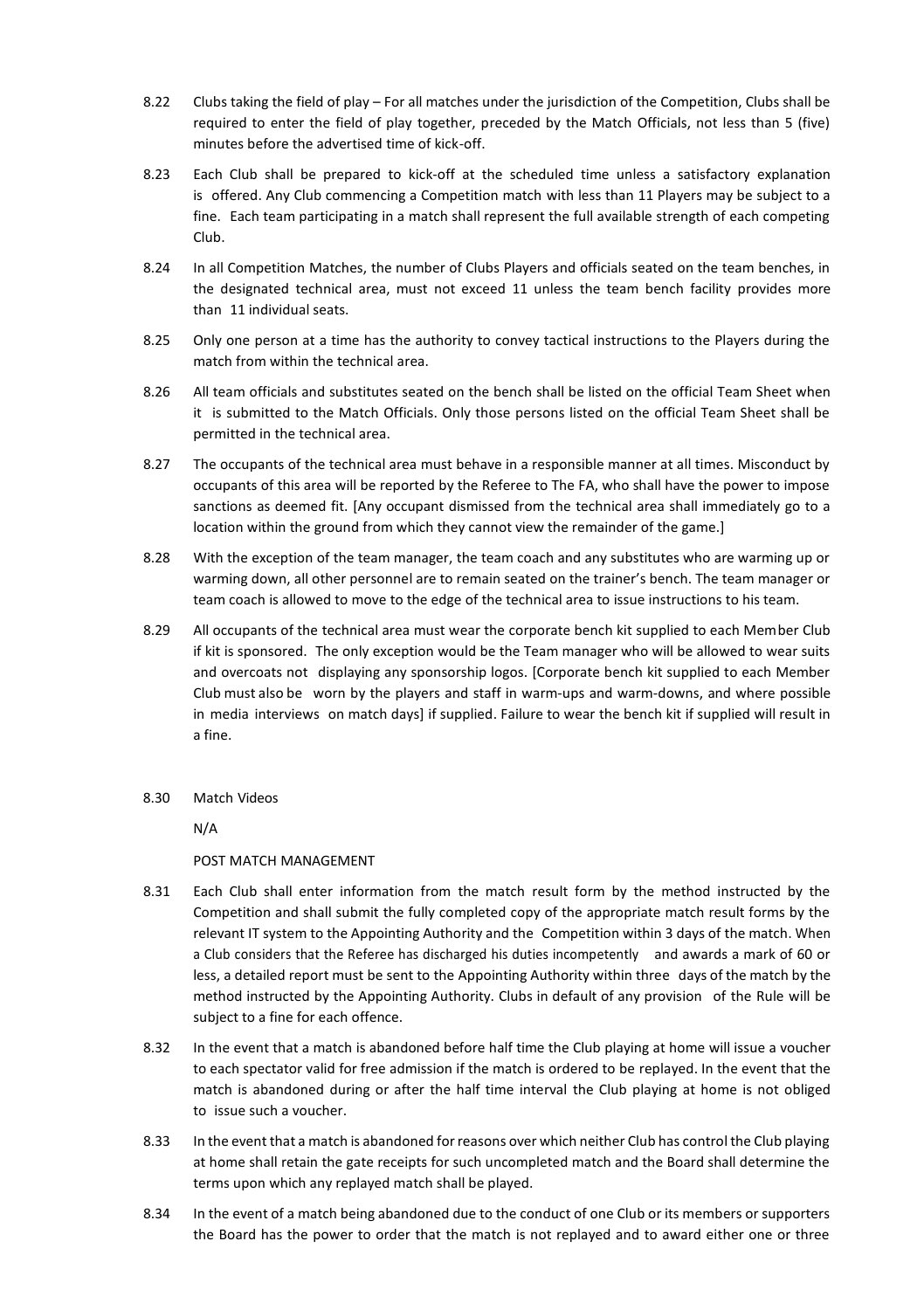points to the Club not at fault. It cannot levy a financial penalty due to the conduct of a Club.

- 8.35 In the event of the match being abandoned due to the conduct of both Clubs or their members or supporters no financial penalty can be applied by the Board to either Club and the Board shall determine whether the original match stands as a completed match or is replayed and, if replayed, the terms upon which the match is to be replayed.
- 8.36 In the event of a match having to be postponed and one Club is found to be at fault then opponents for that match shall be compensated by the Club at fault. In the case of a visiting Club where it has undertaken all or part of its journey then travelling expenses and meal allowances may be claimed based on the total mileage involved in the whole journey. In exceptional circumstances, expenses for overnight accommodation up to a maximum of 18 persons may be claimed. In some instances compensation may also be claimed when neither of the Clubs is at fault. The Board will determine the amount of compensation payments to be made, if any.

All claims for compensation by either Club in the case of either an abandoned match or a postponed match must be received by the Competition Secretary within 14 days of the date of the match to which the claim relates.

#### POST MATCH ADMINISTRATION

- 8.37 The home Club shall be responsible for notifying the Competition immediately following the conclusion of each home Competition match the result of that match together with the attendance, the times of all goals scored in the match and the scorer of each goal. In any FA or AFFILIATED ASSOCIATION Competition the home Club if two Clubs are playing the tie, or the Club if the match involves a team outside of the Competition, must also follow this procedure.
- 8.38 In the event of the match being postponed, not completed or abandoned, the home Club must immediately telephone [or facsimile] the Competition results service, the Competition Secretary and, in the case of a match postponement, the Appointing Authority, the visiting Club and the Match Officials. When a postponement occurs in any FA or County Cup competition, the home Club, if two Clubs are playing the tie, or the Club if the match involves a team outside of the Competition, must also follow this procedure.
- 8.39 Where a match has been postponed for any reason, The Competition Secretary shall determine the new date.

Any Club without just cause failing to fulfil an engagement to play a Competition match on the appointed date shall for each offence be liable to expulsion from the Competition and/ or such other disciplinary action the Board may determine, including the deduction of up to a maximum of three points from the offending Club's record, any expenses incurred by their opponents, and a fine.

In the event of a Club being in breach of the previous paragraph of this Rule then the Board may award points to the Club not at fault as if the match had been played and the League table shall reflect the position as if the match had been played with the result awarded by the Board.

#### 9. REGISTERED INTERMEDIARIES

- 9.1 An Intermediary cannot have an involvement in any Club in an official capacity (as defined by the Board) nor may he hold office with the Competition.
- 9.2 All Clubs must comply with The FA Regulations concerning Intermediaries.

#### 10. FINANCIAL RECORDS

- 10.1 All Clubs shall keep their accounting records for recording the fact and nature of all receipts and payments so as to disclose with reasonable accuracy, at any time, the financial position including the assets and liabilities of the Club.
- 10.2 The home Club shall retain all gate receipts. Where a match is declared all ticket the Away [visiting]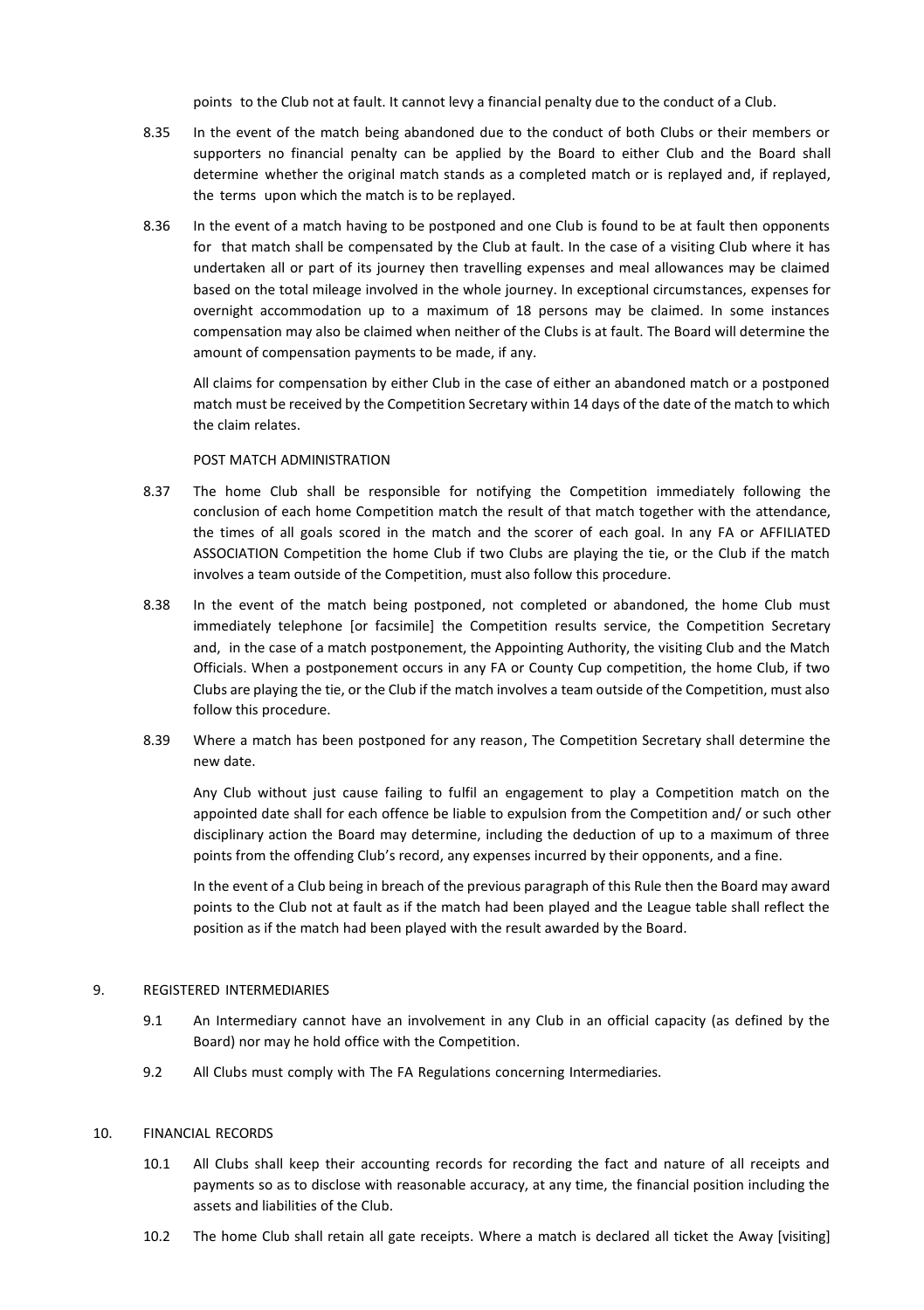Club shall be entitled to 10% of the total number of tickets available or a minimum of 600, whichever is the greater, subject to any stipulation by the relevant safety authority affecting these figures. A reasonable allocation of the total disabled spectator accommodation where appropriate shall be made available to disabled supporters of the Away Club.

Clubs must ensure that all gate receipts are fully and properly recorded and accounted for in the accounting records of the club.

Clubs should have a system in operation for home games that enables them to accurately report on the following;

- A record of all tickets sold in advance
- A reconciliation of cash received by category of entrant through each turnstile
- The number of entrants through each turnstile
- A schedule of the numbers admitted to parts of the stadium that do not pass through a turnstile
- A list of complimentary tickets authorised

This documentation should be reconciled to the overall takings and declared attendance for each home game.

#### 10.3-10.8 N/A

- 10.9 All Clubs must comply with The FA's Third Party Interest in Players Regulations.
- 10.10 For Competition league matches only, the travelling expenses of match officials shall be pooled, each Club rendering on the match report details of all payments made. The Company shall, at the conclusion of the season, divide the total cost of officials in each division by the total number of Clubs in that division and where the total payment made by the Club is less than the equal share of the pool, the Club shall pay the difference within 14 days of the date of posting of the written notification to the Club. Where the sum paid by the Club is more than the equal share of the pool, the Club will be reimbursed from the pool of monies received from all the other Clubs.
- 10.11 In the event of a transfer of a Player where a consideration is agreed, the consideration can only be paid between the two clubs (the transferor and transferee clubs).

The full name of each contracting club should be stated in the transfer agreement. The full consideration involved must be recorded in the accounting records of both clubs.

- 10.12 Any Club temporarily transferring a Player's registration to another club should invoice the receiving club in accordance with the terms of the loan agreement. The Player concerned should remain on the payroll of the Club holding his permanent registration for the period of the loan.
- 10.13 All loans extended to a Club must be documented in full in the accounting records of the Club. Documentation supporting each loan must be retained and should include the following information:-

| 10.13.1 | The value of the loan                                                 |
|---------|-----------------------------------------------------------------------|
| 10.13.2 | The length of the loan                                                |
| 10.13.3 | The interest rate charged, and whether this is fixed or variable      |
| 10.13.4 | Repayment terms                                                       |
| 10.13.5 | The full names of the individual or corporate body extending the loan |
| 10.13.6 | The terms in the event of a default on the loan                       |
|         |                                                                       |

The document should be signed by two directors, Officers or Executive Committee Members who are independent of the party extending the loan.

10.14 Within nine months of its accounting reference date, each Club shall submit to the Company a copy of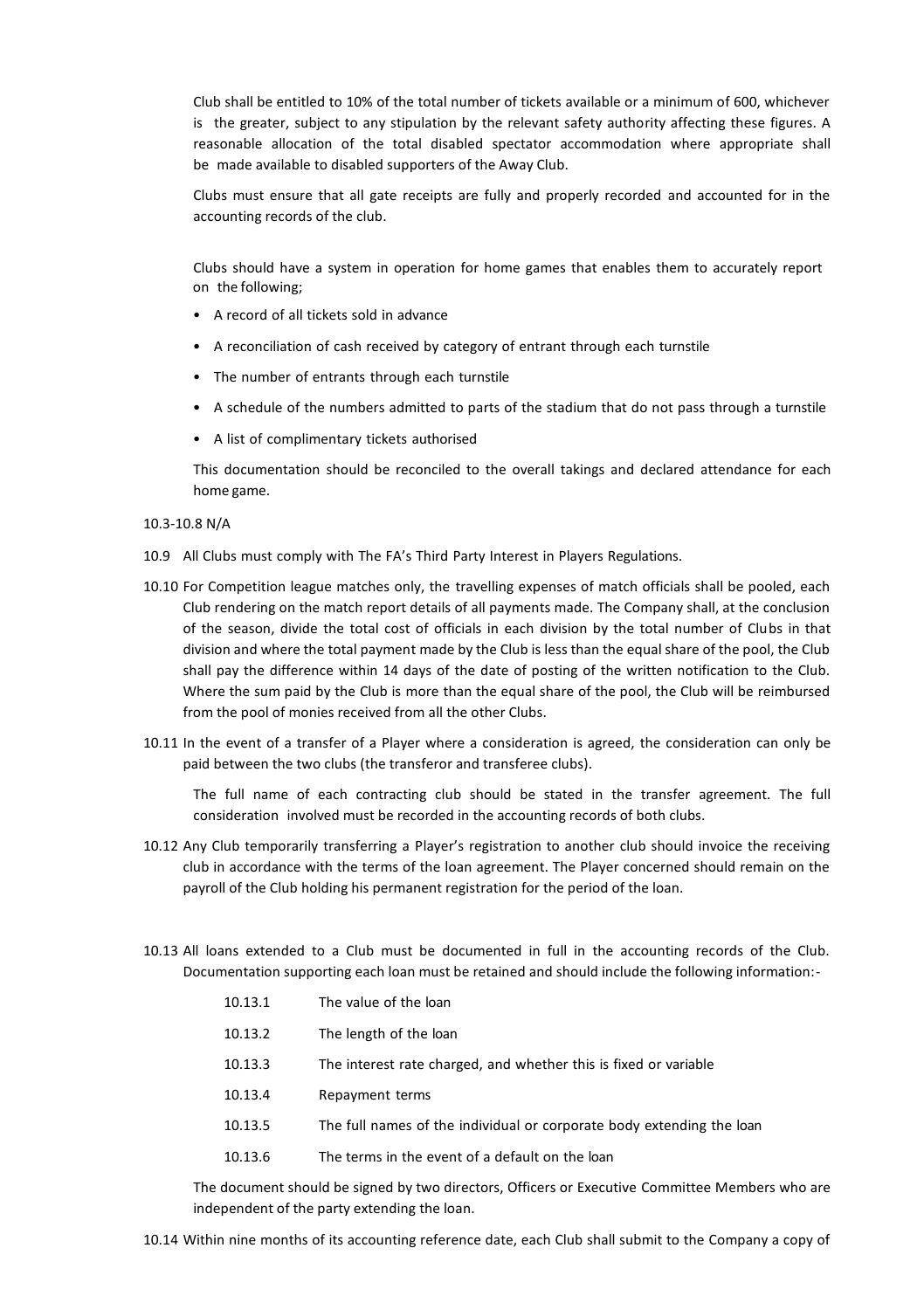its full financial statements as presented to its members/shareholders with confirmation that the accounts have been approved at a duly convened general meeting.

#### 11 FOOTBALL CREDITORS

Where a Club defaults in making any payments to any Football Creditor, the Club shall be subject to such penalty as the Board may decide, including, but not limited to, an Embargo; a points deduction; a Bond; a suspension; or any combination thereof.

#### 12 CHAMPION, RELEGATION

- 12.9 Three points will be awarded for a win at home or away and one point for a drawn match at home or away.
- 12.10 At the end of the Playing Season of each competition a table will be compiled showing the playing record of each Club in each division of the Competition. The playing record of each Club must include any points deduction made by the Competition or by the FA and in any situation where points per game are calculated the calculation will be made after taking into account the deduction of any such points.

The position of each Club in the table so compiled shall be determined in order with the Club being awarded the highest number of points being first and the Club being awarded the second highest number of points being placed second and so on. In the event of two or more clubs being awarded the same number of points the highest placed Club shall be decided as follows:

- 12.2.1 Goal difference If any two or more Clubs have scored the same number of points their position in the division shall be determined on goal difference, that is to say, the difference between the total number of goals scored by and against a Club in League Matches in that Season, and the higher or highest placed Club shall be the Club with the higher or highest goal difference.
- 12.2.2 In the event of the goal difference being equal the highest placed Club shall be the Club which has scored the most goals;
- 12.2.3 In the event that two or more Clubs have the same goal difference and have scored the same number of goals then the highest placed Club shall be the Club which has won the most matches.
- 12.2.4 In the event of the two Clubs still being equal the Club which has the better playing record against the other Club in their head to head Competition matches during the Season will be the highest placed Club.
- 12.2.5 If the records of two or more Clubs are still equal and it is necessary for any reason to determine the position of each then the Clubs concerned shall play off a deciding match or matches on a neutral ground or grounds with the net gate money after deducting the usual matches expenses being divided equally between the two competing Clubs.
- 12.11 Promotion, relegation and lateral movement of Clubs shall be in accordance with the principles established by the Leagues Committee of The FA.

#### 12.12 N/A

- 12.13 If no Clubs are eligible or wish promotion, the number of Clubs to be relegated will be reduced.
- 12.14 In the event of a Club, not being placed in a relegation position at the end of the season, wishing to resign from the Competition at the end of the season, or having been removed from membership under the Articles the number of Clubs to be relegated shall be reduced accordingly.
- 12.15 In the event of a Club opting to be relegated or being removed from membership under the Articles such Club or Clubs will replace the Club or Clubs otherwise due for relegation in accordance with Regulation 5.4 in the Regulations for the Establishment and Operation of the National League System.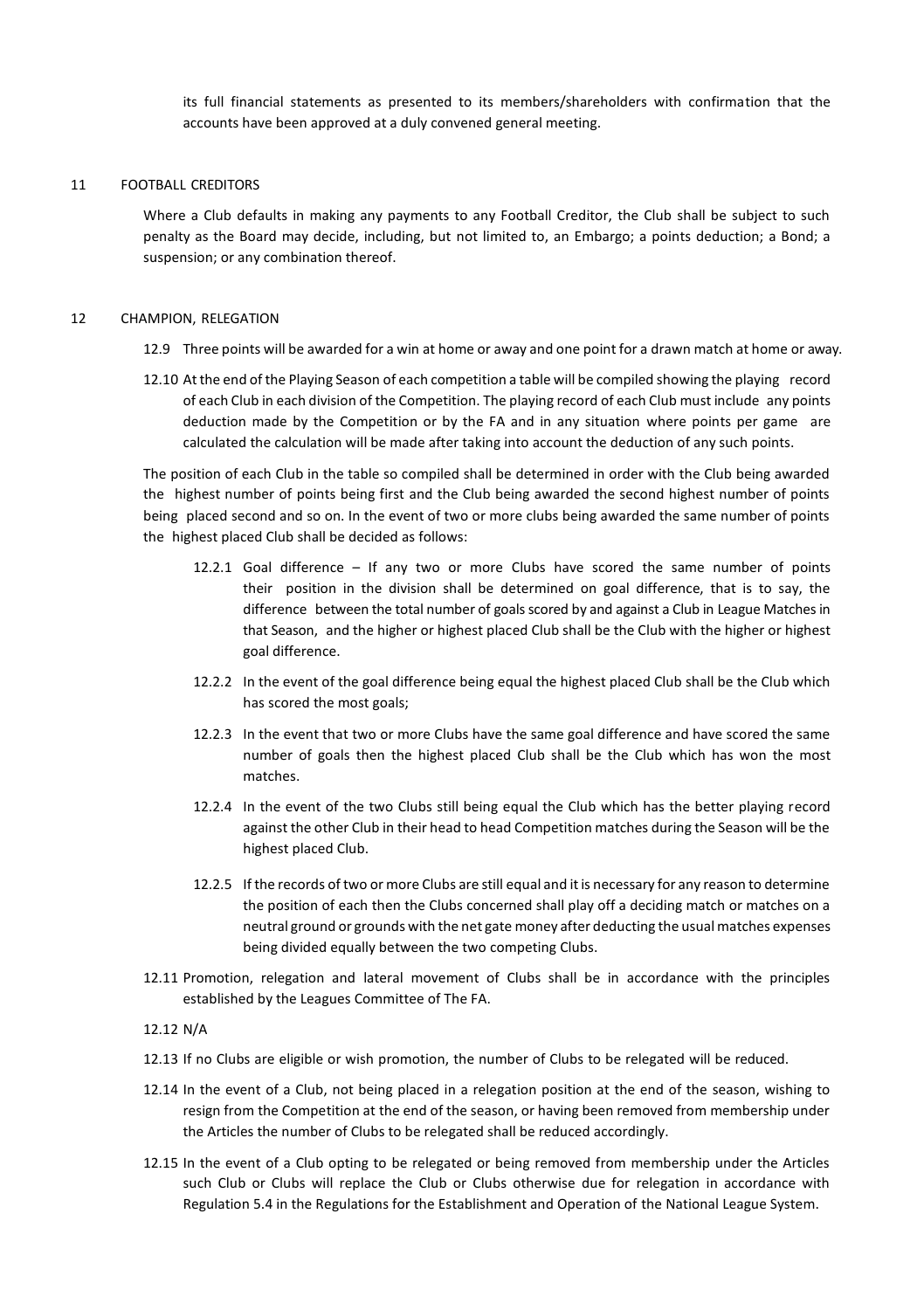#### 13 INSOLVENCY PROVISIONS

#### 13.A. SPORTING SANCTIONS

- 13.A.1 If an Insolvency Event shall occur in relation to any Club that Club shall be deducted 10 (ten) points.
- 13.A.2 Where a Club takes or suffers an Insolvency Event:-
	- 13.A.2.1 during the Playing Season but prior to 5:00 p.m. on the fourth Thursday in March, the points deduction shall apply immediately;
	- 13.A.2.2 during the Playing Season but after 5:00 p.m. on the fourth Thursday in March then Rule 13.A.3 shall apply; and
	- 13.A.2.3 outside the Playing Season, the points deduction shall apply in respect of the following Playing Season such that the Club starts that Playing Season on minus 10 points (including a Club or Clubs Relegated from the [ ] League, where such Club shall be subject to Rule 13 of the [ ] League Rules or where it has been necessary under the National League System Regulations for a Club or Clubs to be moved from one league to another and such Club would have been subject to Rule 13).
- 13.A.3 Where the circumstances set out in Rule 13.A.2.2 apply and at the end of that Playing Season, having regard to the number of Competition points awarded (ignoring any potential deduction):-
	- (a) the Club would be relegated in accordance with The Southern Counties East Football League Rules, the points deduction will apply in the next following Season; or
	- (b) the Club would not be relegated as aforesaid, the points deduction will apply in that Playing Season and Southern Counties East Football League League Rules will then apply (if appropriate) following the imposition of the points deduction.
- 13.A.4 For the purposes of this Rule 13
	- a) where any Insolvency Event is taken or suffered other than on a Business Day (as defined by the Insolvency Rules 1986 as amended from time to time) then for the purposes of determining the timing of any points deduction only the action taken or suffered will be deemed to have been taken or suffered on the immediately preceding Business Day; and
	- b) if a Company Voluntary Arrangement is approved, then approval of that Company Voluntary Arrangement shall be deemed to have been given at the date of the first meeting of creditors called to consider that Company Voluntary Arrangement, and not the date of any adjourned meeting of the creditors or the meeting of shareholders.
- 13.A.5 For the avoidance of doubt, where a Club is subject to more than one Insolvency Event (for example Administration followed by a Company Voluntary Arrangement), the Club shall only be deducted one set of 10 points, such deduction to apply with effect from the first Insolvency Event.
- 13.A.6 The Competition shall serve the Club with written notice of the points deduction (the 'Notice').
- 13.A.7 A Club may appeal against such a points deduction. Any such appeal will be conducted in accordance with Part C: Appeals: Non-Fast Track of the Disciplinary Regulations, , save that the following paragraphs of those Regulations will not apply  $-1$ , 2, 3, 4, 5, 6, 21, 23 and 24.. In place of those Regulations, the following Rules 13.A.8 to 13.A.12 will apply.
- 13.A.8 The Notice of Appeal shall be lodged with the FA within 7 days of the date of the Notice.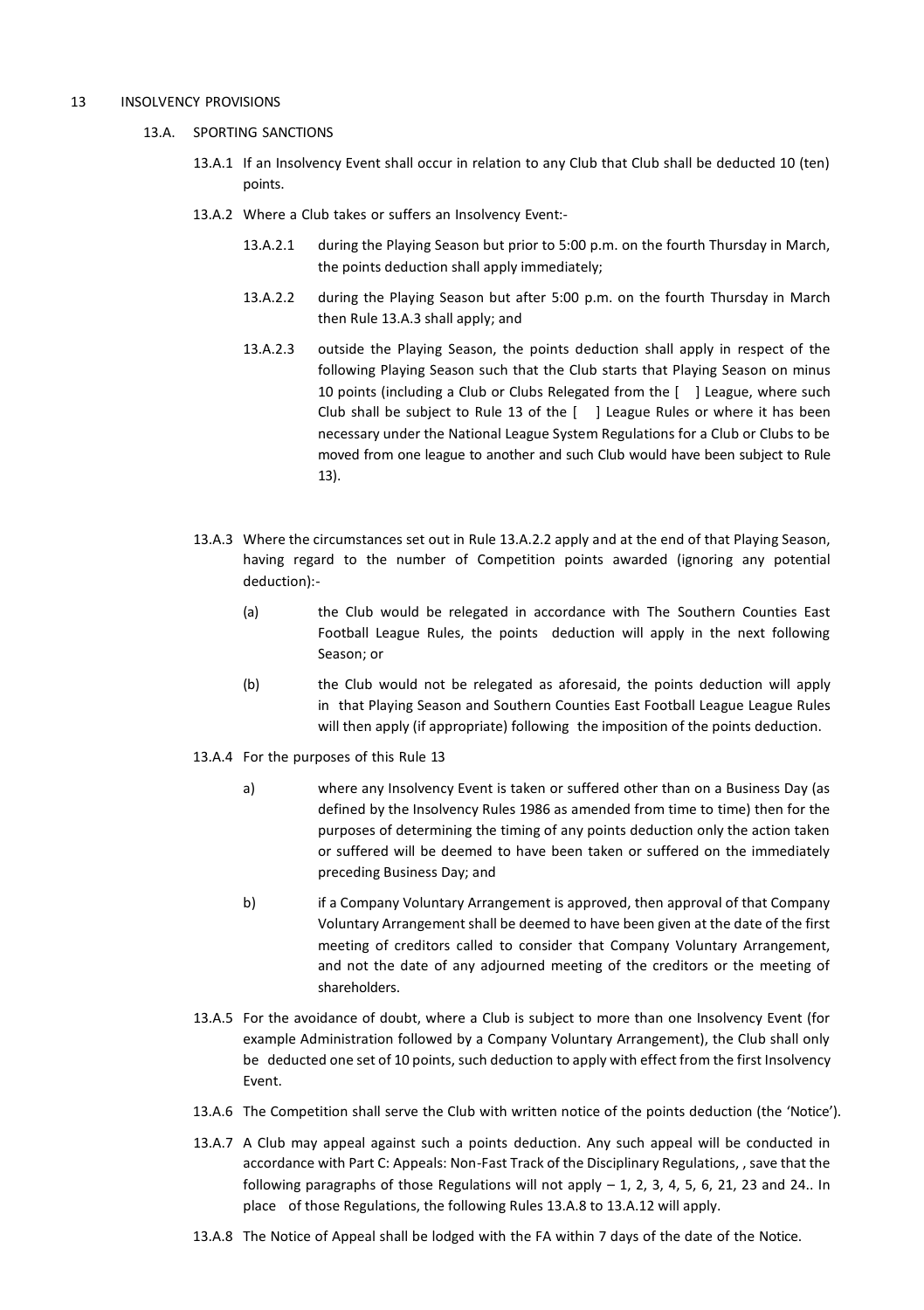- 13.A.9 A Club may appeal against an automatic deduction of points solely on the ground that the insolvency proceedings arose solely as a result of a Force Majeure event (the 'Appeal'). For the purposes of this Rule 13, a 'Force Majeure' event shall be an event that, having regard to all of the circumstances, is reasonably considered to have been unforeseeable and unavoidable.
- 13.A.10 The Appeal Board shall have the power to:-
	- 13.A.10.1 Confirm the deduction of ten points; or
	- 13.A.10.2 Set aside the deduction of ten points and substitute a deduction of such lower number of points as it shall deem appropriate; or
	- 13.A.10.3 Order that there shall be no sanction at all.
- 13.A.11 The decision of the Appeal Board shall be final and binding. Any costs incurred by any party in appeal proceedings brought before the Appeal Board shall be met by the Club in any event and shall be considered as a sum due to the Company.
- 13.A.12 Any sanctions imposed pursuant to these provisions shall not be taken into account in respect of any other sanctions, penalties or fines that may be imposed by the Competition in respect of any breaches of its Rules, Regulations or Articles of Association by the Club.

#### 13.B. GENERAL INSOLVENCY

- 13.B.1 In the event of a Club entering an Insolvency Event between the end of the AGM and start of the AGM immediately following thereafter ('the next AGM') then it shall automatically be relegated by one Step at the next AGM, unless one of the following requirements has been met, namely:
	- (i) Prior to the next AGM it has Paid in Full all its creditors (including but not limited to Football Creditors); or
	- (ii) Prior to the next AGM it has Paid in Full its Football Creditors and entered a compliant CVA.

For the purposes of this Rule, a CVA shall be considered compliant if it provides for the following:

- That all Creditors will be paid in Full;
- The first payment under the terms of the CVA shall be made within 28 days of the approval of the CVA and shall constitute a minimum of 10% of the total sum payable;
- The balance shall be paid in equal amounts over the remaining period of the CVA;
- The period of the CVA shall not extend beyond three years from the date of approval.

Notwithstanding the above, in the event of a Club being subject to an Insolvency Event at the date of the AGM, then the Club may be subject to such sanction as the Board may determine, (including expulsion from membership of the Competition) unless the Board is satisfied that by no later than 5pm on 31 July (or, if the 31 July falls on a weekend, 5pm on the immediately preceding Business Day) that the Club (or any new entity to which its membership is subsequently transferred under 2.9.2 above) is in a financial position to complete all of its fixtures for the immediate following Playing Season.

This sanction shall apply in addition to any Club being relegated pursuant to its playing record in the same period namely that in the event of the Club having already been relegated by one Step it shall be relegated two Steps.

This provision is subject to Rule 2.9.1 in respect of Clubs which have transferred their membership pursuant to an Insolvency Event and in that case where there is any conflict between any provision of Clause 14 and Rule 2.9.1 then this Clause 14 shall prevail.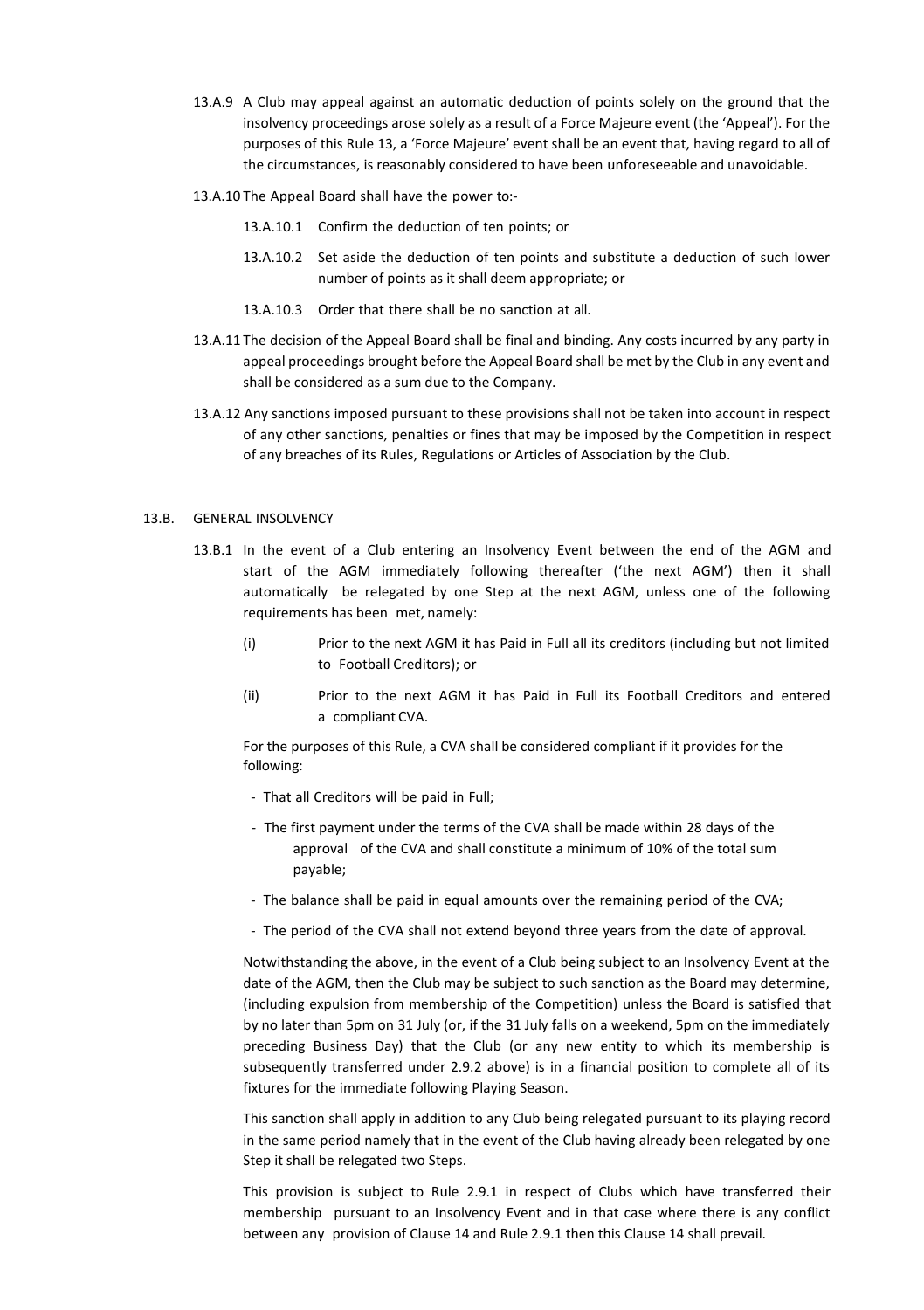- 13.B.2 A Club shall not be eligible for promotion or to compete in the Play Offs at the end of a Playing Season if at 5pm on the date on which the last scheduled League fixture is due to be played that Club:
	- (i) has entered an Insolvency Event between the date of the AGM and 5pm on the date on which the last scheduled League fixture is played and has not Paid in Full all its creditors to which the Insolvency Event applies (including but not limited to Football Creditors) or Paid in Full all its Football Creditors and entered a CVA to have Paid in Full all other creditors over an agreed period not extending more than three years following the date of approval of the CVA: or
	- (ii) has not complied with the terms of a CVA by which it is bound or is to seek to extend the period of the CVA.
- 13.B.3 The sanctions contained herein shall be in addition to and not in substitution for any other sanctions contained within the Rules and, in particular, the sanctions set out in rule 13.A. For the avoidance of doubt, where a Club is subject to more than one connected Insolvency Event, for example Administration followed by a Company Voluntary Arrangement, any sanction applied to it in accordance with Rule 13.B.1 shall be applied in one Playing Season only except as provided for in Rule 13.B.1

#### Compliance With/Extension of CVA's

- 13.B.4 Any Club must inform the Competition in writing (and provide supporting evidence) within seven (7) days of the Club:
	- (i) making a payment under the terms of a CVA and provide evidence of that payment;
	- (ii) becoming aware of any failure to comply with the terms of any CVA entered into by it (including the failure to make a payment by the due date);
	- (iii) making an application to extend or vary the terms of the CVA entered into by it and provide a copy of the application,
	- (iv) completing all its obligations under an Insolvency Event and receiving confirmation of such from the relevant Insolvency Practitioner, or
	- (v) becoming aware of any consent by creditors to compromise the whole or part of the debt admitted into the CVA.
- 13.B.5 Following the approval of a CVA, if creditors subsequently consent to compromise the whole or part of the debt admitted to the CVA or if any Club makes a successful application to vary the terms of its CVA so that the CVA is not compliant as provided for in Rule 13.B.1 then that Club shall be automatically relegated by one Step at the end of the Playing Season in which the event takes place. If the Club has already been relegated due to its position in the final table of the Division in which it is competing then it shall be relegated two Steps.
- 13.B.6 In the event of any Club
	- (i) Failing to comply with the terms of any CVA entered into it (whether securing Payment in Full of all of its creditors or not) including the failure to make a payment by the due date; and/or
	- (ii) Breaching any of the provisions of Rule 13.B.4 or failing to notify the Competition of any consent by creditors to compromise the whole or part of the debt admitted thereby rendering the CVA as non-compliant as required in Rule 13.B.1.

Then the Board shall have the power to impose such sanction as it deems appropriate, including, but without limitation to expulsion of that Club, the relegation of that Club, the deduction of points and an Embargo.

13.B.7 Where a Club has transferred its membership under Rule 2.9.2 the provisions of Rule 13.B in relation to a CVA shall be applied to the former entity that was subject to the Insolvency Event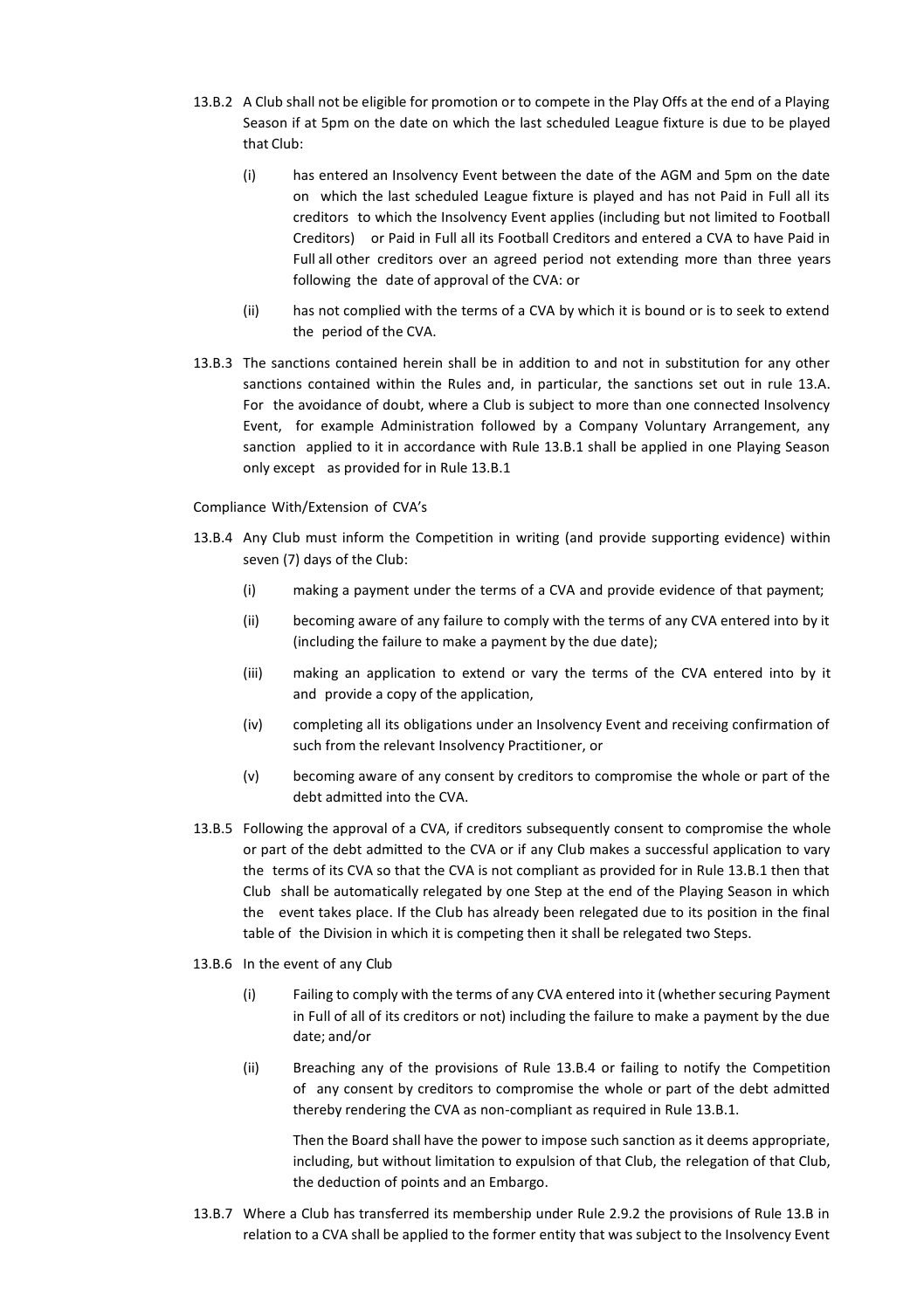and/or the new entity

13.B.8 N/A

13.8.9 In the case of a Club or Clubs relegated from a league in the National League System or subject to lateral movement under the National League System Regulations, Rule 13.B.1 shall apply from the date of the AGM of the League of which the Club or Clubs were a member in the immediately preceding Playing Season where the AGM of the Company is later.

#### 14 MATCH OFFICIALS

- 14.1 Match Officials for all Competition matches shall be appointed by the Appointing Authority.
- 14.2 No Club shall postpone a Competition match on account of the apparent state of the ground. In the event that such circumstances prevail, Clubs should comply with procedures provided for in the document published by The FA "Recommended procedure for the guidance of Clubs and Referees in determining the suitability of grounds in adverse weather conditions". Should the ground be declared unfit it is the responsibility of the home Club to immediately advise the Competition, the Appointing Authority, the visiting Club and the Match Officials.
- 14.3 In the event of any of the Match Officials appointed for a match not being in attendance at the match or becoming unable to complete the match it shall be completed under the control of the remaining Match Officials unless the competing Clubs are able to agree upon a substitute who is acceptable to the Match Referee; should the appointed Match Referee fail to appear then the senior Assistant Referee must take charge. Any substitute agreed for a match shall be considered a Match Official for the purposes of that match.

In the event that a Club causes a match to be abandoned in relation to the operation of this Rule then that Club shall be charged with failing to fulfil a fixture (Rule 8.38 refers).

- 14.4 Match Officials should be present at the appointment at least 60 minutes prior to the scheduled time of kick-off. The appointed Referee may be required to visit the ground earlier if requested to do so by the home Club.
- 14.5 In cases where it is found necessary to stop play owing to the weather or other cause, the Referee must wait a reasonable length of time before deciding on abandonment.
- 14.6 Referees must report on the relevant form all cases where teams commence a match late or without eleven Players on the field of play. Referees must also report their own or any assistant referees' late arrival in any matches and notify those concerned at the time of their intention. Assistant referees must also send an explanation of their late arrival to the Appointing Authority in writing by the method instructed by the Appointing Authority within 3 days of the match.
- 14.7 The home Club will be responsible for paying the Match Officials the fees and match expenses set by the Appointing Authority on the day of the match in their dressing room, within a reasonable time after the conclusion of the match (including matches abandoned for any reason). In the case of a postponed match, whether or not gate money is taken, any Match Official who has travelled to the match will be entitled to claim travelling expenses and half their match fee from the home Club. Where provided by the home Club, each Match Official must complete and submit a claim form for expenses.
- 14.8 The home Club shall be responsible for providing Assistant Referees with distinctive flags of a suitable size in an acceptable condition.
- 14.9 Three match balls proposed to be used in the match and, if applicable, supplied by the Company under a ball sponsorship agreement must be submitted to and approved by the Referee before the commencement of the match in his/her dressing room.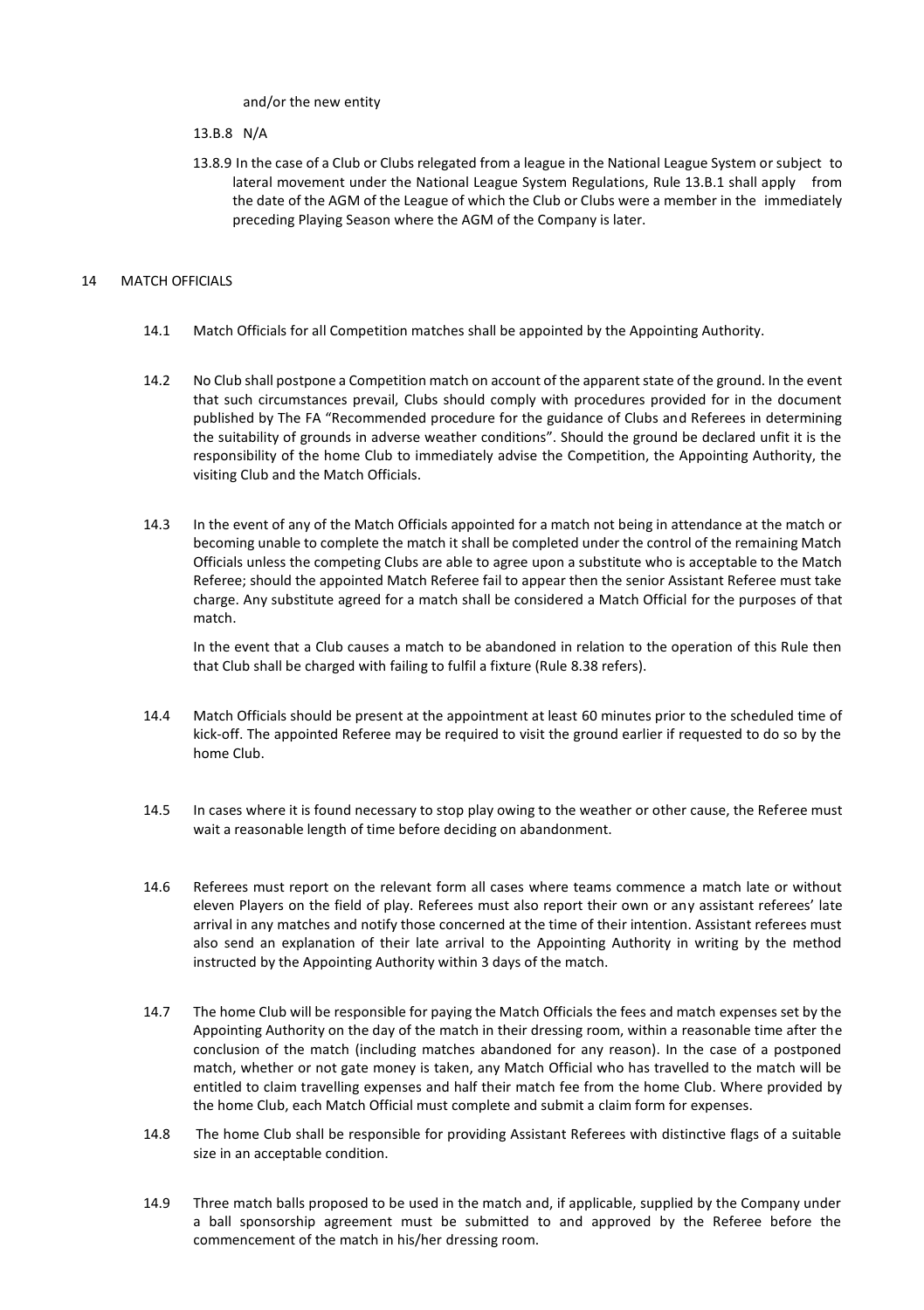- 14.10 It is the responsibility of the Club playing at home in each match played under the jurisdiction of the Competition to provide match balls in accordance with any match ball agreement signed by the Company. The away Club is responsible for the provision of its own practice balls for use prior to the start of each match.
- 14.11 Match Officials officiating in Competitions using the reporting functionality in The FA's Match Official Administration System (MOAS) must report all breaches of Rule via MOAS within 48 hours of the conclusion of the match. Match Officials officiating in Competitions not using the reporting functionality in MOAS must report all breaches of Rule to the Competition Secretary in writing within three days of the match on the appropriate form by first class post or electronically.

#### 15 WITHDRAWAL OF CLUBS

15.10 A Club must notify the Company not later than 31st March each year of its intention to withdraw from the Competition at the end of that Playing Season. Failure to do so will make a Club liable to a fine.

This Rule shall not operate so as to preclude promotion, relegation or lateral movement of any Club to another competition in accordance with Rule 12.

- 15.11 If, between the holding of the Company annual general meeting and the commencement of the next Playing Season, any Club, either:
	- (i) ceases to operate for any reason; or
	- (ii) gives notice to the Company that it does not intend to compete in the Competition during the next Playing Season:

then no adjustment shall be made to the number of Clubs participating in the Competition for that Playing Season and the remaining Clubs will form the Competition for that Playing Season.

- 15.12 If, after the commencement of a Playing Season, any Club either:
	- (i) ceases to operate for any reason; or
	- (ii) gives notice to the Company that it does not intend to continue competing in the Competition for any reason:

then the Company may extinguish the playing record of that Club and any monies due to that Club from the Company shall be forfeited. The Company shall have the discretion to issue charges against that Club and to issue fines against that Club in accordance with the Fines Tariff.

15.13 From the operative date in Rule 15.2 or 15.3, the Club concerned shall no longer be a member of the Company and shall not be entitled to any further payment from the Company but may be required to make payment to the Company.

#### 16 PROTESTS, APPEALS, DISPUTES ARISING FROM PLAYER CONTRACTS

Protests, claims or complaints relating to Rules

- 16.1 Subject to Rules 16.5 and 16.10 below, all protests, claims or complaints relating to these Rules shall be heard and determined by the Board (or a sub-committee duly appointed by the Board), which shall have the power to regulate its own procedure. The Clubs or Players protesting, claiming or complaining must send two copies of such protest, claim or complaint and deposit a fee which shall be forfeited in the event of the protest, claim or complaint not being upheld, and the unsuccessful party (or parties) may, in addition, be ordered to pay the costs at the direction of the Board.
- 16.2 All such protests, claims and complaints must be received in writing by the Competition Secretary within fourteen days of the event or decision to which the protest, claim or complaint relates.
- 16.3 The Board may compel any party to the protest, claim or complaint to pay such expenses as the Board shall direct.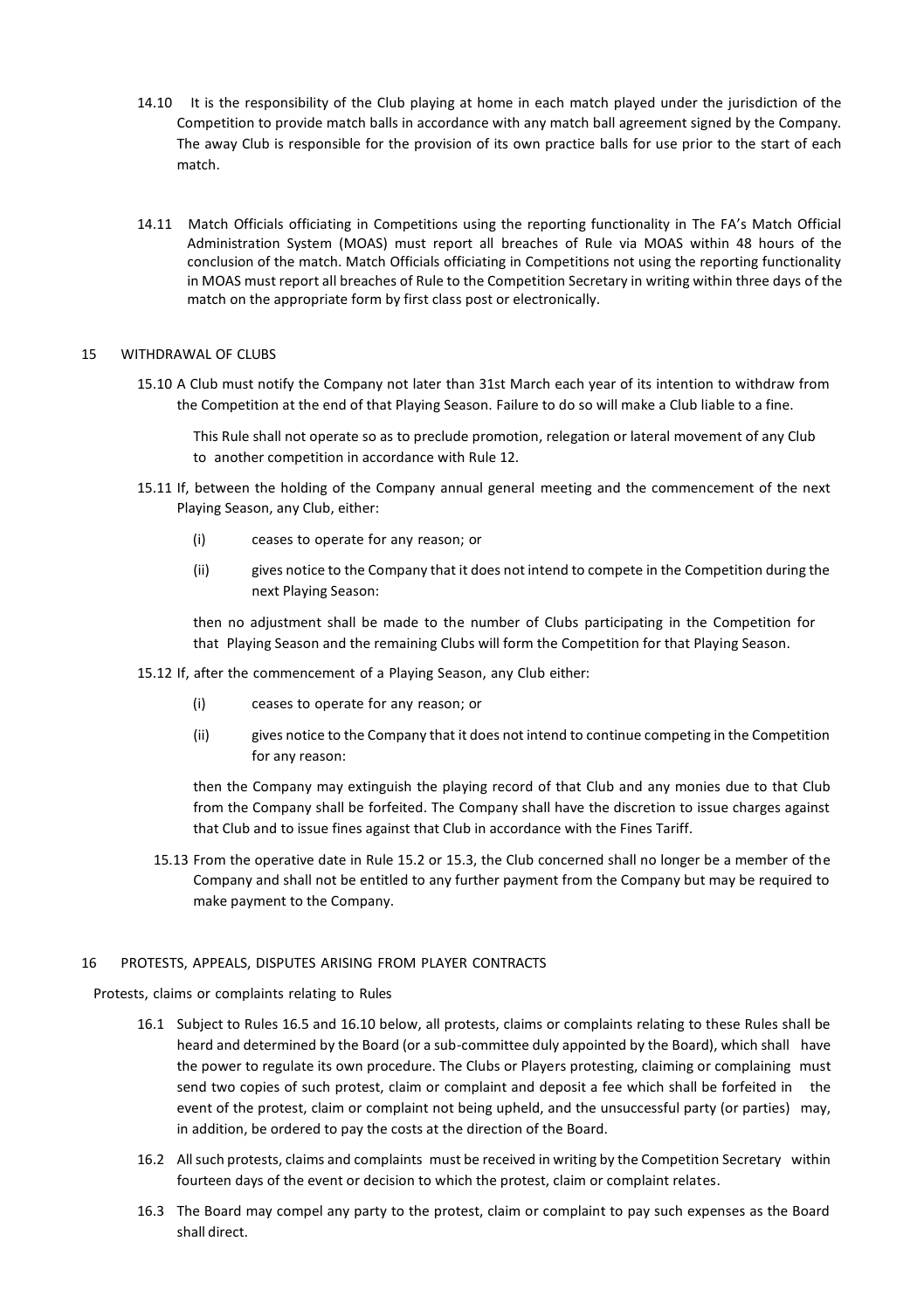- 16.3 The Board shall also have power to compel any party to the protest to pay such expenses as the Board shall direct.
- 16.4 Any appeal against a decision of the Board must be lodged with The FA within fourteen days of the Board providing written notification of its decision, accompanied by the relevant fee which may be forfeited in the event of the appeal not being upheld. A copy of the appeal must also be sent to the Competition Secretary.

All appeals to The FA must be lodged in accordance with Part C: Appeals Non-Fast Track of The FA's Disciplinary Regulations.

Disputes arising from a Player's Contract

Disciplinary Matters

- 16.5 Within seven days of receipt of any notice of a fine or suspension imposed by a Club under the Player's contract, the Player may appeal that decision to the Board by giving notice of appeal to the Club and the Board. The Board shall have the power to regulate its own procedure and shall hear the appeal within fourteen days of receipt of the notice of appeal. The grounds of appeal available to the Player shall not be limited and the Board shall have full power to review the facts and any evidence (including hearing from any relevant witnesses).
- 16.6 Within seven days of receipt of the Board's decision, either the Club or the Player may appeal against the decision of the Board to the Contractual Disputes Tribunal in accordance with the Player Status Rules. An appeal to the Contractual Disputes Tribunal shall be heard within 14 days of receipt of the notice of further appeal or, if exceptional circumstances exist which means that the appeal cannot be heard in that time frame, it shall be heard as soon as practicable. Any reference to the 'League Appeals Committee' in the Player's contract shall be deemed as a reference to the Contractual Disputes Tribunal.

TERMINATION

- 16.7 A Club, on giving fourteen days' notice to a Player to terminate his Player's contract, must state in the notice his right of appeal to the Board and also the address of the Competition Secretary to whom he must appeal. The notice must advise the Player of the necessity of forwarding two copies of his appeal with the deposit fee specified in the Fees Tariff, to the Competition Secretary within seven days of the receipt of the notice from the Club. A copy of such notice must be received by the Competition Secretary within seven days of the sending of the notice in order to be valid.
- 16.8 A Player on giving fourteen days' notice to his Club to terminate his Player's contract must also notify the Company and The FA of the reasons for the termination of the agreement. A copy of such notice must be received by the Competition Secretary within seven days of the sending of the notice in order to be valid.
- 16.9 If the recipient of a notice referred to in Rules 16.7 and 16.8 above wishes to do so, he may appeal against the relevant notice to the Board within seven days of the date of receipt of the notice in writing in duplicate to the Competition Secretary with the relevant appeal fee as set out in Schedule A to these Rules. The Board shall have the power to regulate its own procedure. The grounds of appeal available to the appellant shall not be limited and the Board shall have full power to review the facts and any evidence (including hearing from any relevant witnesses).
- 16.10 Within seven days of receipt of the Board's decision, either the Club or the Player may appeal against the decision of the Board to the Contractual Disputes Tribunal in accordance with the Player Status Rules. An appeal to the Contractual Disputes Tribunal shall be heard within 14 days of receipt of the notice of further appeal or, if exceptional circumstances exist which means that the appeal cannot be heard in that timeframe, it shall be heard as soon as practicable. Any reference to the 'League Appeals Committee' in the Player's contract shall be deemed as a reference to the Contractual Disputes Tribunal.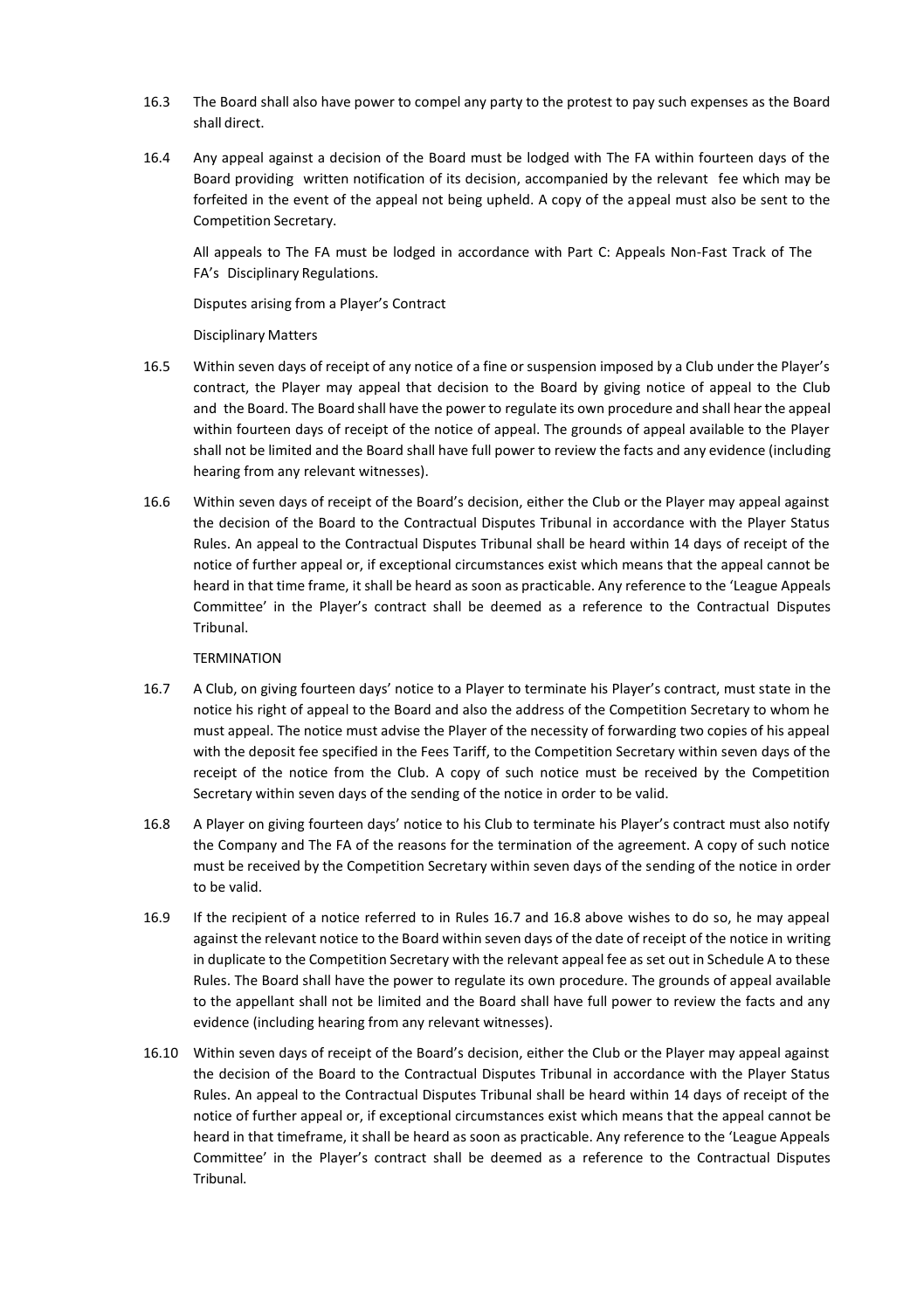#### 17 MISCONDUCT OF CLUBS, OFFICERS, PLAYERS

(a) Undertakings to be given by Club Employees

All Clubs must incorporate in any contracts of employment with their employees, including Player, an undertaking on the part of the employee not to bring The Competition or any Club into disrepute and an undertaking on the part of the employee not knowingly to do anything or omit to do anything which will cause the Club to be in breach of the Laws of the Game, the Rules of The Football Association or the Rules of the Competition.

Without prejudice to the generality of this rule, all Clubs must ensure they, and where appropriate any Officers of the Club, comply with the obligations of The Football Association's Owners' and Directors' Test.

(b) Misconduct in pre-arranging the result of matches.

Any Club, Official or Player offering or receiving a payment or any form of inducement to or from any Club or the Official or Player of any Club; or any Club, Official or Player receiving or seeking to receive any payment or other form of inducement from any other person or organisation to win, lose, or draw a Match under the jurisdiction of the Competition or in which the Club participates by reason of membership of the Competition shall be deemed guilty of misconduct.

(c) Any person charged and found guilty of bringing the Competition into disrepute and any Club, Officer or Member charged and found guilty of misconduct as defined by the Board or of inducing or attempting to induce a player of another Club to join his own Club shall be liable to such penalty as the Board shall deem appropriate.

#### 18 TROPHY

The Company shall present to the Winners of all divisions in the Competition 20 souvenirs, for the Players, for the team manager and for assistant and coaching staff. Additional souvenirs cannot be presented except by consent of the Board, and then at the expense of the requesting Club.

In addition, a Competition championship trophy will be presented as and when the Board determine.

The Clubs concerned will also receive a permanent souvenir.

The trophies are the property of the Company and may never be won outright. A runners' up trophy and medals may also be awarded at the discretion of the Company.

The recipient Club shall be responsible for engraving their details on the trophy before returning

same. The following agreement shall be signed on behalf of the winners of the trophies:

"We, A.B. the of Football Club, C.D. and E.F members of and representing the said Club, having been declared winners of the [ ] Trophy and the same having been delivered to us by the said Competition, do hereby on behalf of the said Club, jointly and severally agree to return the same to the Competition Secretary, on or before 1st March next in good order and condition, suitably inscribed, in accordance with the Rules of the Competition and if the said Trophy is lost or damaged whilst under our care, we agree to refund to the Competition the amount of its current value or the cost of its thorough repair."

Any Club not returning the Competition trophy by the due date, returning them in poor condition or without being engraved will be fined .

#### 19 ALTERATIONS TO RULES

No alteration to the Rules shall be made until they have been approved by The FA. Alterations to Rules shall be approved at a general meeting of the Company in accordance with article 26.5 of the Articles of Association of the Company].

Proposals for alterations to Rules, together with the name of their proposers and seconders, shall be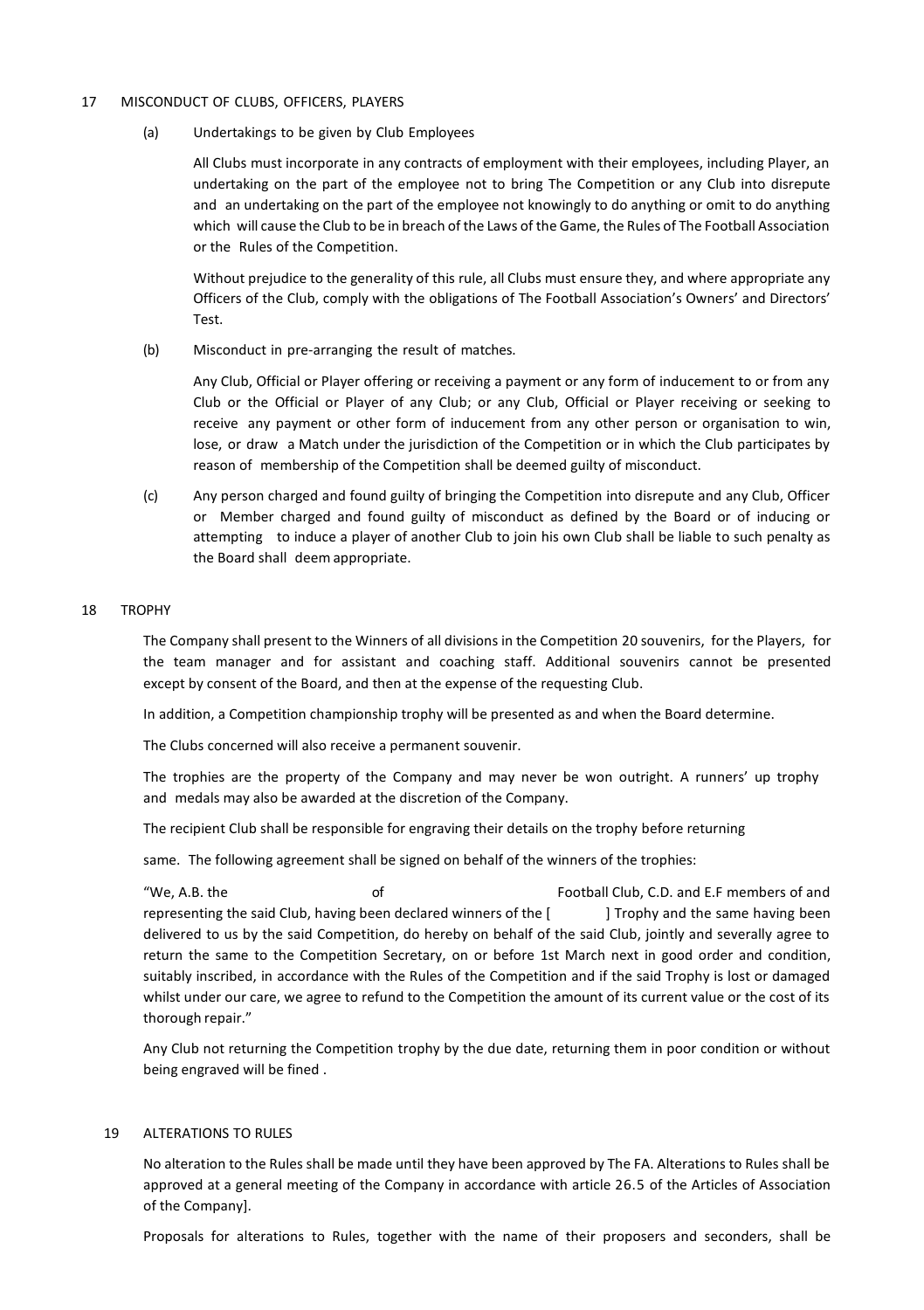received by the Company Secretary not later than 30th November prior to the date fixed for the Annual General Meeting of the Company in each year or not later than eight weeks before the holding of an Extraordinary General Meeting called for the purpose of amending the Rules

#### 20 ADMISSION CHARGES

The minimum charge for admission to all matches shall be determined from time to time by the Board.

Admission charges must be the same for home and visiting supporters at Competition matches for equivalent accommodation. If there is no equivalent accommodation, the Board may in its absolute discretion consider the changes set by the home Club and determine a reasonable equivalent admission charge for visiting supporters, which shall be implemented by the home Club until the end of the current Playing Season.

Clubs may, with the written permission of the Board, have a maximum of three Competition Match days each Playing Season during which they can vary general admission charges for adults including allowing free admission.

Concessionary admission charges or pricing policies for disabled people and their carers / helpers, senior citizens, students, children, unemployed, armed forces etc, if available for home supporters, must be offered on a similar basis to visiting supporters.

#### 21 LONG SERVICE

- 21.1 The Board shall be empowered to grant a long service award for 21 years' service with a member Club, providing such an award has not already been made by any other competition.
- 21.2 Clubs may enter into agreement with Players after five years continuous service providing for a testimonial. Players shall be qualified for a second testimonial after a further five years continuous service. If a Player is eligible for and entitled to a testimonial, his Club may grant him a monetary consideration, sanctioned by the Board of Directors, in lieu of such testimonial.

#### 22 CENTENARY AWARDS

A Club celebrating its centenary whilst in membership of the Competition shall be presented with a commemorative award by the Board.

#### 23 PLAYING SURFACES

#### 23.1 The Pitch

With effect from the commencement of Season 2016/17 Competition Matches may be played on:

- (a) Grass Pitch; or
- (b) Football Turf Pitch in Steps 1 to 6

#### 23.2 Ground Maintenance

The Club is to be responsible for the maintenance of the Pitch and for the general maintenance of the ground. The Club must ensure that adequate arrangements are in place to maintain its Pitch in good order, as required under these Rules.

23.3 Pitch Standards

All Pitches must be flat and free from surface depressions and excessive undulations. The maximum slopes allowable shall not exceed an even gradient of vertical to horizontal 1:41 in any direction.

The Competition may require a Club to take such steps as the Board shall specify if not satisfied that an adequate standard of the Pitch is being maintained, including but not limited to the Board commissioning an independent report (including a Pitch Test) on the state of the Pitch, the cost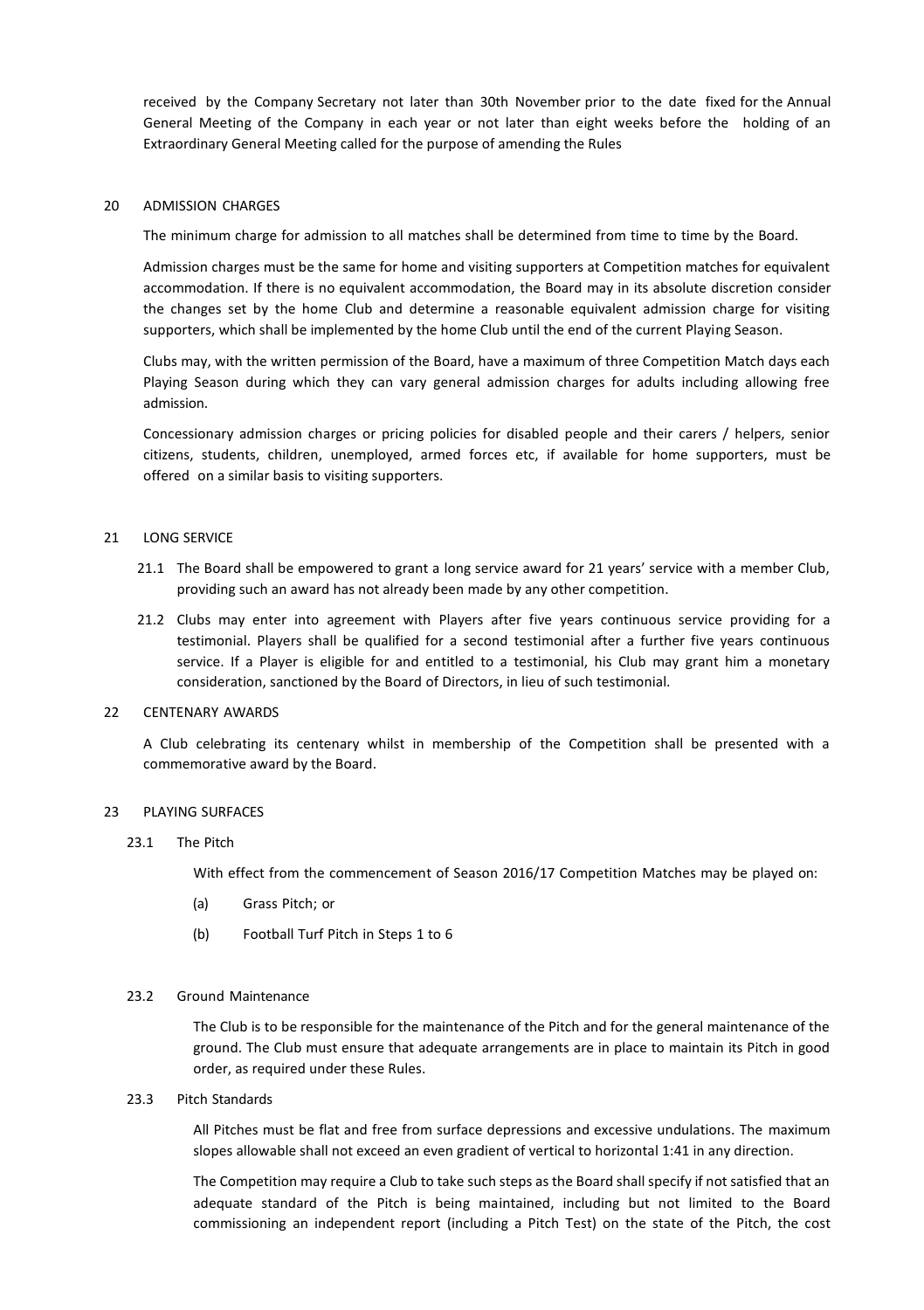- of such independent report to be borne by the Club concerned.
- 23.4 Where a Club proposes to install a Football Turf Pitch (or replace an existing Football Turf Pitch) the following shall apply:

For matches played at Step 3 and below of the National League System:-

- (a) the Club shall disclose to the Competition, as soon as reasonably practicable full details of the proposed contractor installing the Football Turf Pitch and the timescales for installation. The proposed Football Turf Pitch must have a design and specification that is capable of attaining the FIFA Quality Certificate or Quality Pro Certificate following installation. Clubs must be awarded the FIFA Quality Pro Certificate by 31 May in the season before promotion to Step 2, save for those pitches installed on or prior to 31 July 2016 as set out in Rule 23.5 below;
- (b) no installation works shall commence until such time as the Competition has approved the proposed installation and the timetable thereof;
- (c) the Club shall procure that:
	- (d) a Pitch Test is carried out on the newly installed Football Turf Pitch; and
	- (ii) the FIFA accredited field test institute provides the Competition with a copy of their official reports to FIFA immediately following completion of the Pitch Test; and
- (i) the Club shall provide a copy of the FIFA Quality Certificate or Quality Pro Certificate within 7 days of receipt to the Competition in which it is in membership.
- 23.5 Only Clubs with FIFA Quality Pro certified Football Turf Pitches will be eligible to take part in matches under the auspices of The National League at Step 1 & 2 of the National League System SAVE THAT a Club which has a ground with the recommended FIFA Quality Certificate installed by 31 July 2016 can be promoted to Step Two of the National league System providing that it undertakes that upon renewal of the Pitch the Club will install a Pitch that is awarded a FIFA Quality Pro Certificate or be relegated to the appropriate Step.
- 23.6 Without prejudice to the obligations set out in Paragraph 23.3 above, Clubs that have a Football Turf Pitch shall:-
	- (a) take such steps and/or refrain from such actions as are necessary to ensure that the Football Turf Pitch continues to meet the requirements for a FIFA Quality Certificate or Quality Pro Certificate (as applicable) at all times during each Playing Season including, without limitation, complying with all requirements of the FIFA Quality Standard;
	- (b) where required to undertake Pitch Tests:
		- (i) procure that the FIFA accredited field test institute undertaking any Pitch Test provides to The Competition a copy of their official reports to FIFA immediately following completion of the Pitch Test;
		- (ii) provide a copy of the FIFA Quality Certificate or Quality Pro Certificate by 31st May prior to the commencement of each Playing Season (as applicable); and
	- (c) co-operate with all reasonable requests made by the Competition, the Association or FIFA for the performance of the Football Turf Pitch to be measured.
	- 23.7 Where the Board is aware, by whatever reason, a Football Turf Pitch fails to meet the requirements of the FIFA Quality Certificate or Quality Pro Certificate (as applicable), including following any Pitch Test, the Club shall forthwith, at its cost, take such steps as the Board shall specify to ensure the Football Turf Pitch is restored to the requirements of the FIFA Quality Certificate or Quality Pro Certificate (as applicable).
	- 23.8 The Competition shall have the right to order the postponement of a match where the Football Turf Pitch fails to meet the requirements of the FIFA Quality Certificate or Quality Pro Certificate (as applicable).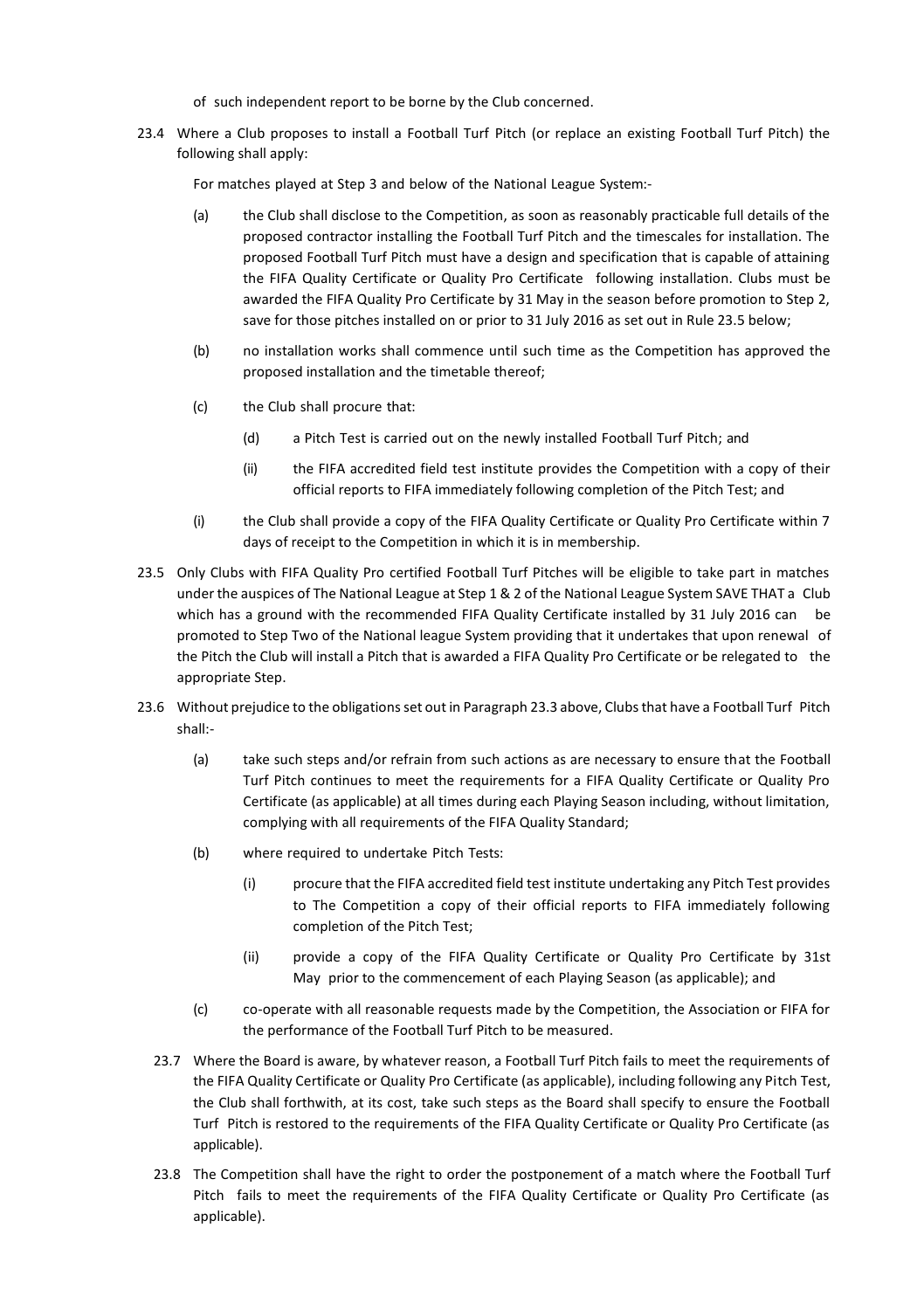- 23.9 Where a Club has a Football Turf Pitch, any visiting Club is allowed to train, at no cost to that Club, on the Football Turf Pitch on the day before the relevant match or at a mutually agreed time. The length of this training session may not exceed one hour, unless agreed otherwise with the home Club. The visiting Club must notify the home Club of its intention to exercise this right no later than 2 weeks prior to the scheduled match (or within 48 hours of the arrangement of the fixture, if later).
- 23.10 A breach of any of the requirements of Rule 23 which results in the postponement or abandonment of a match shall be dealt with in accordance with Rule 8.39.

#### 23.11 Pitch Protection

In order to protect any Pitch, unless otherwise mutually agreed between both participating Clubs, the following procedures shall be adopted by Players and Officials in the periods immediately before and after a Match and at half time:

- (a) the Pitch shall only be used for warming up or warming down by Players named on the Team Sheet;
- (b) pre-match warming up by either team shall not commence until 45 minutes before the kick-off time at the earliest, shall not last for more than 30 minutes, and shall end no later than 10 minutes before the kick-off time;
- (c) if portable goals are provided they shall be used for all goalkeeping drills other than crossing practice;
- (d) the goalmouth area shall be used by goalkeepers only if portable goals are not provided or for crossing practice and then only for not more than 20 minutes;
- (e) for the purposes of warming up and warming down each team shall use only part of the Pitch between the edge of a penalty area and the half way line or as otherwise directed by the groundsman;
- (f) all speed and stamina work shall be undertaken off the Pitch parallel to the touchline opposite the side to be patrolled by the assistant referee or, in the absence of sufficient space, in that part of the Pitch described in paragraph (e) above or as otherwise directed by the groundsman;
- (g) Players using the Pitch at half time as aforesaid shall give due consideration to any other activity or entertainment taking place on the Pitch at the same time;
- (h) the Home Club may water the Pitch at half time provided it gives reasonable notice to the referee and the other Club that it intends to do so and that any such watering is carried out evenly over the entire length and width of the Pitch; and
- (i) any warming down after the conclusion of the Match shall last for no longer than 15 minutes and for that purpose neither penalty area shall be used.

#### 24 INSURANCE

#### 24.1 PLAYERS

All Clubs shall be members of a Players personal accident insurance scheme. The policy cover shall be at least equal to the minimum recommended cover determined from time to time by The Football Association.

Each Club shall submit to the Board a copy of the insurance policy document together with the last premium payment receipt fourteen days prior to the start of the Playing Season.

#### 24.2 PUBLIC LIABILITY

All Clubs must have Public Liability cover of at least ten million pounds (£10,000,000).

Each Club shall submit to the Board a copy of the insurance policy document together with the last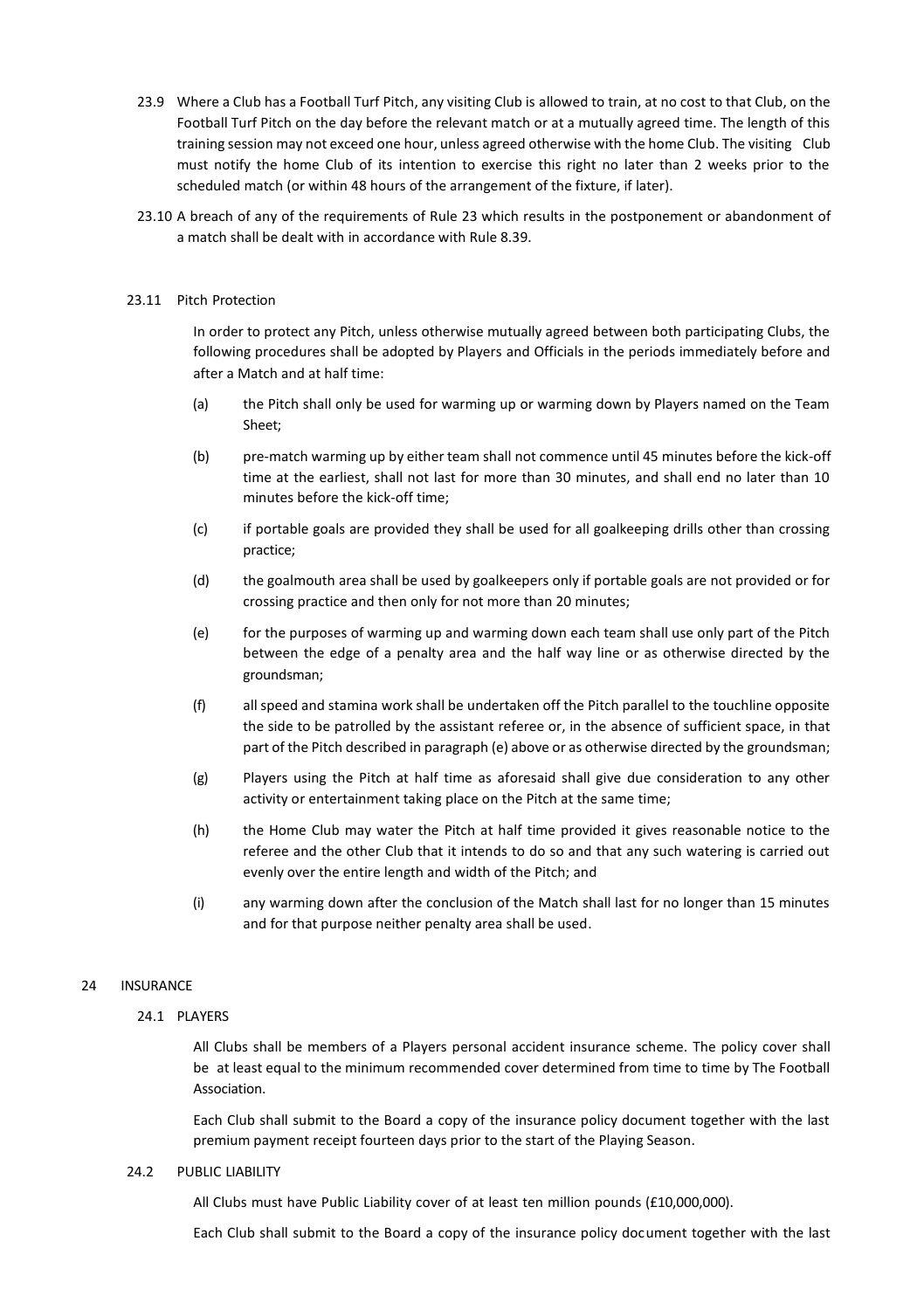premium payment receipt fourteen days prior to the start of the Playing Season.

#### 25 MEDICAL PERSONNEL

The home Club should have a therapist who is a Graduate, Chartered or a registered member of the Health Professions Council in attendance throughout matches, to attend to injured Players on the field of play and in the dressing room(s) and who holds a valid first aid certificate. Away Clubs should be accompanied by a therapist as stated above, for the same purpose.

Clubs shall ensure their medical practitioner or physiotherapist or equivalent keeps detailed up-todate medical records for all Contract Players in the form and in accordance with the requirements and guidelines published by the Football Association from time to time.

When a Player's registration is about to be transferred the Transferor Club must make such records available to the medical practitioner or physiotherapist of the Transferee Club. This procedure shall also apply to all Players whose registrations are temporarily transferred under the provisions for Long, Short and Youth Loans.

#### 26 PLAYER TRANSFERS BETWEEN CLUBS

When Players are transferred (Contract, Non-Contract, Scholars or loan on temporary transfer) between member Clubs (or between member Clubs and clubs) it is the responsibility of each Club to ensure that the Competition receives copies of all relevant documents pertaining to the transfer including full details of any payment schedules agreed in writing or otherwise between the two Clubs. Should a Club fail to meet the payment schedules lodged with the Competition on receipt of notification an embargo on further Players registrations will be placed upon the defaulting Club together with a 1% levy per day on the outstanding payments as detailed in the [

#### 27 PROVISION FOR MEMBERSHIP FORM TO BE SIGNED BY EACH CLUB EACH PLAYING SEASON

 Each member club shall sign a declaration acceptance of these rules and the decisions of the board by the date of the AGM each year.

#### 28 PROVISION FOR FULL & ASSOCIATE MEMBERS

No Provision

#### 29 PROMOTION AGREEMENTS

As per National League System rules.

#### 30 GENERAL MEETINGS

The Annual General Meeting of the League will be held in June each year.

#### 31 MANAGEMENT COMMITTEE

The competition will be managed by the Board of Directors as per the League Articles of Association.

#### 32 COMPETITION OFFICERS

 The officers of the League shall be the President, Chair, Vice Chair, General Secretary, Treasurer, Fixtures Officer, Registrations Officer, Referees Officer and Discipline Officer.

All officers to be elected at each AGM.

- 33 Each Club shall at all times comply with all reasonable requests by the Competition to ensure due compliance by the Competition with its Commercial Agreements and shall not enter into any new agreements with any direct competitor to the Competition's title sponsor or any third party with whom the Competition has entered into a commercial agreement.
- 34 Each Club must utilise any match boards provided by the Competition's sponsor and must procure that any bench kit provided by a sponsor shall be worn during competitive and first team matches. In the event that a Competition does not have a bench kit sponsor, a Club may enter into its own bench kit sponsor agreement providing any such agreement is in writing and the Club obtains the consent of the Competition in writing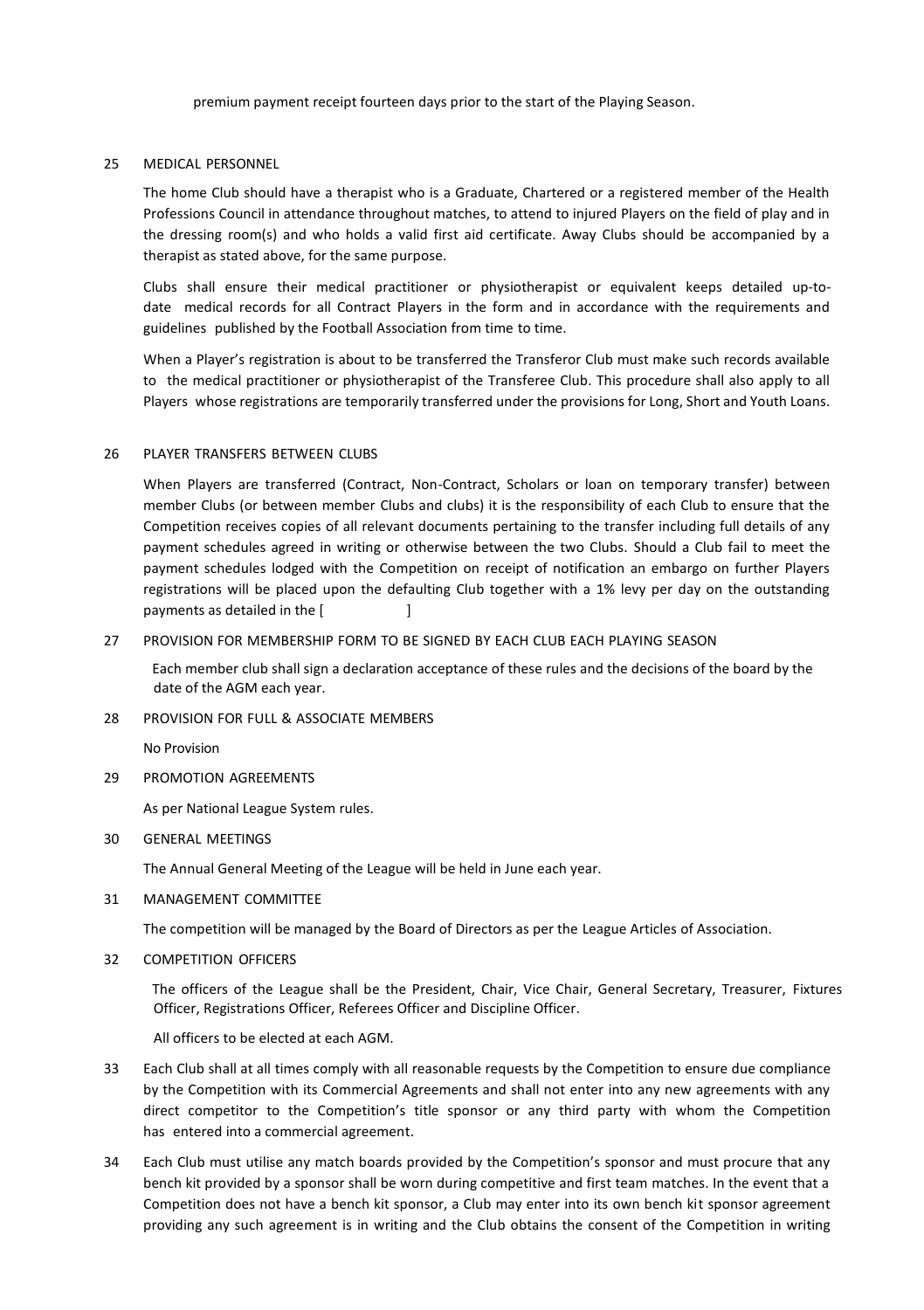before entering into such agreement which must include a break clause which facilitates ending the agreement if the Club is promoted, relegated or laterally moved to another competition, or the Competition negotiates a new agreement in the future. A full copy of such agreement must be provided to the Competition Secretary within five (5) days of the sending of such request by the Competition.

In the event of any Club having an existing agreement with a competitor to any of the to the Competition's sponsors in respect of match boards and/or other commercial or advertising obligations, the Club is permitted to honour that agreement on an on-going basis, with the consent of the Competition provided the Club's agreement was signed before that of the Competition and a full copy of any such agreement must be provided to the Competition Secretary within five (5) days of the sending of such request by the Competition. For the avoidance of doubt, the Club would not be permitted to extend said agreement beyond the existing term.

- 35 Each Club shall permit photography, filming and audio and web broadcasting at their home ground to enable the Competition to comply with the terms of any Commercial Contract (as defined in the Articles), which may be entered into by the Company and will provide all necessary facilities as may reasonably be requested by the Competition or any broadcaster as may be nominated by the Competition.
- 36 Any distribution of any income received by the Company from any source whatsoever shall be entirely at the discretion of the Board.

The amount of central funding available for distribution will be agreed by the Board from time to time and will be distributed to Clubs, subject to the Board's discretionary rights above, in the ratio of 70% of the total agreed fund to Clubs in the Premier Division and 30% to Clubs in the North and South Divisions. The Board's discretion not to distribute central funding to a Club or Clubs will extend to, but may not be limited to, Clubs subject to a winding-up petition and/or an Insolvency Event. Payment of central funding withheld under this rule will not be distributed retrospectively.

37 The Company shall be entitled either directly or through its duly appointed agents to inspect the books, accounts and financial records of any Club and that Club shall make available to the Company all information as may be required from time to time in that respect.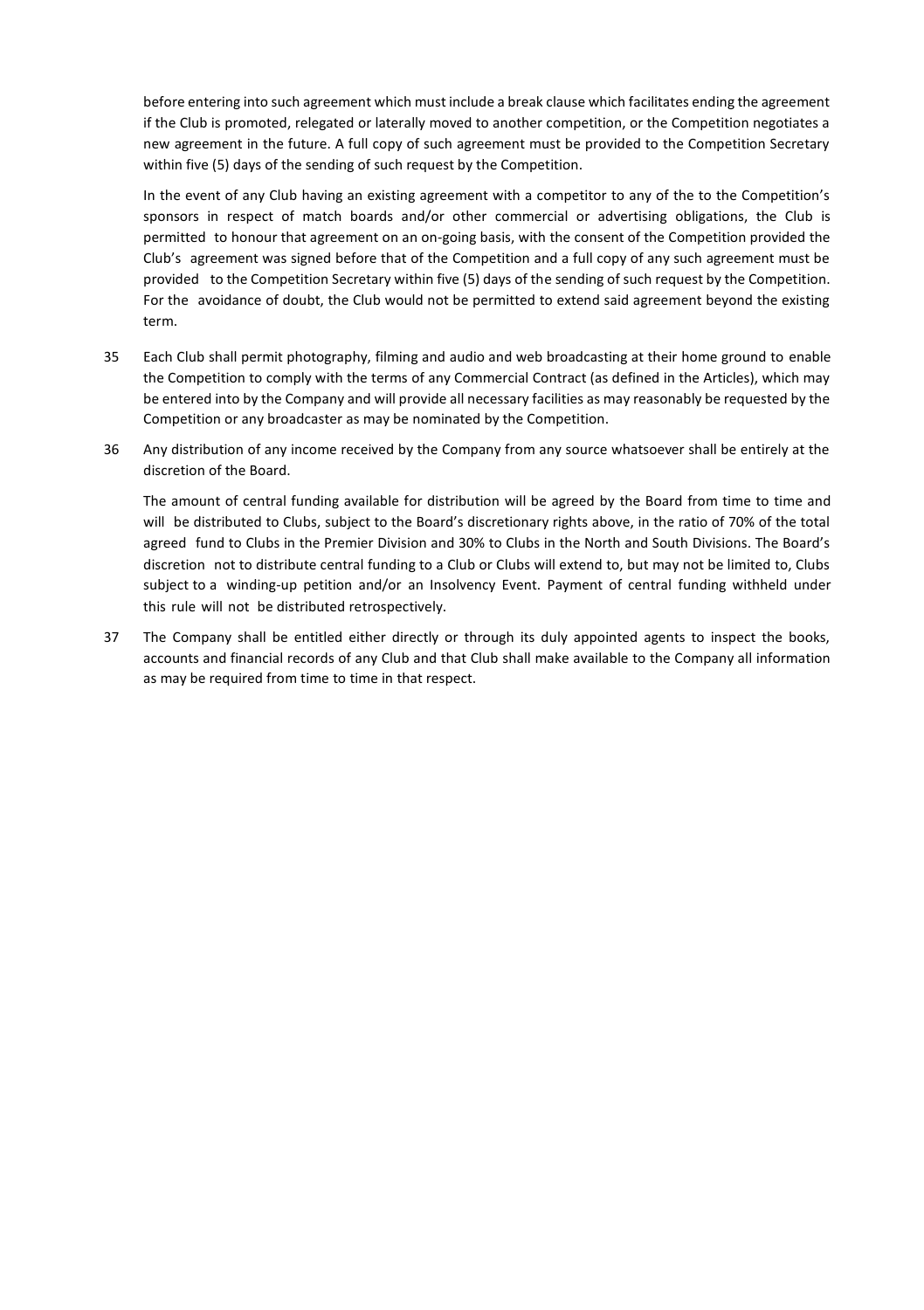## **SCHEDULE A**

#### FEES TARIFF

| <b>RULE</b> | <b>SUBJECT MATTER</b>                                                                                                                                                                          | AMOUNT(£) |
|-------------|------------------------------------------------------------------------------------------------------------------------------------------------------------------------------------------------|-----------|
| 2.5         | Grading                                                                                                                                                                                        | 100.00    |
| 3.1         | Application for membership - Premier Division                                                                                                                                                  | 200.00    |
| 3.1         | Application for Membership - First Division                                                                                                                                                    | 100.00    |
| 3.1         | Grading                                                                                                                                                                                        | 100.00    |
| 3.2         | Annual Subscription<br>* £50 discount for Charter Standard Clubs                                                                                                                               | 300.00*   |
| 6.1.1       | Registration Forms                                                                                                                                                                             | 2.00      |
| 6.1.1       | Re Registration                                                                                                                                                                                | 6.00      |
| 6.4.1       | Failure to send forms in Five Days                                                                                                                                                             | 20.00     |
| 6.5.1       | <b>Transfers Forms</b>                                                                                                                                                                         | 6.00      |
| 13.A.7      | Sporting sanctions appeal                                                                                                                                                                      | 50.00     |
| 14.7        | Matchday Officials Fees-Premier Division Referee @                                                                                                                                             | 64.00     |
| 14.7        | Matchday Officials Fees-Premier Division Assistant Referees @                                                                                                                                  | 48.00     |
| 14.7        | Matchday Officials Fees First Division Referee @                                                                                                                                               | 54.00     |
| 14.7        | Matchday Officials Fees-First Division Assistant Referees @                                                                                                                                    | 45.00     |
|             | @ Travelling Expenses for both divisions - First 50 miles all-inclusive in<br>match fee then 40p per mile -over 50 miles - capped at an extra 50 miles<br>£20.00 (Joint travel where possible) |           |
| 16.1        | Appeal to Board                                                                                                                                                                                | 10.00     |
| 16.4        | Appeal to The FA                                                                                                                                                                               | 100.00    |
| 16.5        | Appeal by Player                                                                                                                                                                               | 50.00     |
| 16.6        | Appeal by Club                                                                                                                                                                                 | 50.00     |
| 16.10       | Arbitration                                                                                                                                                                                    | 500.00    |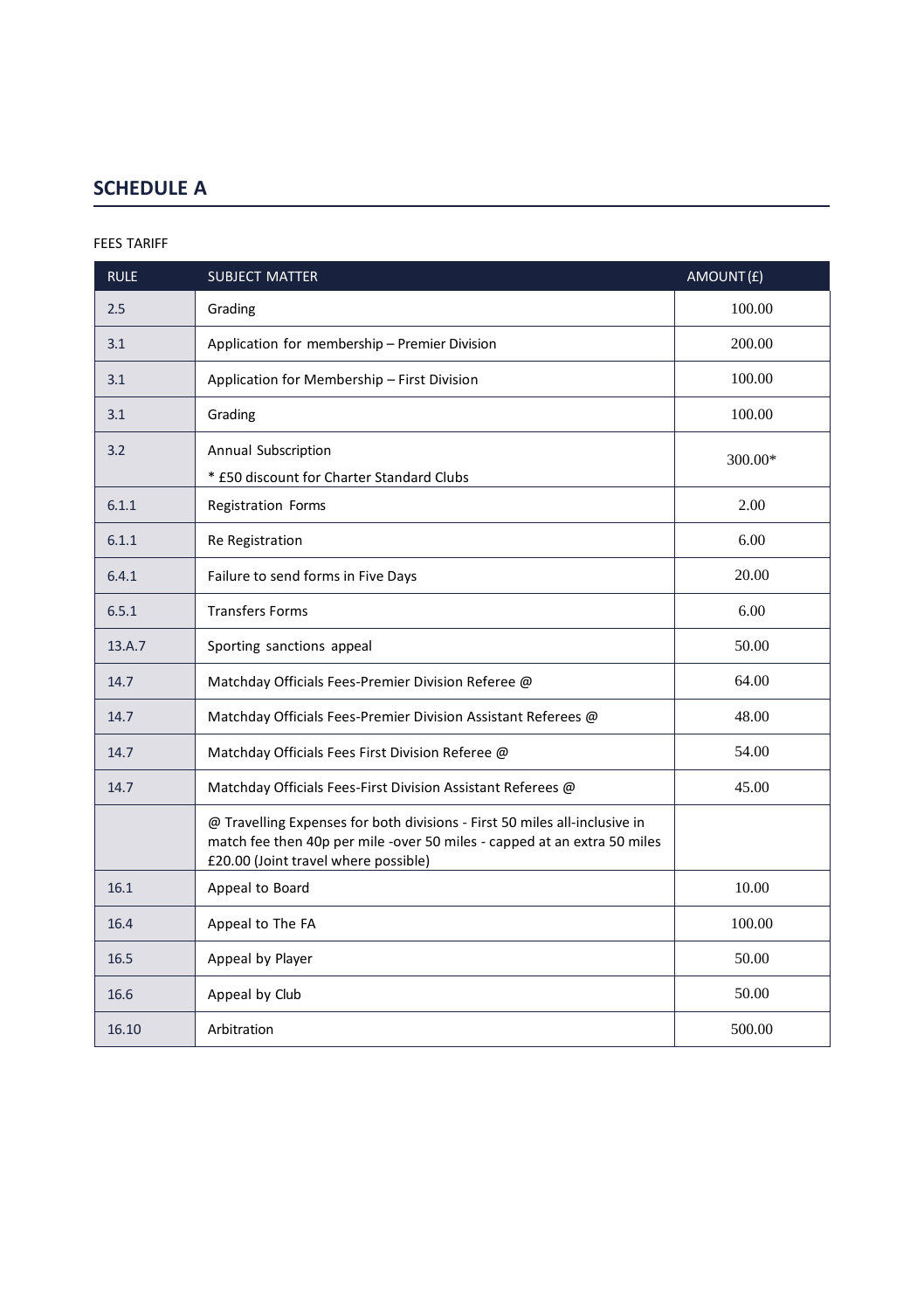#### FINES TARIFF

| <b>RULE</b> | <b>OFFENCE</b>                                                       | MINIMUM TO<br><b>MAXIMUM FINE</b> |
|-------------|----------------------------------------------------------------------|-----------------------------------|
| 2.2         | Failure to return Form D questionnaire                               | $£20 - £80$                       |
| 2.2         | Failure to complete Form D                                           | $£20 - £80$                       |
| 2.2         | Failure to provide affiliation number                                | $£10 - £25$                       |
| 2.8         | Failure to notify change in Memorandum and Articles within 14 days   | $£25 - £100$                      |
| 2.13        | Failure to publish legal name and ownership                          | $£25-E100$                        |
| 2.14        | Failure to notify occurrence of an Insolvency Event                  | $£100 - £400$                     |
| 2.20        | Failing to attend any General Meeting                                | $£50 - £200$                      |
| 3.2         | Failure to pay Annual Subscription 7 days after AGM                  | $£25 - £100$                      |
| 4.2         | Breaching the Cooling Off Period Directive                           | $£25 - £100$                      |
| 4.2         | Breach the Allowance for Time Lost - Electronic Board Directive      | $£25 - £100$                      |
| 4.2         | Resigning during the Playing Season                                  | $£500 - £20,000$                  |
| 4.5         | Failure to pay amount due within 14 days                             | $£25+10% - £100+10%$              |
| 4.8         | Failing to attend to business                                        | $£25 - £100$                      |
| 6.1         | Failing to give notice of player status                              | $£15 - £60$                       |
| 6.1.1       | Submitting Registration form without Players Signature               | $£250 - £1000$                    |
| 6.1.2       | Failure to notify change of players status                           | $£15 - £60$                       |
| 6.4         | Submission of form other than original                               | $£15 - £60$                       |
| 6.4         | Falsifying a competition form                                        | $£250 - £1000$                    |
| 6.4.1       | Failure to register 16 players prior to start of the season          | $£50 - £200$                      |
| 6.4.3       | Player registering for more than one club in the competition         | $£15 - £60$                       |
| 6.8         | Failure to use a board for substitutions in a match<br>(i)           | $£25 - £100$                      |
|             | (ii)<br>Named substitute not registered but not taking part          | $£15 - £60$                       |
| 6.9         | Playing ineligible Player                                            | $£50 - £200$                      |
| 7.1         | Failure to provide details of colours by due date                    | $£25 - £100$                      |
| 7.1         | Failure to wear registered colours at home                           | $£25 - £100$                      |
| 7.1         | Failure to number all shirts                                         | $£25 - £100$                      |
| 7.1         | Failure to have numbers on striped (etc) shirts on contrasting patch | $£25 - £100$                      |
| 7.2         | Failure to change relevant item in event of clash                    | $£25 - £100$                      |
| 7.2         | Goalkeeper not wearing kit different to ALL OTHER Players            | $£25 - £100$                      |
| 7.4         | Failure of Player to wear number in accordance with Team Sheet       | $£25 - £100$                      |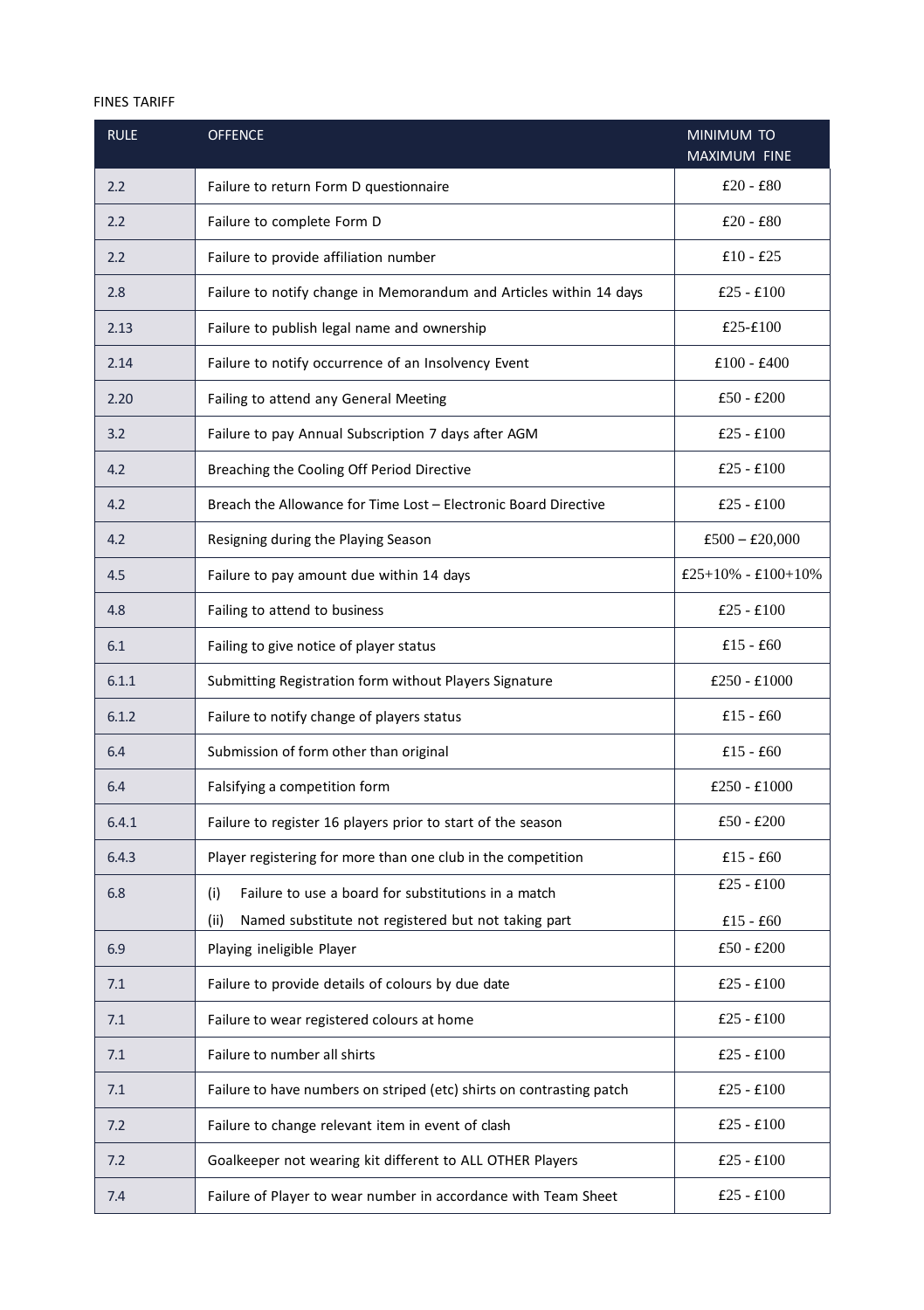| <b>RULE</b>        | <b>OFFENCE</b>                                                                                                    | MINIMUM TO<br><b>MAXIMUM FINE</b> |
|--------------------|-------------------------------------------------------------------------------------------------------------------|-----------------------------------|
| 7.5                | Captain not wearing armband                                                                                       | $£15 - £100$                      |
| 8.32-8.36,<br>14.3 | Causing Abandonment                                                                                               | $£50 - £1000$                     |
| 8.6 / 8.23         | Late kick off                                                                                                     | $£30 + £2$ per minute             |
| 8.9                | Playing in competition without permission<br>(i)                                                                  | $£50 - £200$                      |
|                    | FAILURE TO NOTIFY RESULT TO THE COMPETITION SECRETARY                                                             | $£15 - £60$                       |
| 8.11               | Failure to keep Ground in Good Condition                                                                          | $£100 - £400$                     |
| 8.12               | Failure to have fax, mobile phone or email operational at all times                                               | $£25 - £100$                      |
| 8.13               | Failure to notify details of match to visiting Club and / or Match Officials<br>at least five days prior to match | $£15 - £60$                       |
| 8.14               | Failure to provide acceptable match programme                                                                     | $£25 - £100$                      |
| 8.14               | Failure to provide programme information to hosts when playing away                                               | $£25 - £100$                      |
| 8.14               | Non-Publication of Programme                                                                                      | $£50 - £100$                      |
| 8.14               | Any Club Publication (written or electronic) deemed to bring the<br>Competition into disrepute                    | $£100 - £400$                     |
| 8.15               | Failure to carry out inspection procedure in accordance with 14.2                                                 | $£25 - £100$                      |
| 8.16               | Failure to notify cancellation or rearrangement to Match Officials                                                | $£15 - £60$                       |
| 8.20               | Late Team Sheet                                                                                                   | $£15 - £60$                       |
| 8.20               | Incomplete Team Sheet                                                                                             | $£15 - £60$                       |
| 8.21               | Altering Team Sheet after exchange (except for Player injured in warm up)                                         | $£15 - £60$                       |
| 8.23               | Failure to start with Eleven Players                                                                              | $£50 - £200$                      |
| 8.23               | Failure to play full strength team                                                                                | $£50 - £200$                      |
| $8.24 - 8.28$      | <b>Benches</b>                                                                                                    | $£25 - £100$                      |
| 8.27               | Failure to adhere to rule having been dismissed from the Technical Area                                           | $£25 - £60$                       |
| 8.31               | Failure to send result form within the required timescales as detailed in<br>8.31                                 | $£15 - £60$                       |
| 8.31               | Failure to complete Match Result Form                                                                             | $£15 - £60$                       |
| 8.31               | Failure to send detailed report of referee marked 60 or below within 3<br>days                                    | $£15 - £60$                       |
| 8.37               | Failure to provide details of match immediately following end of match                                            | $£15 - £60$                       |
| 8.38               | Failure to notify postponement or abandonment                                                                     | $£25 - £100$                      |
| 8.39               | Failure to fulfil fixture                                                                                         | $£50 - £1000$                     |
| 8.39               | Failure to agree new date of postponed match in time set                                                          | $£25 - £100$                      |
| 10.8 / 10.14       | Failure to submit accounts within nine months of accounting reference<br>date                                     | $£50 - £200$                      |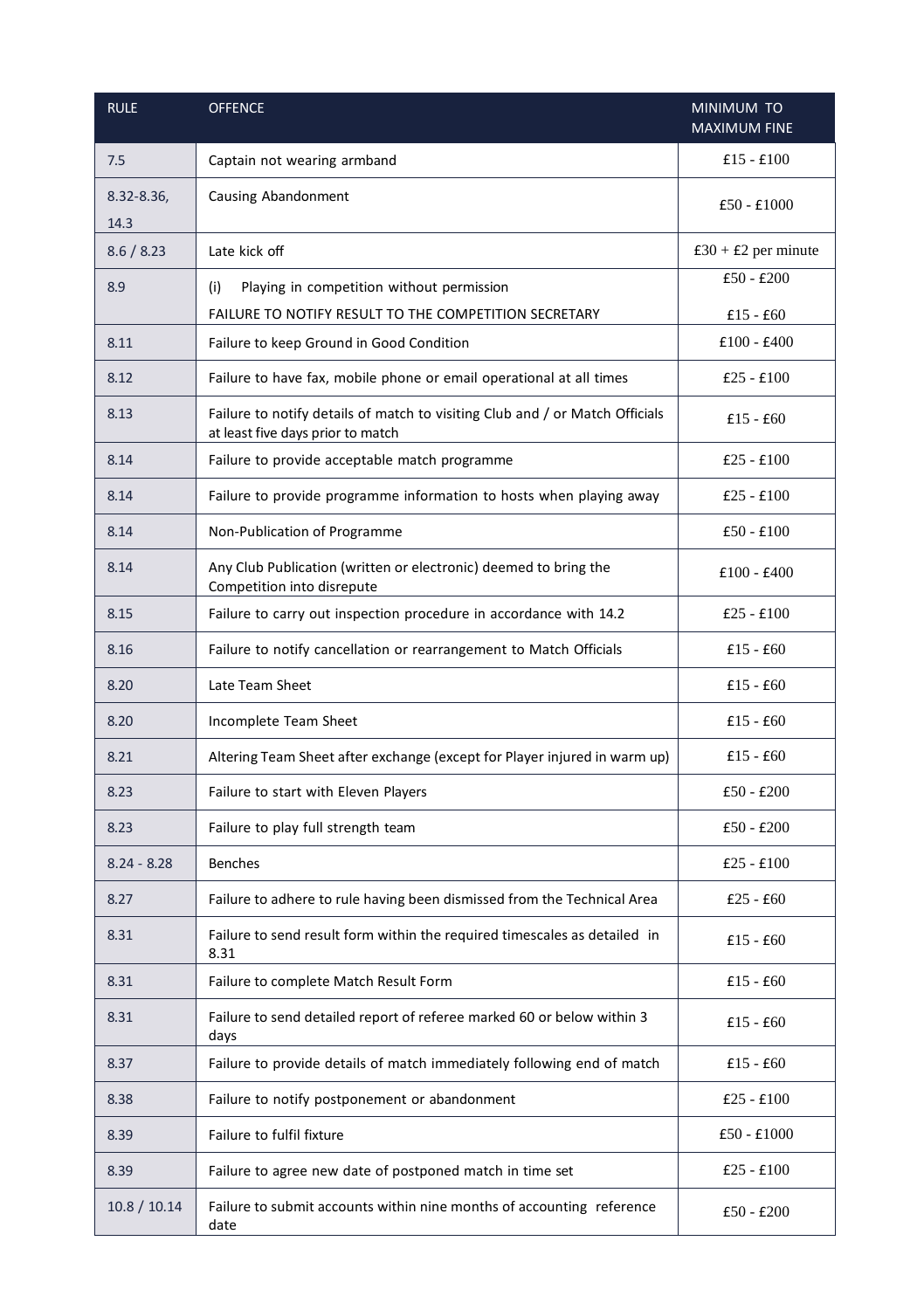| <b>RULE</b> | <b>OFFENCE</b>                                                               | MINIMUM TO<br><b>MAXIMUM FINE</b> |
|-------------|------------------------------------------------------------------------------|-----------------------------------|
| 14.8        | Failure to provide flags                                                     | $£15 - £60$                       |
| 14.9        | Failure to provide suitable Match balls.                                     | $£25 - £100$                      |
| 14.9        | Failure to provide three match balls to referee for approval before kick-off | $£25 - £100$                      |
| 15          | Failure to give notice of resignation by due date                            | $£500 - £2000$                    |
| 15.12       | Resigning from the League during the playing season                          | $£500 - £20000$                   |
| 18          | Failure to return trophy by due date                                         | $£25 - £100$                      |
| 18          | Failure to return trophy engraved                                            | $£25 - £100$                      |
| 18          | Failure to return trophy in good condition                                   | $£25 - £100$                      |
| 24.1        | Failure to insure Players                                                    | $£100 - £400$                     |
| 24.2        | Failure to implement public liability insurance to required level            | $£100 - £400$                     |
| 25          | Failure to have medical personnel as stated                                  | $£25 - £100$                      |
| 26          | Failure to provide information on transfer                                   | $£25 - £100$                      |
| 27          | Failure to return Membership Declaration                                     | $£25 - £100$                      |
| 33          | Failure to comply with Commercial Agreement                                  | $£50 - £200$                      |
| 34          | Failure to use Bench Kit Provided                                            | $£25 - £100$                      |
| 35          | Failure to allow filming at the ground                                       | $£25 - £100$                      |
| 37          | Failure to allow access to Club books etc.                                   | $£100 - £400$                     |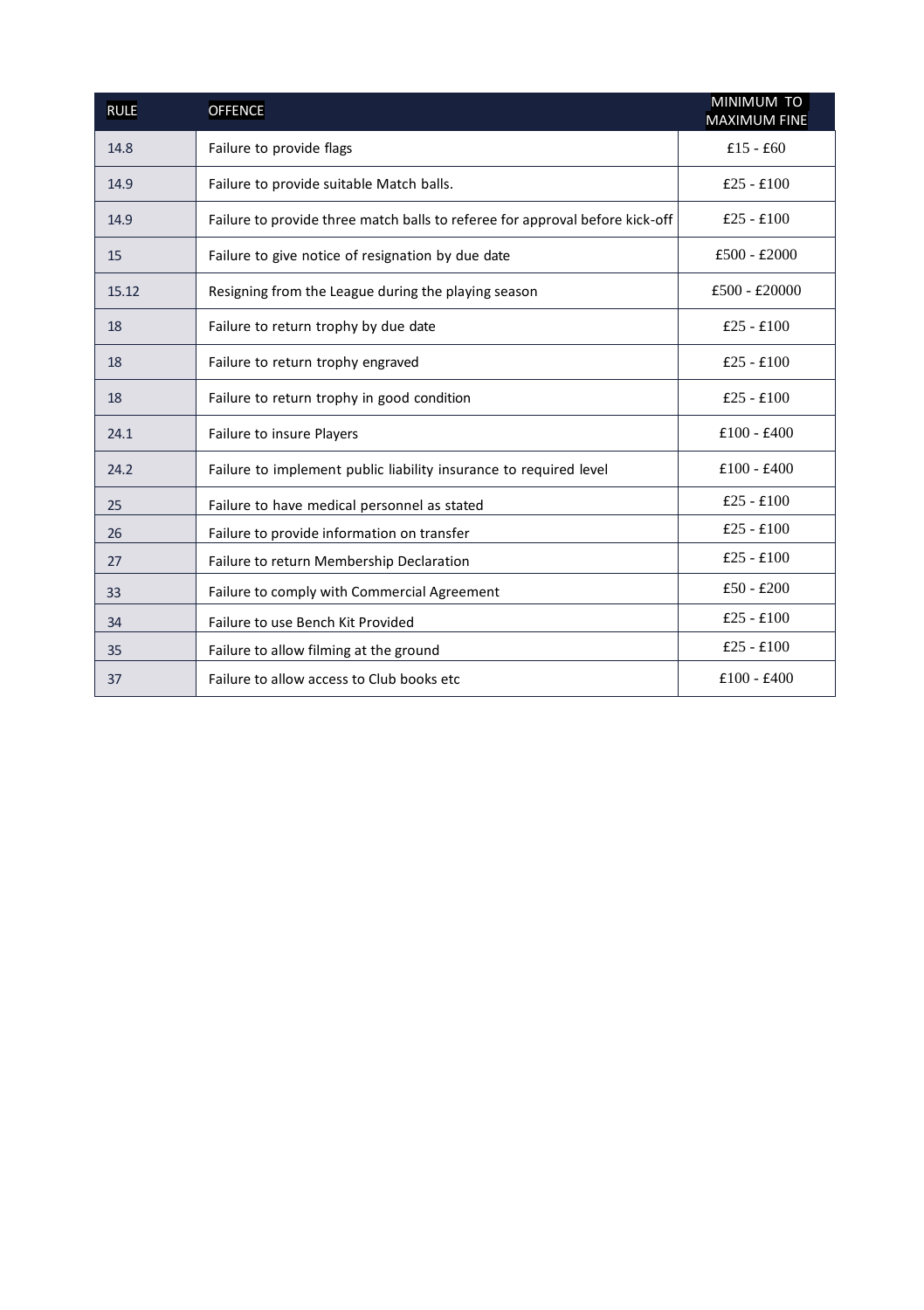### **SCHEDULE B - INDEX**

Í.

| <b>SUBJECT</b>                        | <b>RULE</b>                   |
|---------------------------------------|-------------------------------|
| Abandonments                          | 8.30 - 8.36, 14.3, 14.5, 14.7 |
| Admission charges                     | 20                            |
| Agents                                | 9.1, 9.2                      |
| Annual match, champions v cup winners | 4.11                          |
| Appeals                               | 4.3, 13.5-13.4, 16.4          |
| Arbitration                           | 16.10                         |
| Ballboys/girls                        | 7.8                           |
| Balls, match                          | 14.9                          |
| Balls, practice                       | 14.10                         |
| Bench kit                             | 34                            |
| Board, the                            | $4.1 - 4.13$                  |
| Cancellation, of contracts            | 6.5.1                         |
| Cancellation, of matches              | 8.16                          |
| Ceasing to operate, a club            | 12                            |
| Centenary awards                      | 22                            |
| Champion club, declaration of         | 12                            |
| Club colours                          | $7.1 - 7.7$                   |
| Contributions, to league funds        | 2.16                          |
| <b>Creditors</b>                      | 2.9.2, 2.9.3, 4.5, 11         |
| Criteria document                     | 2.5, 2.6                      |
| Dates, of matches                     | 8.13                          |
| Deduction of points                   | 13.A.1, 13.A.2                |
| <b>Definitions</b>                    | 1.1                           |
| Directors, change of                  | 2.15                          |
| Duration, of matches                  | 8.17                          |
| Fees, to match officials              | 14.7                          |
| Filming                               | 35                            |
| Financial arrangements, with Players  | 6.10                          |
| Financial records                     | 10.1                          |
| <b>Financial statements</b>           | 10.7                          |
| <b>Fines</b>                          | 4.5                           |
| Fixtures, precedence of               | 8.4                           |
| Form D                                | 2.1                           |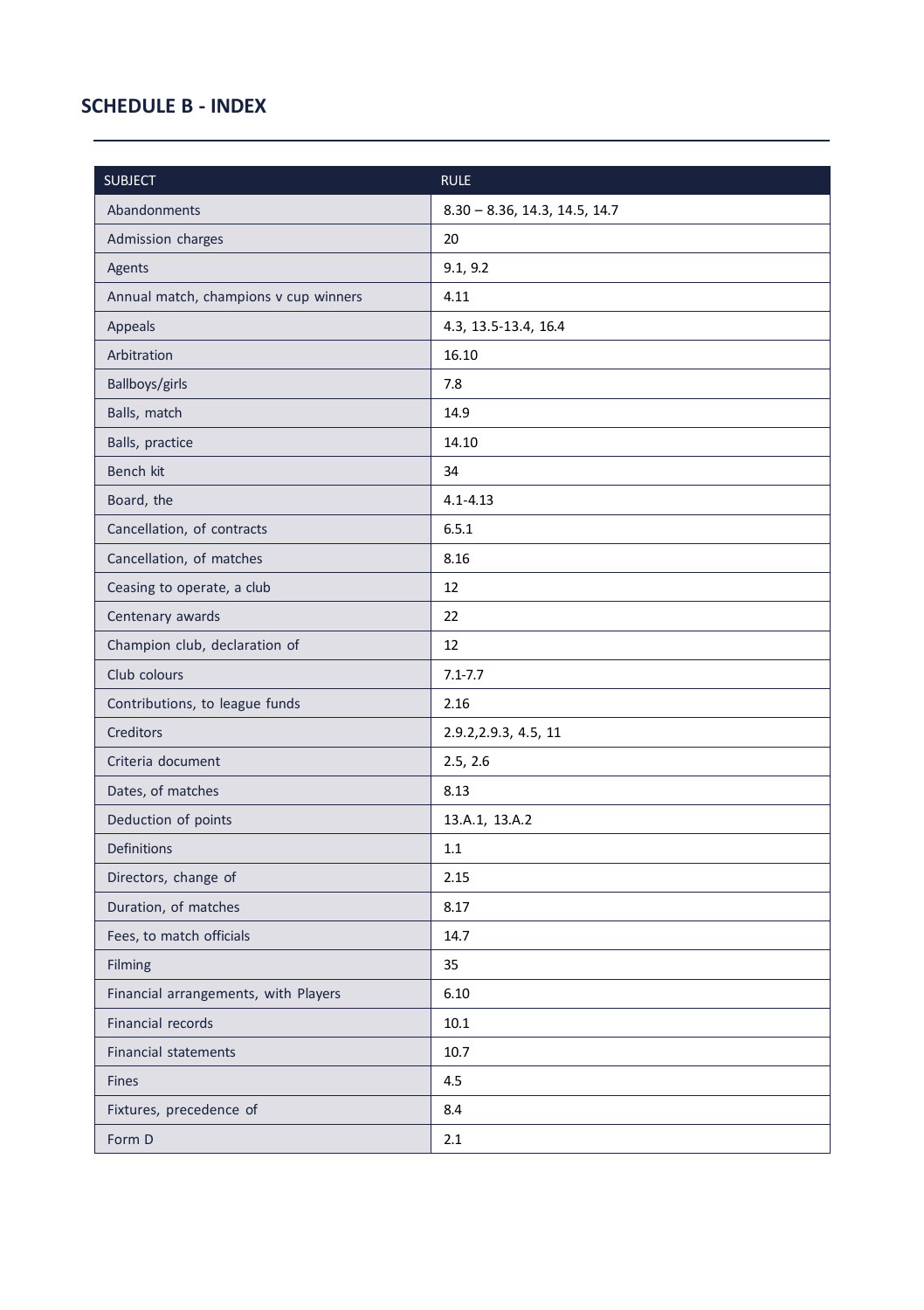| <b>SUBJECT</b>                     | <b>RULE</b>    |
|------------------------------------|----------------|
| Form H <sub>3</sub>                | 6.6.2          |
| Gate receipts                      | 10.2           |
| General meetings                   | 2.19           |
| Ground sharing                     | 2.1, 4.12, 8.6 |
| Incorporation, by a club           | 2.8, 2.12      |
| Ineligible Players                 | 6.9            |
| Insolvency event                   | 2.14, 13A, 13B |
| Inspection, of grounds             | 2.5            |
| Instructions, of the Board         | 4.6            |
| Insurance                          | 24.1, 24.2     |
| Interests, in more than one club   | 5              |
| International transfer certificate | 6.11           |
| Kick-off time                      | 8.6            |
| List of Players                    | 6.7            |
| Loans                              | 10.6           |
| Loan Transfers                     | 6.6            |
| Long Service                       | 21             |
| Match boards                       | 34             |
| Match officials                    | 14.1-14.11     |
| Medical certificates               | 8.10           |
| Medical personnel                  | 25             |
| Medical records                    | 25             |
| Membership                         | 2.1            |
| Misconduct                         | 17             |
| Number of clubs                    | 2.10           |
| Number of Players                  | 8.21           |
| Nursery club                       | 2.4            |
| Owners' and Directors' Declaration | 2.15           |
| Passes, match day                  | 8.16           |
| Photography                        | 35             |
| Playing condition, of grounds      | 8.11           |
| Playing season                     | 8.1            |
| Playing surfaces                   | 23             |